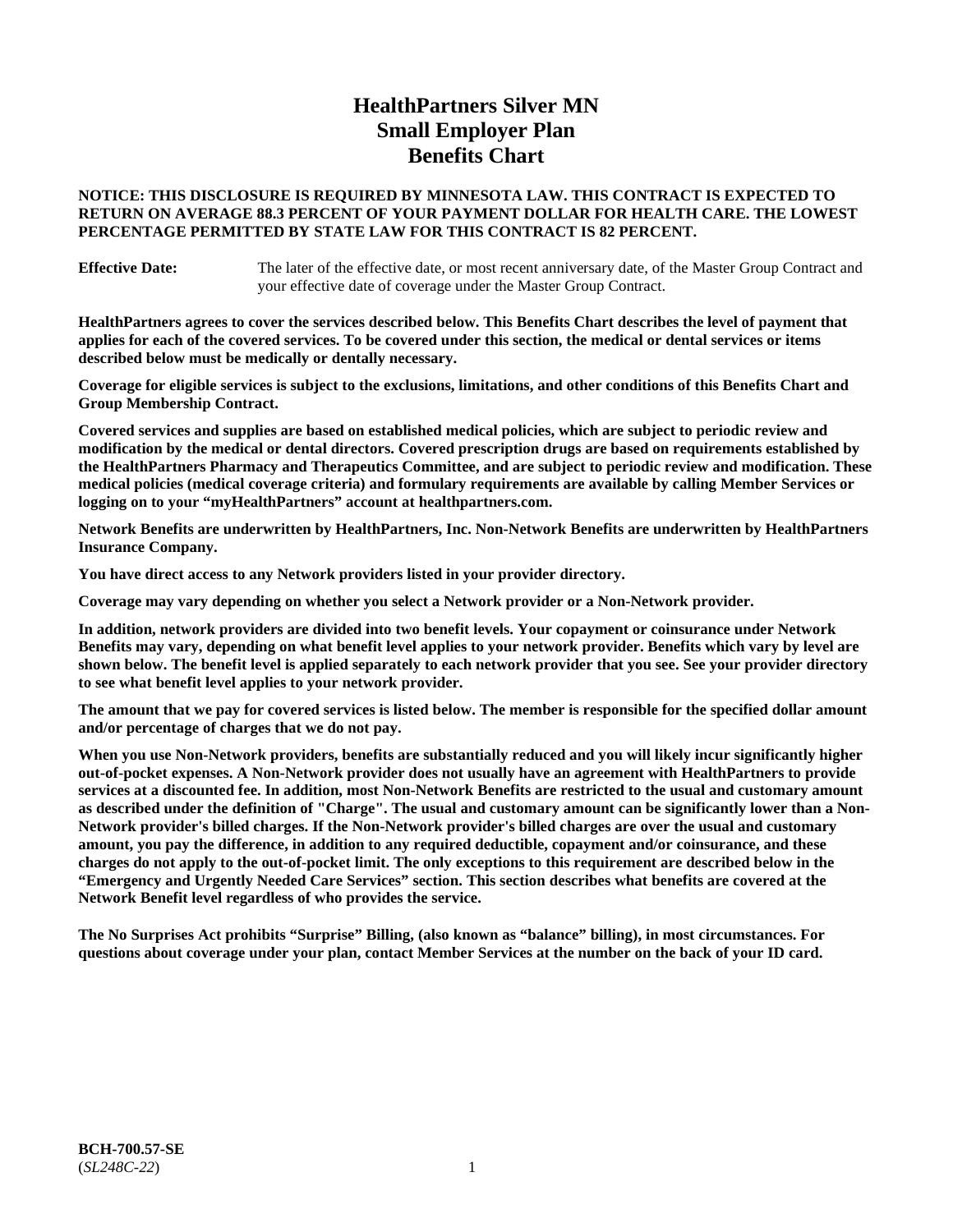# **These definitions apply to this Benefits Chart. They also apply to the Contract.**

| <b>Biosimilar Drugs:</b> | A prescription drug, approved by the Food and Drug Administration (FDA), that the FDA has<br>determined is biosimilar to and interchangeable with a biological brand name drug. Biosimilar<br>drugs are not considered generic drugs and are not covered under the generic drug benefit.                                                                                                                                                                                                                                                                                                                                           |
|--------------------------|------------------------------------------------------------------------------------------------------------------------------------------------------------------------------------------------------------------------------------------------------------------------------------------------------------------------------------------------------------------------------------------------------------------------------------------------------------------------------------------------------------------------------------------------------------------------------------------------------------------------------------|
| <b>Brand Name Drug:</b>  | A prescription drug, approved by the Food and Drug Administration (FDA), that is manufactured,<br>sold, or licensed for sale under a trademark by the pharmaceutical company that originally<br>researched and developed the drug. Brand name drugs have the same active-ingredient formula as<br>the generic version of the drug. However, generic drugs are manufactured and sold by other drug<br>manufacturers and are generally not available until after the patent on the brand name drug has<br>expired. A few brand name drugs may be covered at the generic drug benefit level if this is<br>indicated on the formulary. |
| <b>Calendar Year:</b>    | This is the 12-month period beginning 12:01 A.M. Central Time, on January 1, and ending 12:00<br>A.M. Central Time of the next following December 31.                                                                                                                                                                                                                                                                                                                                                                                                                                                                              |
| <b>Charge:</b>           | For covered services delivered by participating network providers, this is the provider's discounted<br>charge for a given medical/surgical service, procedure or item.                                                                                                                                                                                                                                                                                                                                                                                                                                                            |
|                          | For covered services delivered by non-network providers, a contracted rate may apply if such<br>arrangement is available to HealthPartners.                                                                                                                                                                                                                                                                                                                                                                                                                                                                                        |
|                          | For the Usual and Customary charge for covered services delivered by non-network providers, our<br>payment is calculated using one of the following options to be determined at HealthPartners'<br>discretion: 1) a percentage of the Medicare fee schedule; 2) a comparable schedule if the services<br>is not on the Medicare fee schedule; 3) a commercially reasonable rate for such service.                                                                                                                                                                                                                                  |
|                          | The Usual and Customary Charge is the maximum amount allowed that we consider in the<br>calculation of the payment of charges incurred for certain covered services. You must pay for any<br>charges above the usual and customary charge, and they do not apply to the out-of-pocket limit.                                                                                                                                                                                                                                                                                                                                       |
|                          | A charge is incurred for covered ambulatory medical and surgical services, on the date the service<br>or item is provided. A charge is incurred for covered inpatient services, on the date of admission to<br>a hospital. To be covered, a charge must be incurred on or after the member's effective date and<br>on or before the termination date.                                                                                                                                                                                                                                                                              |
| Copayment/Coinsurance:   | The specified dollar amount, or percentage, of charges incurred for covered services, which we do<br>not pay, but which a member must pay, each time a member receives certain medical services,<br>procedures or items. Our payment for those covered services or items begins after the copayment<br>or coinsurance is satisfied. Covered services or items requiring a copayment or coinsurance are<br>specified in this Benefits Chart.                                                                                                                                                                                        |
|                          | For services provided by a network provider:                                                                                                                                                                                                                                                                                                                                                                                                                                                                                                                                                                                       |
|                          | An amount which is listed as a flat dollar copayment is applied to a network provider's discounted<br>charges for a given service. However, if the network provider's discounted charge for a service or<br>item is less than the flat dollar copayment, you will pay the network provider's discounted charge.<br>An amount which is listed as a percentage of charges or coinsurance is based on the network<br>provider's discounted charges, calculated at the time the claim is processed, which may include an<br>agreed upon fee schedule rate for case rate or withhold arrangements.                                      |
|                          | For services provided by a non-network provider:                                                                                                                                                                                                                                                                                                                                                                                                                                                                                                                                                                                   |
|                          | Any copayment or coinsurance is applied to the lesser of the provider's charges or the usual and<br>customary charge for a service.                                                                                                                                                                                                                                                                                                                                                                                                                                                                                                |
|                          | A copayment or coinsurance is due at the time a service is provided, or when billed by the<br>provider. The copayment or coinsurance applicable for a scheduled visit with a network provider<br>will be collected for each visit, late cancellation and failed appointment. Services may not be<br>withheld for failure to pay a deductible or coinsurance at or prior to the time of service.                                                                                                                                                                                                                                    |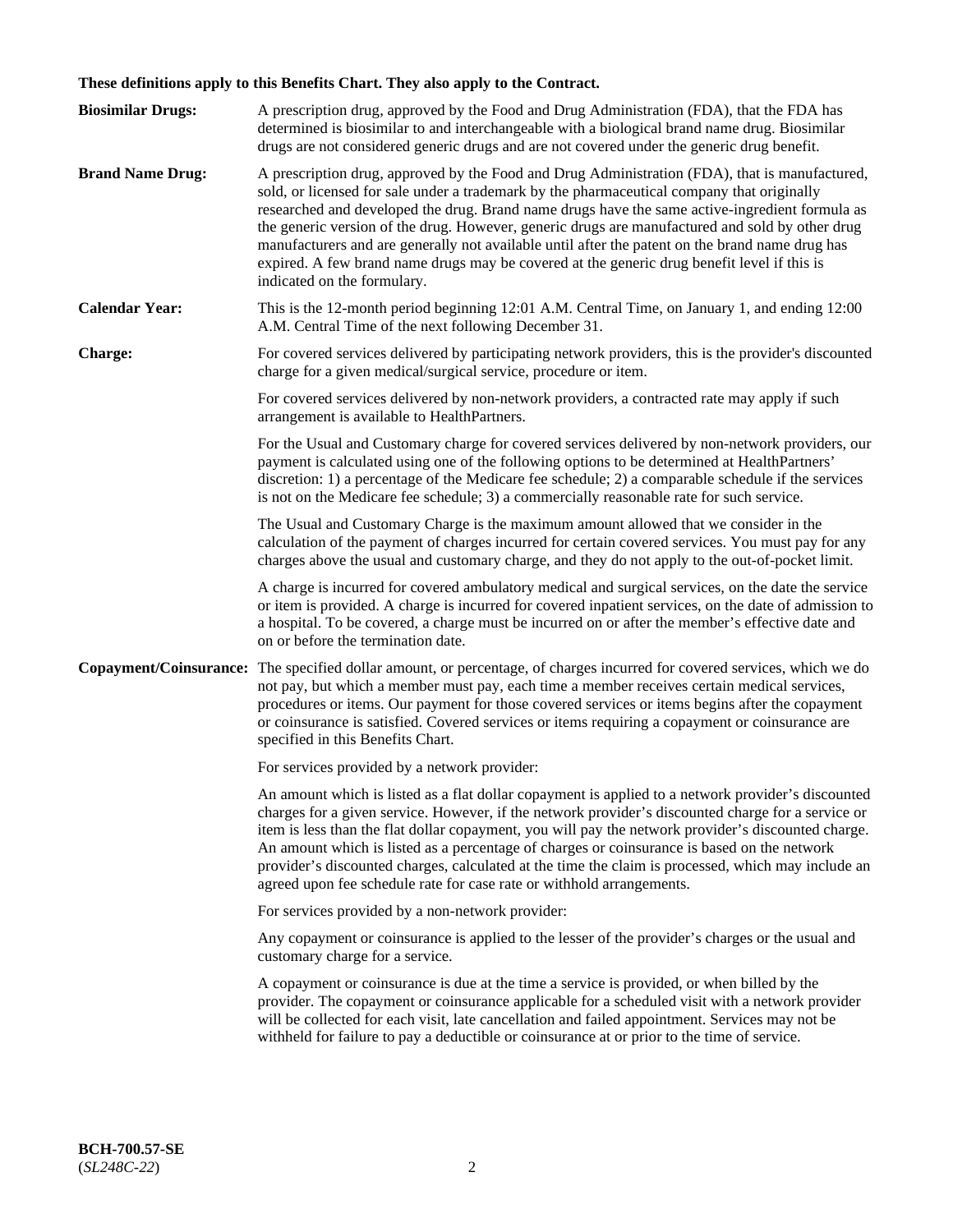| Deductible:                | The specified dollar amount of charges incurred for covered services, which we do not pay, but a<br>member or a family has to pay first in a calendar year. Our payment for those services or items<br>begins after the deductible is satisfied. For network providers, the amount of the charges that apply<br>to the deductible are based on the network provider's discounted charges, calculated at the time<br>the claim is processed, which may include an agreed upon fee schedule rate for case rate or<br>withhold arrangements. For non-network providers, the amount of charges that apply to the<br>deductible are the lesser of the provider's charges or the usual and customary charge for a service.                                                                                                                                                                                                                                                                                                                                                                                                                                                                                                                                             |
|----------------------------|------------------------------------------------------------------------------------------------------------------------------------------------------------------------------------------------------------------------------------------------------------------------------------------------------------------------------------------------------------------------------------------------------------------------------------------------------------------------------------------------------------------------------------------------------------------------------------------------------------------------------------------------------------------------------------------------------------------------------------------------------------------------------------------------------------------------------------------------------------------------------------------------------------------------------------------------------------------------------------------------------------------------------------------------------------------------------------------------------------------------------------------------------------------------------------------------------------------------------------------------------------------|
|                            | Any amounts paid or reimbursed by a third party, including but not limited to: point of service<br>rebates, manufacturer coupons, manufacturer debit cards or other forms of direct reimbursement to<br>a member for a product or service, will not apply toward your deductible, to the extent permitted<br>under state and federal law.                                                                                                                                                                                                                                                                                                                                                                                                                                                                                                                                                                                                                                                                                                                                                                                                                                                                                                                        |
|                            | Your plan has an embedded deductible. This means once a member meets the individual<br>deductible, the plan begins paying benefits for that person. If two or more members of the family<br>meet the family deductible, the plan begins paying benefits for all members of the family,<br>regardless of whether each member has met the individual deductible. However, a member may<br>not contribute more than the individual deductible toward the family deductible.                                                                                                                                                                                                                                                                                                                                                                                                                                                                                                                                                                                                                                                                                                                                                                                         |
|                            | All services are subject to the deductible unless otherwise indicated below in this Benefits Chart.                                                                                                                                                                                                                                                                                                                                                                                                                                                                                                                                                                                                                                                                                                                                                                                                                                                                                                                                                                                                                                                                                                                                                              |
| Formulary:                 | This is a current list, which may be revised from time to time, of formulary prescription drugs,<br>medications, equipment and supplies covered by us as indicated in the Benefits Chart which are<br>covered at the highest benefit level. Some drugs may require prior authorization to be covered as<br>formulary drugs. You may be granted an exception to the formulary that is available to you upon<br>request. These guidelines and procedures include exceptions to the formulary for anti-psychotic<br>prescription drugs prescribed to treat emotional disturbances or mental illness if your health care<br>provider (1) indicates to the dispensing pharmacist, orally or in writing, that the prescription must<br>be dispensed as indicated and (2) certifies in writing to us that the prescribed drug will best treat<br>your condition. Also, you may continue to receive certain non-formulary prescription drugs for<br>diagnosed mental illness or emotional disturbance when our formulary changes or you change<br>health plans for up to one year following the change. We also have written guidelines and<br>procedures for granting formulary exceptions for other drugs that are available to you upon request<br>or on our website. |
|                            | HMO Formulary Exception Process (including antipsychotic drugs). If you are prescribed a<br>drug, we must promptly grant you an exception to our formulary when your health care provider<br>indicates to us that:                                                                                                                                                                                                                                                                                                                                                                                                                                                                                                                                                                                                                                                                                                                                                                                                                                                                                                                                                                                                                                               |
|                            | (1) the formulary drug causes an adverse reaction to the patient;<br>(2) the formulary drug is contraindicated for the patient; or<br>(3) the health care provider demonstrates that the prescription drug must be dispensed as written<br>to provide maximum medical benefit to the patient.                                                                                                                                                                                                                                                                                                                                                                                                                                                                                                                                                                                                                                                                                                                                                                                                                                                                                                                                                                    |
|                            | The formulary, and information on drugs that require authorization, are available by calling<br>Member Services or logging on to your "myHealthPartners" account at healthpartners.com.                                                                                                                                                                                                                                                                                                                                                                                                                                                                                                                                                                                                                                                                                                                                                                                                                                                                                                                                                                                                                                                                          |
|                            | Formulary Changes. The formulary may change throughout the year. If you are affected by a<br>formulary change, you will receive at least 30 days' advanced notice of that change, and you<br>may request a formulary exception.                                                                                                                                                                                                                                                                                                                                                                                                                                                                                                                                                                                                                                                                                                                                                                                                                                                                                                                                                                                                                                  |
| <b>Generic Drug:</b>       | A prescription drug, approved by the Food and Drug Administration (FDA) that the FDA has<br>determined is comparable to a brand name drug product in dosage form, strength, route of<br>administration, quality, intended use and documented bioequivalence. Generally, generic drugs<br>cost less than brand name drugs. Some brand name drugs may be covered at the generic drug<br>benefit level if this is indicated on the formulary.                                                                                                                                                                                                                                                                                                                                                                                                                                                                                                                                                                                                                                                                                                                                                                                                                       |
| <b>Non-Formulary Drug:</b> | This is a prescription drug approved by the Food and Drug Administration (FDA) that is not on<br>the formulary, is medically necessary and is not investigative or otherwise excluded under this<br>Benefits Chart.                                                                                                                                                                                                                                                                                                                                                                                                                                                                                                                                                                                                                                                                                                                                                                                                                                                                                                                                                                                                                                              |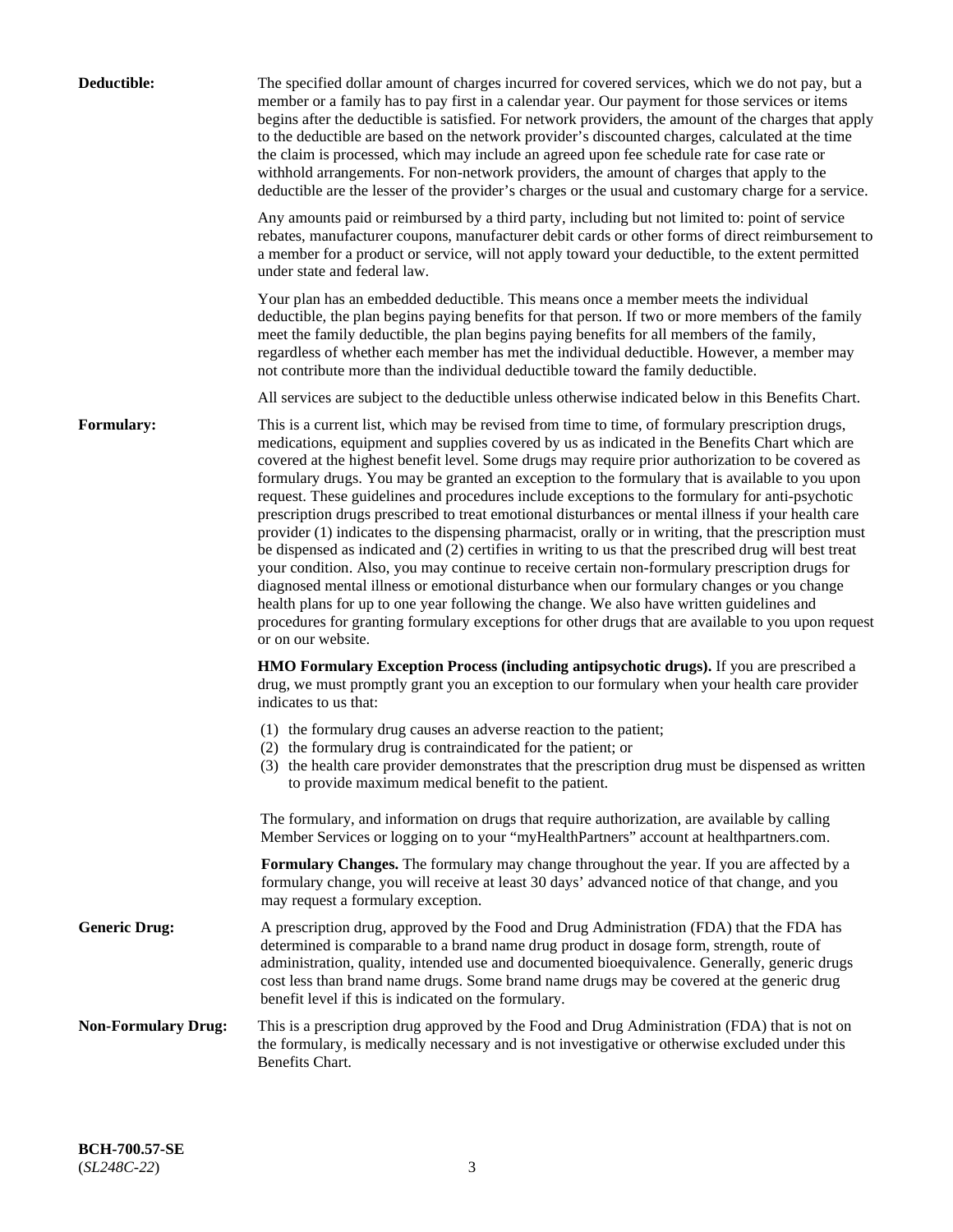| <b>Out-of-Pocket Expenses:</b> | You pay the specified copayments/coinsurance and deductibles applicable for particular services,<br>subject to the out-of-pocket limit described below. These amounts are in addition to the monthly<br>enrollment payments.                                                                                                                                                                                                                                                                                                        |
|--------------------------------|-------------------------------------------------------------------------------------------------------------------------------------------------------------------------------------------------------------------------------------------------------------------------------------------------------------------------------------------------------------------------------------------------------------------------------------------------------------------------------------------------------------------------------------|
| <b>Out-of-Pocket Limit:</b>    | You pay the copayments/coinsurance and deductibles for covered services, to the individual or<br>family out-of-pocket limit. Thereafter we cover 100% of the charges incurred for all other covered<br>services, for the rest of the calendar year. You pay amounts greater than the out-of-pocket limit if<br>you exceed any visit or day limits.                                                                                                                                                                                  |
|                                | Non-Network Benefits above the usual and customary charge (see definition of charge above) do<br>not apply to the out-of-pocket limit.                                                                                                                                                                                                                                                                                                                                                                                              |
|                                | Non-Network benefits for transplant surgery do not apply to the out-of-pocket limit.                                                                                                                                                                                                                                                                                                                                                                                                                                                |
|                                | Any amounts paid or reimbursed by a third party, including but not limited to: point of service<br>rebates, manufacturer coupons, manufacturer debit cards or other forms of direct reimbursement to<br>a member for a product or service, will not apply as an out of pocket expense, to the extent<br>permitted under state and federal law.                                                                                                                                                                                      |
|                                | You are responsible to keep track of the out-of-pocket expenses. Contact our Member Services<br>department for assistance in determining the amount paid by the enrollee for specific eligible<br>services received. Claims for reimbursement under the out-of-pocket limit provisions are subject<br>to the same time limits and provisions described under the "Claims Provisions" section of the<br>Contract.                                                                                                                    |
| <b>Specialty Drug List:</b>    | This is a current list, which may be revised from time to time, of prescription drugs, medications,<br>equipment and supplies, which are typically bio-pharmaceuticals. The purpose of a specialty drug<br>list is to facilitate enhanced monitoring of complex therapies used to treat specific conditions.<br>Specialty drugs are covered by us as indicated in this Benefits Chart. The specialty drug list is<br>available by calling Member Services or logging on to your "myHealthPartners" account at<br>healthpartners.com |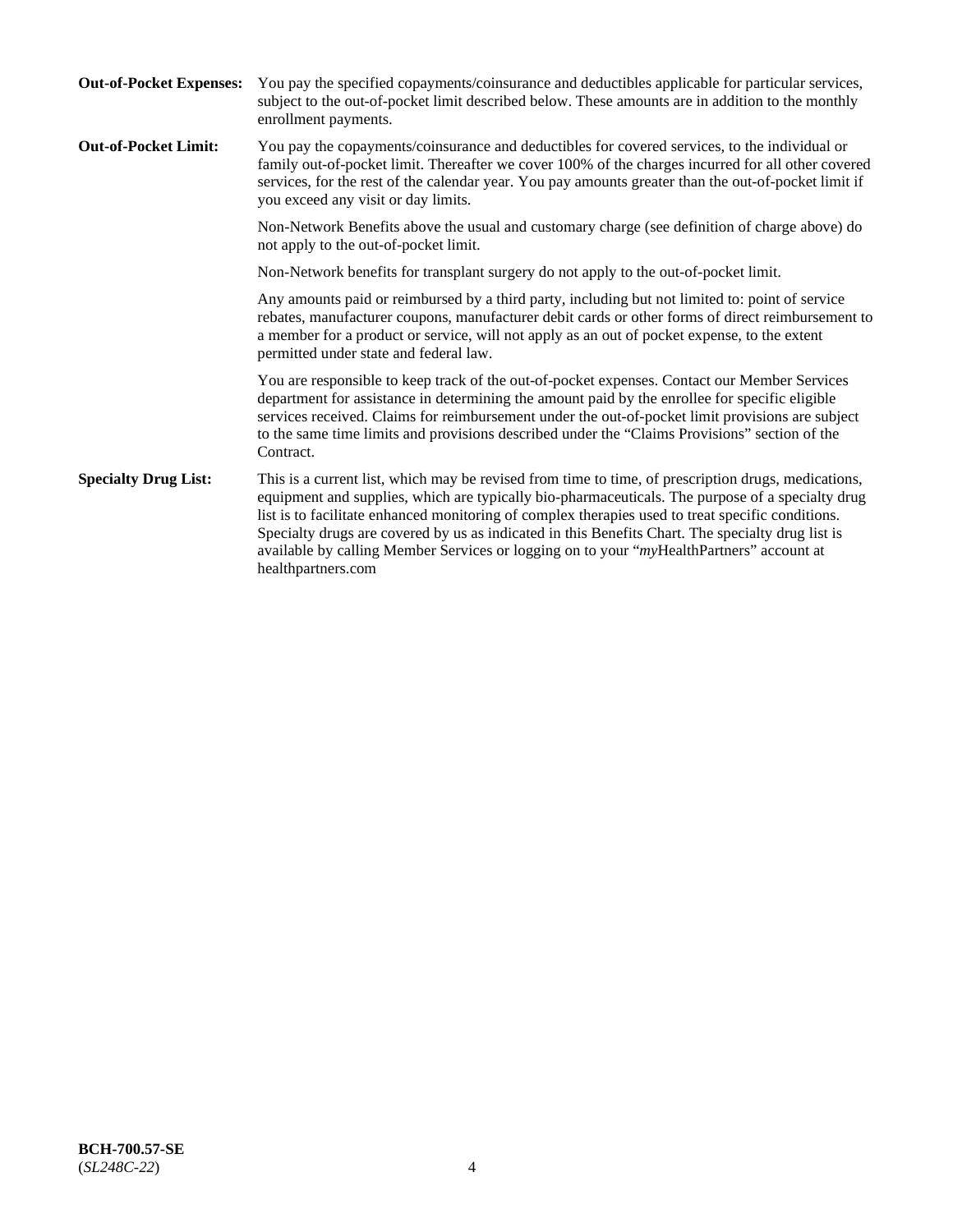# **DEDUCTIBLES AND OUT-OF-POCKET LIMITS**

# **Individual Calendar Year Deductible**

*Select Tier*

| Network Benefits  | <b>Non-Network Benefits</b> |
|-------------------|-----------------------------|
| $\frac{$4,300}{}$ | \$10,000                    |

*Standard Tier*

| Network Benefits | <b>Non-Network Benefits</b> |
|------------------|-----------------------------|
| \$5,800          | \$10,000                    |

#### **Family Calendar Year Deductible**

*Select Tier*

| Network Benefits | <b>Non-Network Benefits</b> |
|------------------|-----------------------------|
| $\$12,900$       | \$20,000                    |

*Standard Tier*

| <b>Network Benefits</b> | <b>Non-Network Benefits</b> |
|-------------------------|-----------------------------|
| \$17,400                | \$20,000                    |

The deductibles under the Select Tier Network Benefits and Standard Tier Network Benefits are combined. Separate deductibles must be satisfied under the Network Benefits and Non-Network Benefits.

Your plan has an embedded deductible. This means once a member meets the individual deductible, the plan begins paying benefits for that person. If two or more members of the family meet the family deductible, the plan begins paying benefits for all members of the family, regardless of whether each member has met the individual deductible. However, a member may not contribute more than the individual deductible toward the family deductible.

Any amounts paid or reimbursed by a third party, including but not limited to: point of service rebates, manufacturer coupons, debit cards or other forms of direct reimbursement to a member for a product or service, will not apply toward your deductible, to the extent permitted under state and federal law.

#### **Individual Calendar Year Out-of-Pocket Limit**

| Network Benefits | <b>Non-Network Benefits</b> |
|------------------|-----------------------------|
| \$8,700          | \$30,000                    |

#### **Family Calendar Year Out-of-Pocket Limit**

| <b>Network Benefits</b> | <b>Non-Network Benefits</b> |
|-------------------------|-----------------------------|
| \$17,400                | \$60,000                    |

Separate Out-of-Pocket Limits must be satisfied under the Network Benefits and Non-Network Benefits.

Non-Network Benefits above the usual and customary charge will not apply toward the individual or family out-of-pocket limit.

Non-Network benefits for transplant surgery do not apply to the out-of-pocket limit.

Any amounts paid or reimbursed by a third party, including but not limited to: point of service rebates, manufacturer coupons, manufacturer debit cards or other forms of direct reimbursement to a member for a product or service, will not apply as an out of pocket expense, to the extent permitted under state and federal law.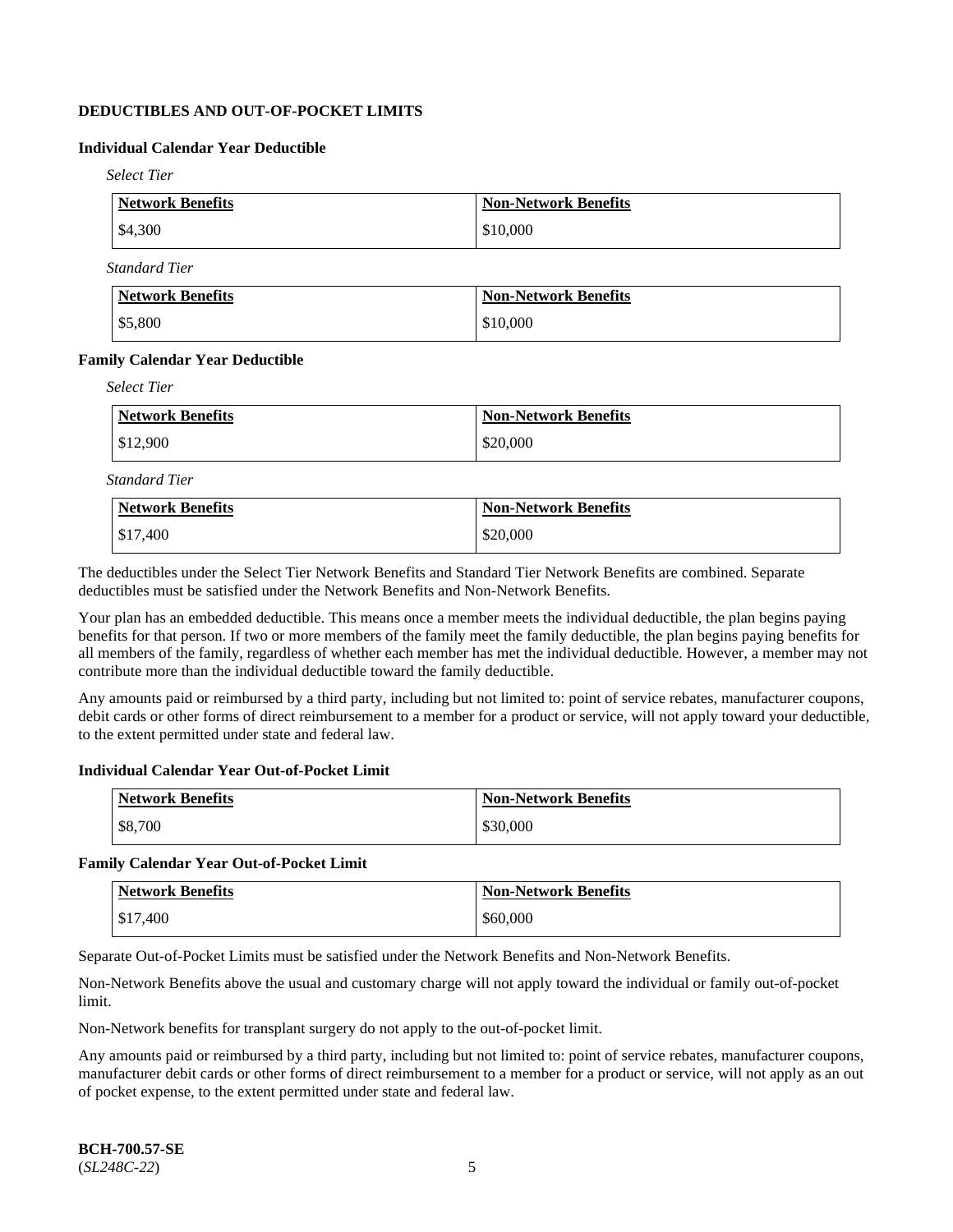# **AMBULANCE AND MEDICAL TRANSPORTATION**

### **Covered Services:**

We cover ambulance and medical transportation for medical emergencies.

We also cover medically necessary, non-emergency medical transportation if it meets our medical coverage criteria.

Covered services and supplies are based on established medical policies, which are subject to periodic review and modification by the medical or dental directors. These medical policies (medical coverage criteria) and applicable prior authorization requirements are available by calling Member Services or logging on to your "myHealthPartners" account at [healthpartners.com.](https://www.healthpartners.com/hp/index.html)

*Subject to the Standard Tier Deductibles*

| <b>Network Benefits</b>      | <b>Non-Network Benefits</b> |
|------------------------------|-----------------------------|
| 70% of the charges incurred. | See Network Benefits.       |

#### **Not Covered:**

See "Services Not Covered" in the Group Membership Contract.

# **BEHAVIORAL HEALTH SERVICES**

#### **Covered Services:**

Covered services are based on established medical policies, which are subject to periodic review and modification by the medical directors. These medical policies (medical coverage criteria) are available by calling Member Services or logging on to your "*my*HealthPartners" account at [healthpartners.com.](http://www.healthpartners.com/)

You have rights to parity in mental health and substance use disorder treatment as required by the federal Mental Health Parity and Addiction Equity Act and Minnesota Statutes, section 62Q.47. These laws require:

- That mental health and substance use disorder services be covered on the same basis as medical services;
- That cost-sharing for mental health and substance use disorder services can be no more restrictive than cost-sharing for similar medical services;
- That treatment restrictions and limitation such as prior authorization and medical necessity can be no more restrictive than for similar medical services;
- That if enrollees have concerns they can call Member Services, file a complaint with HealthPartners, or file a complaint with the Minnesota Department of Health.

#### **Mental health services**

We cover services for: mental health diagnoses as described in the Diagnostic and Statistical Manual of Mental Disorders – Fifth Edition (DSM-5) (most recent edition).

We also provide coverage for mental health treatment ordered by a Minnesota court under a valid court order that is issued on the basis of a behavioral care evaluation performed by a licensed psychiatrist or doctoral level licensed psychologist, which includes a diagnosis and an individual treatment plan for care in the most appropriate, least restrictive environment. We must be given a copy of the court order and the behavioral care evaluation, the service must be a covered benefit under this plan, and the service must be provided by a network provider, or other provider as required by law. We cover the evaluation upon which the court order was based if it was provided by a network provider. We also provide coverage for the initial mental health evaluation of a child, regardless of whether that evaluation leads to a court order for treatment, if the evaluation is ordered by a Minnesota juvenile court.

**Outpatient services, including intensive outpatient and day treatment:** We cover medically necessary outpatient professional mental health services for evaluation, crisis intervention, and treatment of mental health disorders.

A comprehensive diagnostic assessment will be used as the basis for a determination by a mental health professional, concerning the appropriate treatment and the extent of services required.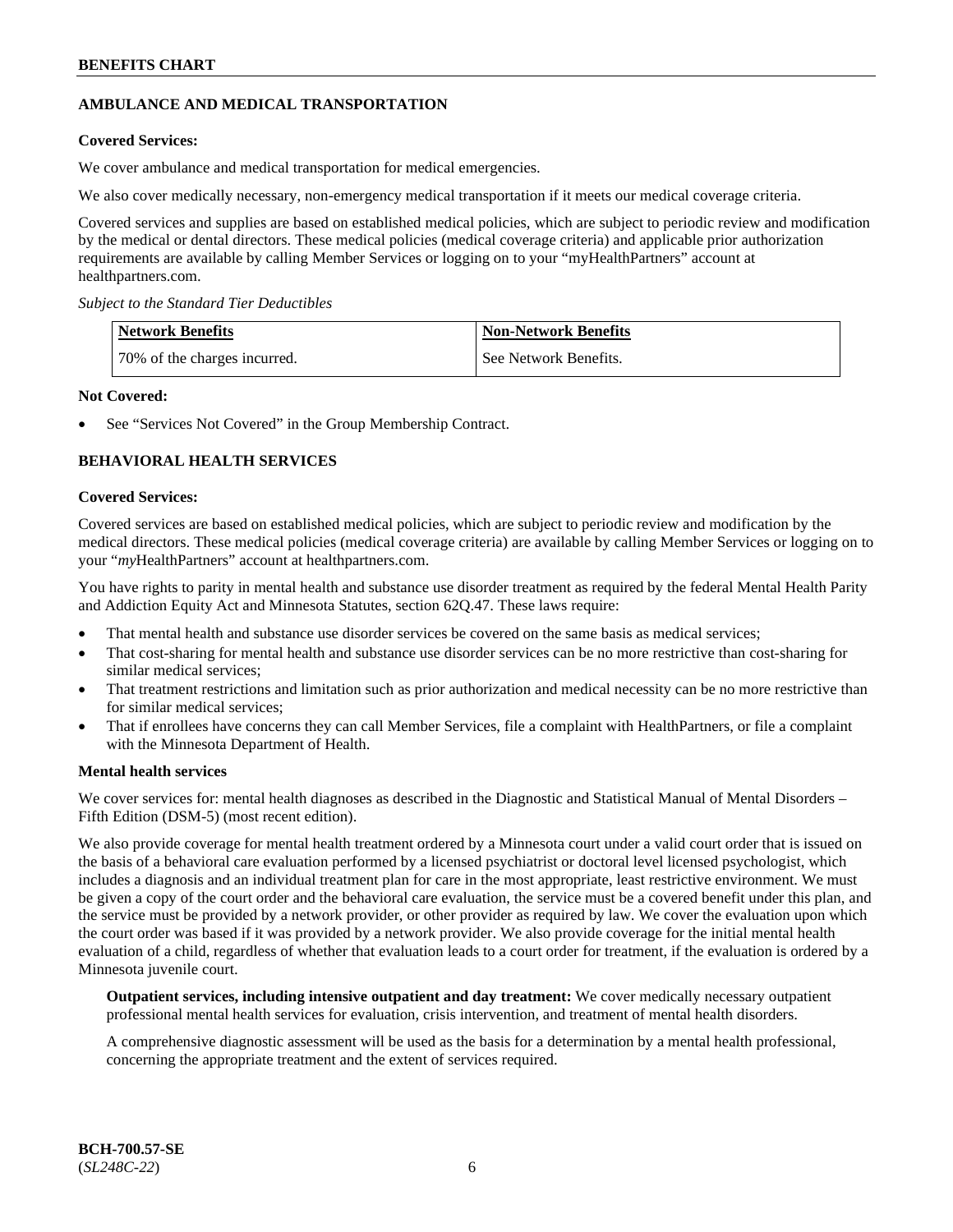Outpatient services we cover for a diagnosed mental health condition include the following:

- Individual, group, family, and multi-family therapy;
- Medication management provided by a physician, certified nurse practitioner, or physician's assistant;
- Psychological testing services for the purposes of determining the differential diagnoses and treatment planning for patients currently receiving behavioral health services;
- Day treatment and intensive outpatient services in a licensed program;
- Partial hospitalization services in a licensed hospital or community mental health center;
- Psychotherapy and nursing services provided in the home if authorized by us; and
- Treatment for gender dysphoria.

| <b>Network Benefits</b>                                                                                                                                                                                                                                        | <b>Non-Network Benefits</b>  |
|----------------------------------------------------------------------------------------------------------------------------------------------------------------------------------------------------------------------------------------------------------------|------------------------------|
| 100% of the charges incurred, subject to a member<br>copayment of \$30 per visit.<br>Deductible does not apply.<br>For family therapy, only one member copayment will<br>be charged, regardless of the number of members<br>primarily involved in the therapy. | 50% of the charges incurred. |

#### **Group therapy**

| <b>Network Benefits</b>                                                                                         | <b>Non-Network Benefits</b>  |
|-----------------------------------------------------------------------------------------------------------------|------------------------------|
| 100% of the charges incurred, subject to a member<br>copayment of \$15 per visit.<br>Deductible does not apply. | 50% of the charges incurred. |

**Inpatient services, including mental health residential treatment services:** We cover the following:

- Medically necessary inpatient services in a hospital and professional services for treatment of mental health disorders. Medical stabilization is covered under inpatient hospital services in the "Hospital and Skilled Nursing Facility Services" section; and
- Medically necessary mental health residential treatment services. This care must be authorized by us and provided by a hospital or residential behavioral health treatment facility licensed by the local state or Department of Health and Human Services. Services not covered under this benefit include halfway houses, group homes, extended care facilities, shelter services, correctional services, detention services, transitional services, group residential services, foster care services and wilderness programs.

*Select Tier - Subject to the Select Tier Deductibles*

| Network Benefits             | <b>Non-Network Benefits</b>  |
|------------------------------|------------------------------|
| 70% of the charges incurred. | 50% of the charges incurred. |

*Standard Tier - Subject to the Standard Tier Deductibles*

| Network Benefits             | <b>Non-Network Benefits</b>  |
|------------------------------|------------------------------|
| 70% of the charges incurred. | 50% of the charges incurred. |

#### **Substance use disorder (SUD) services**

We cover medically necessary services for assessments by a licensed alcohol and drug counselor and treatment of substanceuse disorders as defined in the latest edition of the DSM-5.

**Outpatient services, including intensive outpatient and day treatment:** We cover medically necessary outpatient professional services for the diagnosis and treatment of substance use disorders. Substance use disorder treatment programs must be licensed by the applicable state agency.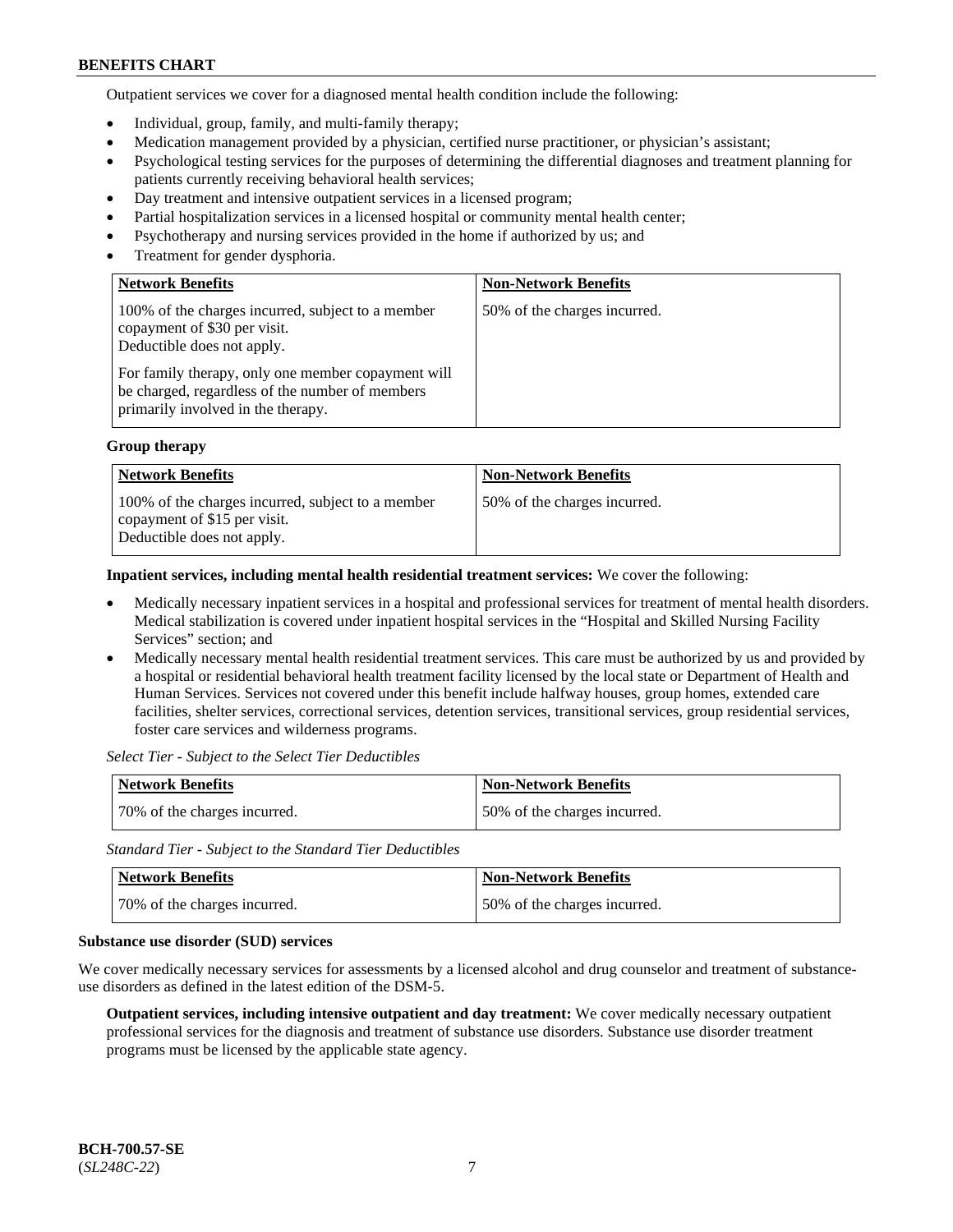Outpatient services we cover for a diagnosed substance use disorder include the following:

- Individual, group, family, and multi-family therapy provided in an office setting;
- Opiate replacement therapy including methadone and buprenorphine treatment; and
- Day treatment and intensive outpatient services in a licensed program.

| <b>Network Benefits</b>                                                                                                                     | <b>Non-Network Benefits</b>  |
|---------------------------------------------------------------------------------------------------------------------------------------------|------------------------------|
| 100% of the charges incurred, subject to a member<br>copayment of \$30 per visit.<br>Deductible does not apply.                             | 50% of the charges incurred. |
| For family therapy, only one member copayment will<br>be charged, regardless of the number of members<br>primarily involved in the therapy. |                              |

**Inpatient services:** We cover the following:

- Medically necessary inpatient services in a hospital or primary residential treatment in a licensed substance use disorder treatment center. Primary residential treatment is an intensive residential treatment program of limited duration, typically 30 days or less.
- Services provided in a hospital that is licensed by the local state and accredited by Medicare.
- Detoxification services in a hospital or community detoxification facility if it is licensed by the local Department of Health and Human Services.

*Select Tier - Subject to the Select Tier Deductibles*

| Network Benefits             | <b>Non-Network Benefits</b>  |
|------------------------------|------------------------------|
| 70% of the charges incurred. | 50% of the charges incurred. |

*Standard Tier - Subject to the Standard Tier Deductibles*

| Network Benefits             | Non-Network Benefits         |
|------------------------------|------------------------------|
| 70% of the charges incurred. | 50% of the charges incurred. |

### **Not Covered:**

See "Services Not Covered" in the Group Membership Contract.

# **CHIROPRACTIC SERVICES**

### **Covered Services:**

We cover chiropractic services for rehabilitative care, provided to diagnose and treat acute neuromusculo-skeletal conditions.

Massage therapy which is performed in conjunction with other treatment/modalities by a chiropractor, is part of a prescribed treatment plan and is not billed separately is covered.

| Network Benefits                                                                                                | <b>Non-Network Benefits</b>                                           |
|-----------------------------------------------------------------------------------------------------------------|-----------------------------------------------------------------------|
| 100% of the charges incurred, subject to a member<br>copayment of \$70 per visit.<br>Deductible does not apply. | 50% of the charges incurred.<br>Limit of 20 visits per calendar year. |

### **Not Covered:**

- Massage therapy for the purpose of comfort or convenience of the member.
- See "Services Not Covered" in the Group Membership Contract.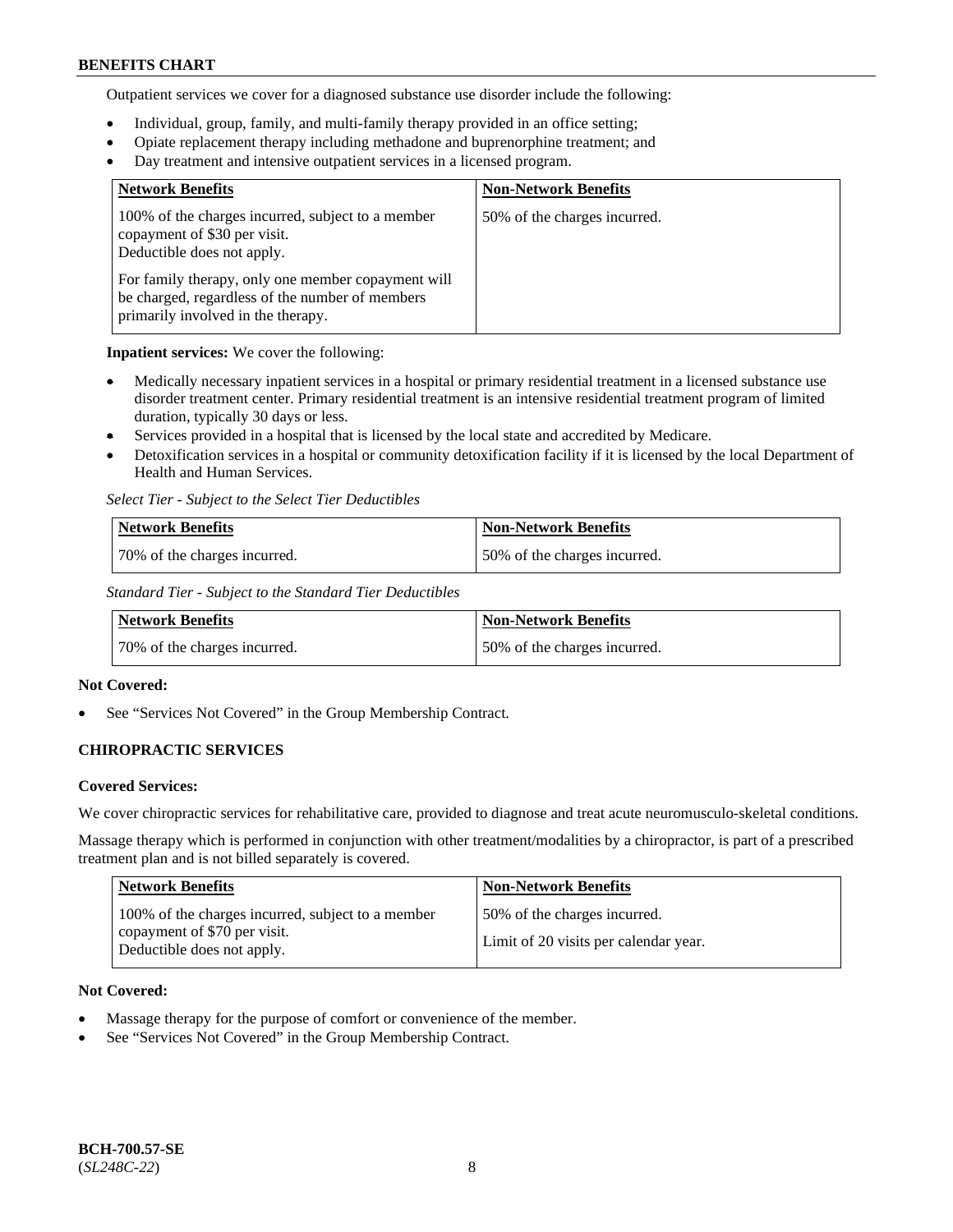# **CLINICAL TRIALS**

### **Covered Services:**

We cover certain routine services if you participate in a Phase I, Phase II, Phase III or Phase IV clinical trial that is conducted in relation to the prevention, detection, or treatment of cancer or other life-threatening disease or condition as defined in the Affordable Care Act. We cover routine patient costs for services that would be eligible under this Benefits Chart if the service was provided outside of a clinical trial.

| <b>Network Benefits</b>                                | <b>Non-Network Benefits</b>                            |
|--------------------------------------------------------|--------------------------------------------------------|
| Coverage level is same as corresponding Network        | Coverage level is same as corresponding Non-Network    |
| Benefit, depending on type of service provided such as | Benefit, depending on type of service provided such as |
| Office Visits for Illness or Injury, Inpatient or      | Office Visits for Illness or Injury, Inpatient or      |
| <b>Outpatient Hospital Services.</b>                   | <b>Outpatient Hospital Services.</b>                   |

### **Not Covered:**

- The investigative item, device or service itself.
- Items or services that are provided solely to satisfy data collection and analysis needs and that are not used in the direct clinical management of the patient.
- A service that is clearly inconsistent with widely accepted and established standards of care for a particular diagnosis.
- See "Services Not Covered" in the Group Membership Contract.

# **DENTAL SERVICES**

# **Covered Services:**

We cover services as described below.

**Accidental dental services:** We cover dentally necessary services to treat and restore damage done to sound, natural, unrestored teeth as a result of an accidental injury. Coverage is for damage caused by external trauma to face and mouth only, not for cracked or broken teeth which result from biting or chewing. We cover restorations, root canals, crowns and replacement of teeth lost that are directly related to the accident in which the member was involved. We cover initial exams, xrays, and palliative treatment including extractions, and other oral surgical procedures directly related to the accident. Subsequent treatment must be initiated within the specified time-frame and must be directly related to the accident. We do not cover restoration and replacement of teeth that are not "sound and natural" at the time of the accident.

Full mouth rehabilitation to correct occlusion (bite) and malocclusion (misaligned teeth not due to the accident) are not covered.

When an implant-supported dental prosthetic treatment is pursued, the accidental dental benefit will be applied to the prosthetic procedure. Benefits are limited to the amount that would be paid toward the placement of a removable dental prosthetic appliance that could be used in the absence of implant treatment. Care must be provided or pre-authorized by a HealthPartners dentist.

*Subject to the Standard Tier Deductibles*

| <b>Network Benefits</b>      | <b>Non-Network Benefits</b>  |
|------------------------------|------------------------------|
| 70% of the charges incurred. | 50% of the charges incurred. |

For all accidental dental services, treatment and/or restoration must be initiated within six months of the date of the injury. Coverage is limited to the initial course of treatment and/or initial restoration. Services must be provided within twenty-four months of the date of injury to be covered.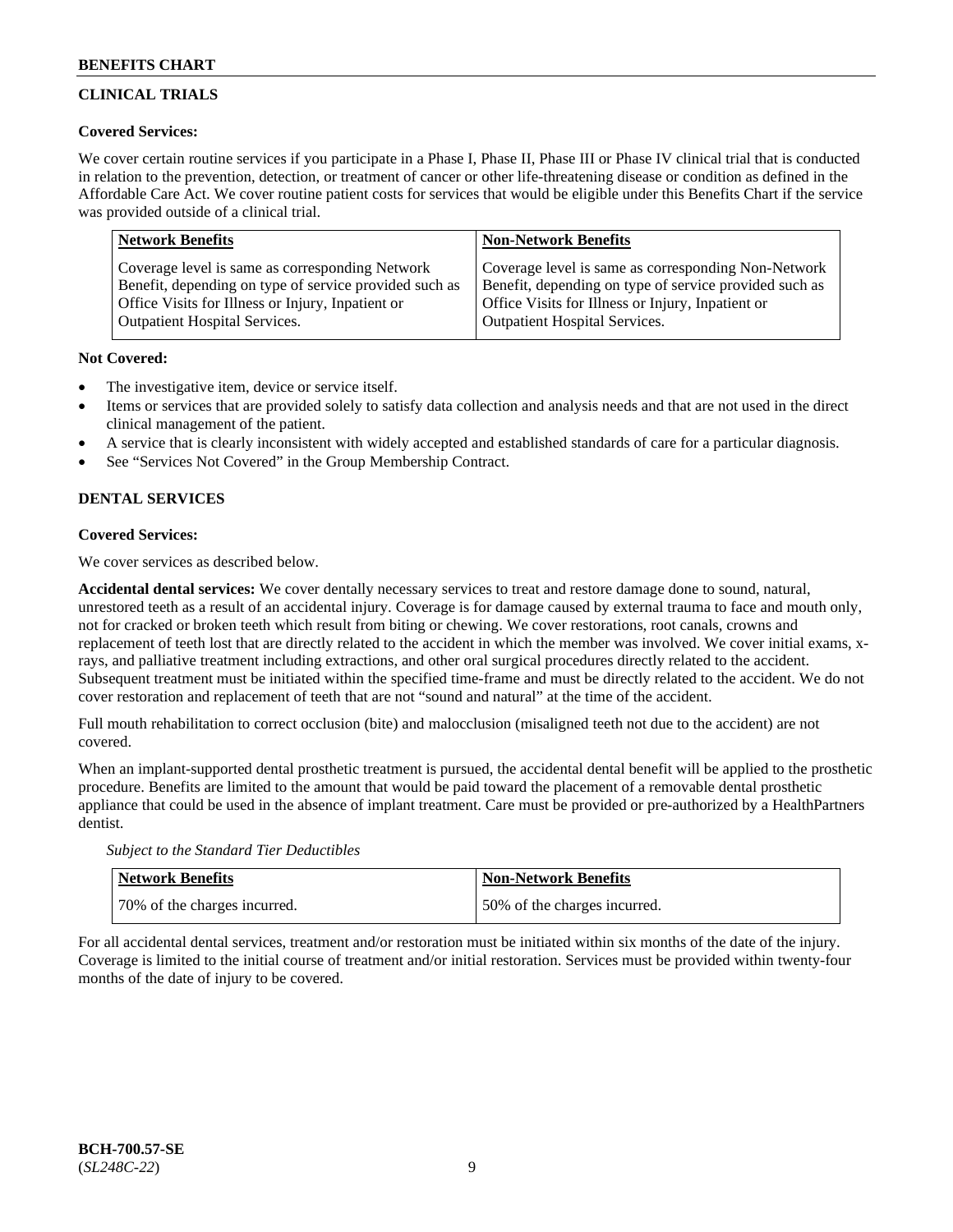# **Medical referral dental services**

**Medically necessary outpatient dental services:** We cover medically necessary outpatient dental services. Coverage is limited to dental services required for treatment of an underlying medical condition, e.g., removal of teeth to complete radiation treatment for cancer of the jaw, cysts and lesions.

| <b>Network Benefits</b>                                                                                         | <b>Non-Network Benefits</b>  |
|-----------------------------------------------------------------------------------------------------------------|------------------------------|
| 100% of the charges incurred, subject to a member<br>copayment of \$70 per visit.<br>Deductible does not apply. | 50% of the charges incurred. |

**Medically necessary hospitalization and anesthesia for dental care:** We cover medically necessary hospitalization for dental care. This is limited to charges incurred by a member who: (1) is a child under age 5; (2) is severely disabled; (3) has a medical condition and requires hospitalization or general anesthesia for dental care treatment; or (4) is a child between age 5 and 12 and care in dental offices has been attempted unsuccessfully and usual methods of behavior modification have not been successful, or when extensive amounts of restorative care, exceeding four appointments, are required. Coverage is limited to facility and anesthesia charges. Oral surgeon/dentist professional fees are not covered.

*Select Tier - Subject to the Select Tier Deductibles*

| Network Benefits             | <b>Non-Network Benefits</b>  |
|------------------------------|------------------------------|
| 70% of the charges incurred. | 50% of the charges incurred. |

*Standard Tier - Subject to the Standard Tier Deductibles*

| Network Benefits             | <b>Non-Network Benefits</b>  |
|------------------------------|------------------------------|
| 70% of the charges incurred. | 50% of the charges incurred. |

**Medical complications of dental care:** We cover medical complications of dental care. Treatment must be medically necessary care and related to medical complications of non-covered dental care, including complications of the head, neck, or substructures.

| <b>Network Benefits</b>                                                                                         | <b>Non-Network Benefits</b>  |
|-----------------------------------------------------------------------------------------------------------------|------------------------------|
| 100% of the charges incurred, subject to a member<br>copayment of \$70 per visit.<br>Deductible does not apply. | 50% of the charges incurred. |

**Oral surgery**: We cover oral surgery. Coverage is limited to treatment of medical conditions requiring oral surgery, such as treatment of oral neoplasm, non-dental cysts, fracture of the jaws, trauma of the mouth and jaws.

| Network Benefits                                                                                                | <b>Non-Network Benefits</b>  |
|-----------------------------------------------------------------------------------------------------------------|------------------------------|
| 100% of the charges incurred, subject to a member<br>copayment of \$70 per visit.<br>Deductible does not apply. | 50% of the charges incurred. |

**Treatment of cleft lip and cleft palate:** We cover treatment of cleft lip and cleft palate of a dependent child to age 26, including orthodontic treatment and oral surgery directly related to the cleft. Benefits are limited to inpatient or outpatient expenses arising from medical and dental treatment that was scheduled or initiated prior to the dependent turning age 19. Dental services that are not required for the treatment of cleft lip or cleft palate are not covered. If a dependent child covered under this Contract is also covered under a dental plan which includes orthodontic services, that dental plan shall be considered primary for the necessary orthodontic services. Oral appliances are subject to the same copayment, conditions and limitations as durable medical equipment.

| Network Benefits                                                                                                | <b>Non-Network Benefits</b>  |
|-----------------------------------------------------------------------------------------------------------------|------------------------------|
| 100% of the charges incurred, subject to a member<br>copayment of \$70 per visit.<br>Deductible does not apply. | 50% of the charges incurred. |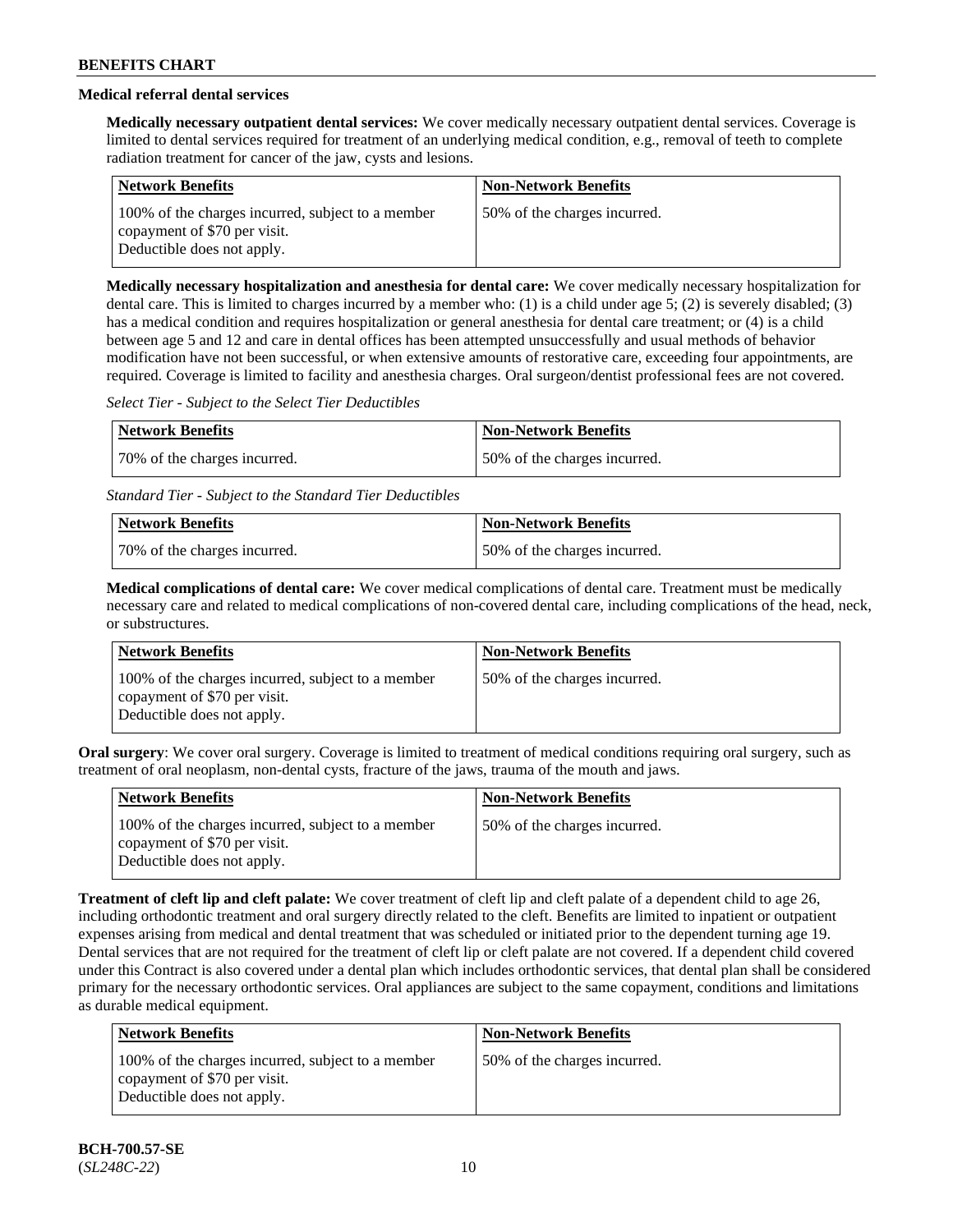**Treatment of temporomandibular disorder (TMD) and craniomandibular disorder (CMD):** We cover surgical and nonsurgical treatment of temporomandibular disorder (TMD) and craniomandibular disorder (CMD), which is medically necessary care. Dental services which are not required to directly treat TMD or CMD are not covered.

| <b>Network Benefits</b>                                                                                         | <b>Non-Network Benefits</b>  |
|-----------------------------------------------------------------------------------------------------------------|------------------------------|
| 100% of the charges incurred, subject to a member<br>copayment of \$70 per visit.<br>Deductible does not apply. | 50% of the charges incurred. |

### **Not Covered:**

- Dental treatment, procedures or services not listed in this Benefits Chart.
- Accident related dental services if treatment is (1) provided to teeth which are not sound and natural, (2) to teeth which have been restored, (3) initiated beyond six months from the date of the injury, (4) received beyond the initial treatment or restoration or (5) received beyond twenty-four months from the date of injury.
- Oral surgery to remove wisdom teeth.
- Orthognathic treatment or procedures and all related services, unless it is required to treat TMD or CMD and it meets our medical coverage criteria.
- See "Services Not Covered" in the Group Membership Contract.

# **DIABETES AND HYPERTENSION DISEASE MANAGEMENT PROGRAM**

#### **Covered Services:**

If you meet criteria for coverage, you may qualify for the Diabetes and/or Hypertension Disease Management Program.

The program covers group health coaching which focuses on weight loss, exercise, behavior modification and health education through Omada Health.

| <b>Network Benefits</b>                                     | <b>Non-Network Benefits</b> |
|-------------------------------------------------------------|-----------------------------|
| 100% of the charges incurred.<br>Deductible does not apply. | Not applicable.             |

### **Not Covered:**

See "Services Not Covered" in the Group Membership Contract.

### **DIABETIC EQUIPMENT AND SUPPLIES**

### **Covered Services:**

We cover physician prescribed medically appropriate and necessary drugs and supplies used in the management and treatment of diabetes for members with gestational, Type I or Type II diabetes including durable diabetic equipment and disposable supplies, as described below.

Certain items are only covered if your condition meets our coverage criteria and obtained through an authorized vendor. For more information on what we cover and any prior authorization requirements, call Member Services or log on to your "*my*HealthPartners" account at [healthpartners.com.](http://www.healthpartners.com/)

Insulin and medications for diabetes are covered as outpatient drugs under the "Prescription Drug Services" section.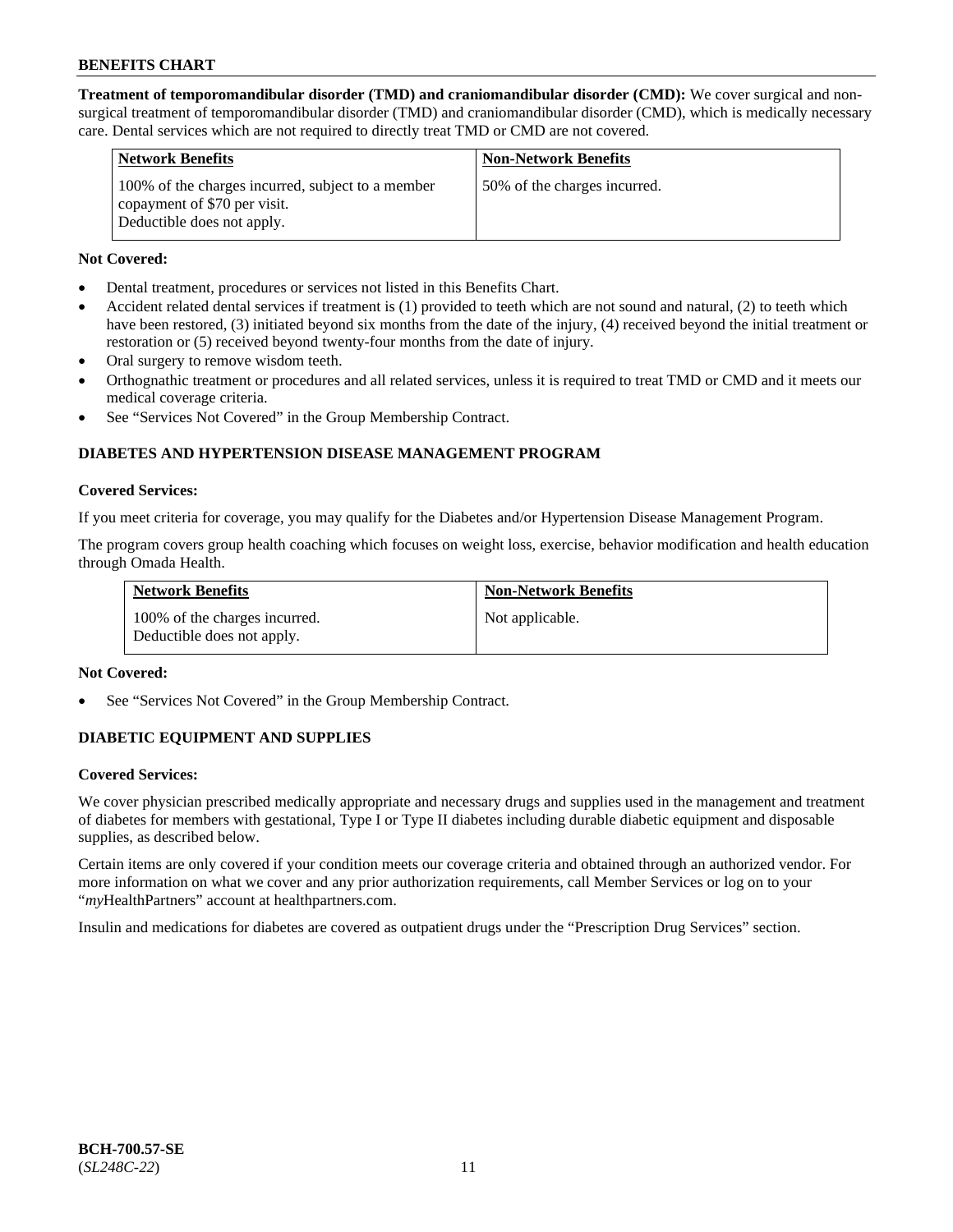**Pumps and Pump Supplies.** These include diabetic insulin pumps, diabetic infusion pumps and infusion pump supplies such as infusion sets, tubing, connectors and syringe reservoirs.

*Subject to the Standard Tier Deductibles*

| <b>Network Benefits</b>                                                                     | <b>Non-Network Benefits</b>  |
|---------------------------------------------------------------------------------------------|------------------------------|
| Pumps received at a pharmacy:<br>70% of the charges incurred.<br>Deductible does not apply. | 50% of the charges incurred. |
| Pumps received from a non-pharmacy approved<br>vendor:<br>70% of the charges incurred.      |                              |

### **All other durable equipment and diabetic supplies**

Durable Diabetic Equipment and Supplies. These include continuous glucose monitoring system (CGMS), transmitter, sensors and receivers, diabetic blood glucose monitors and control/calibrating solutions (for checking accuracy or testing equipment and test strips).

Disposable Diabetic Supplies. These are one-time use supplies, including syringes, lancets, lancet devices, blood and urine ketone test strips, and needles.

Certain diabetic supplies and equipment must be purchased at a pharmacy.

*Subject to the Standard Tier Deductibles*

| <b>Network Benefits</b>                                                                                              | <b>Non-Network Benefits</b>  |
|----------------------------------------------------------------------------------------------------------------------|------------------------------|
| If received through a pharmacy:<br>70% of the charges incurred.<br>Deductible does not apply.                        | 50% of the charges incurred. |
| If received through a non-pharmacy provider:<br>70% of the charges incurred if purchased from an<br>approved vendor. |                              |

### **Limitations:**

- No more than a 93-day supply of diabetic supplies is covered and dispensed at a time.
- We require that certain diabetic supplies and equipment be purchased at a pharmacy.
- Diabetic supplies and equipment are limited to certain models and brands.
- Durable medical equipment and supplies must be obtained from or repaired by approved vendors.
- Covered services and supplies are based on established medical policies which are subject to periodic review and modification by the medical directors. Our coverage policy for diabetic supplies includes information on our required models and brands. These medical policies (medical coverage criteria) are available by calling Member Services or logging on to your "*my*HealthPartners" account at [healthpartners.com.](http://www.healthpartners.com/)

#### **Not Covered:**

- Replacement or repair of any covered items, if the items are (i) damaged or destroyed by misuse, abuse or carelessness, (ii) lost; or (iii) stolen.
- Duplicate or similar items.
- Labor and related charges for repair of any covered items which are more than the cost of replacement by an approved vendor.
- Batteries for monitors and equipment.
- Sales tax, mailing, delivery charges, service call charges.
- See "Services Not Covered" in the Group Membership Contract.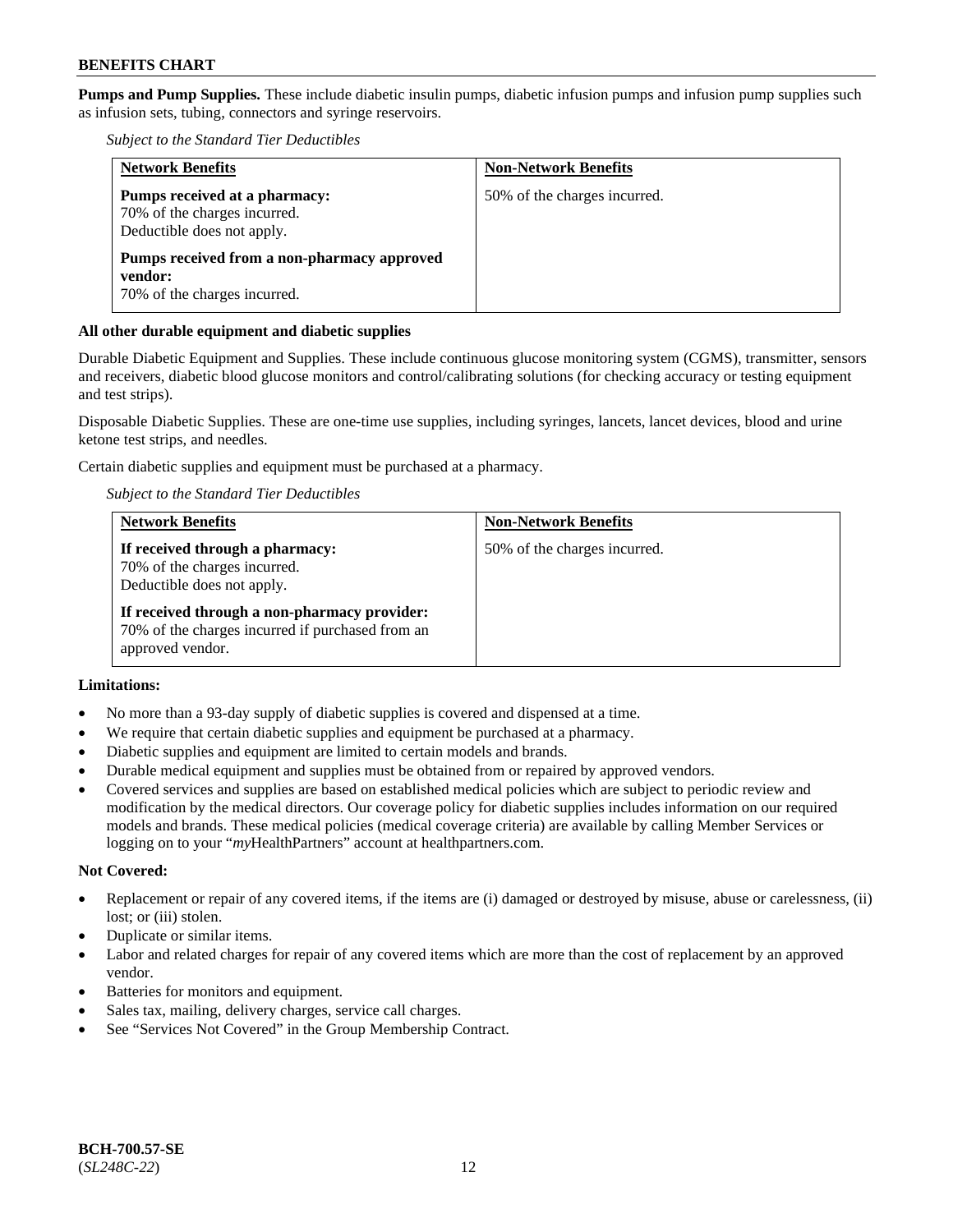# **DIAGNOSTIC IMAGING SERVICES**

#### **Covered Services:**

We cover diagnostic imaging, when ordered by a provider and provided in a clinic or outpatient hospital facility.

For Network Benefits, non-emergent, scheduled outpatient Magnetic Resonance Imaging (MRI) and Computed Tomography (CT) must be provided at a designated facility. Your physician or facility will obtain or verify prior authorization for these services with HealthPartners, as needed.

We cover services provided in a clinic or outpatient hospital facility (to see the benefit level for inpatient hospital or skilled nursing facility services, see benefits under Inpatient Hospital and Skilled Nursing Facility Services).

#### **Outpatient magnetic resonance imaging (MRI) and computed tomography (CT)**

*Select Tier - Subject to the Select Tier Deductibles*

| <b>Network Benefits</b>      | <b>Non-Network Benefits</b>  |
|------------------------------|------------------------------|
| 70% of the charges incurred. | 50% of the charges incurred. |

*Standard Tier - Subject to the Standard Tier Deductibles*

| <b>Network Benefits</b>      | <b>Non-Network Benefits</b>  |
|------------------------------|------------------------------|
| 70% of the charges incurred. | 50% of the charges incurred. |

#### **All other outpatient diagnostic imaging services for illness or injury**

#### **Services for illness or injury**

*Select Tier - Subject to the Select Tier Deductibles*

| Network Benefits             | Non-Network Benefits         |
|------------------------------|------------------------------|
| 70% of the charges incurred. | 50% of the charges incurred. |

*Standard Tier - Subject to the Standard Tier Deductibles*

| Network Benefits             | Non-Network Benefits         |
|------------------------------|------------------------------|
| 70% of the charges incurred. | 50% of the charges incurred. |

#### **Preventive services (MRI/CT procedures are not considered preventive)**

Diagnostic imaging services associated with preventive services are covered at the benefit level shown in the "Preventive Services" section of this Benefits Chart.

#### **Not Covered:**

See "Services Not Covered" in the Group Membership Contract.

### **DURABLE MEDICAL EQUIPMENT, PROSTHETICS, ORTHOTICS, AND SUPPLIES**

#### **Covered Services:**

We cover equipment and services, as described below.

We cover durable medical equipment and services, prosthetics, orthotics and supplies, subject to the limitations below.

External hearing aids (including osseointegrated or bone anchored) for members age 18 or younger who have hearing loss that is not correctable by other covered procedures. Coverage is limited to one basic, standard hearing aid for each ear every three years. A basic hearing aid is defined as a hearing device that consists of a microphone, amplifier, volume control, battery and receiver. It does not include upgrades above and beyond the functionality of a basic hearing aid, including but not limited to hearing improvements for group settings, background noise, Bluetooth/remote control functionality, or extended warranties. Charges for upgrades above the cost of a basic, standard hearing aid are not covered.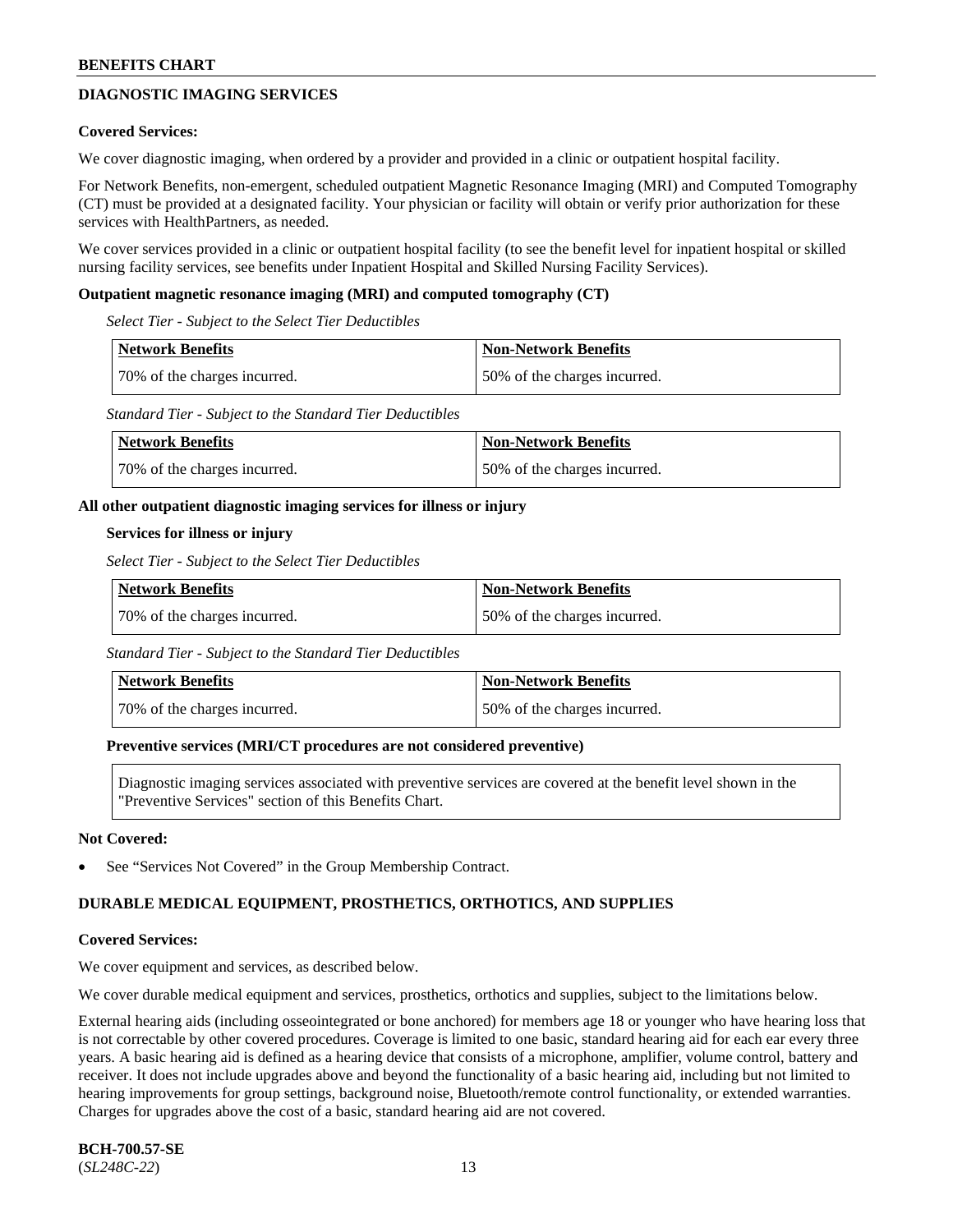Diabetic equipment and supplies are covered under the "Diabetic Equipment and Supplies" section.

#### **Special dietary treatment for Phenylketonuria (PKU) if it meets our medical coverage criteria**

| <b>Network Benefits</b>                                    | <b>Non-Network Benefits</b>   |
|------------------------------------------------------------|-------------------------------|
| 70% of the charges incurred.<br>Deductible does not apply. | 150% of the charges incurred. |

### **Oral amino acid based elemental formula if it meets our medical coverage criteria**

*Subject to the Standard Tier Deductibles*

| <b>Network Benefits</b>      | <b>Non-Network Benefits</b>  |
|------------------------------|------------------------------|
| 70% of the charges incurred. | 50% of the charges incurred. |

### **All other durable medical equipment, prosthetics, orthotics and supplies**

*Subject to the Standard Tier Deductibles*

| <b>Network Benefits</b>      | <b>Non-Network Benefits</b>   |
|------------------------------|-------------------------------|
| 70% of the charges incurred. | 150% of the charges incurred. |

### **Limitations:**

Coverage of durable medical equipment is limited by the following:

- Payment will not exceed the cost of an alternate piece of equipment or service that is effective and medically necessary.
- Wigs for hair loss resulting from alopecia areata are limited to one per calendar year.
- For prosthetic benefits, other than hair prostheses (i.e., wigs) for hair loss resulting from alopecia areata and oral appliances for cleft lip and cleft palate, payment will not exceed the cost of an alternate piece of equipment or service that is effective, medically necessary and enables members to conduct standard activities of daily living.
- We reserve the right to determine if an item will be approved for rental vs. purchase.
- Durable medical equipment and supplies must be obtained from or repaired by approved vendors.
- Covered services and supplies are based on established medical policies, which are subject to periodic review and modification by the medical or dental directors. Our coverage policy for diabetic supplies includes information on our required models and brands. These medical policies (medical coverage criteria) are available by calling Member Services or logging on to your "*my*HealthPartners" account a[t healthpartners.com.](https://www.healthpartners.com/hp/index.html)

### **Not Covered:**

Items that are not eligible for coverage include, but are not limited to:

- Replacement or repair of any covered items, if the items are (i) damaged or destroyed by misuse, abuse or carelessness, (ii) lost; or (iii) stolen.
- Duplicate or similar items.
- Labor and related charges for repair of any covered items which are more than the cost of replacement by an approved vendor.
- Sales tax, mailing, delivery charges, service call charges.
- Items that are primarily educational in nature or for hygiene, vocation, comfort, convenience or recreation.
- Communication aids or devices: equipment to create, replace or augment communication abilities including, but not limited to, speech processors, receivers, communication boards, or computer or electronic assisted communication.
- Hearing aids (implantable and external, including osseointegrated or bone anchored) and their fitting, except as specifically described in this Benefits Chart. This exclusion does not apply to cochlear implants.
- Eyeglasses, contact lenses and their fitting, measurement and adjustment, except as specifically described in this Benefits Chart.
- Hair prostheses (wigs), except as specifically described in this Benefits Chart.
- Household equipment which primarily has customary uses other than medical, such as, but not limited to, exercise cycles, air purifiers, central or unit air conditioners, water purifiers, non-allergenic pillows, mattresses or waterbeds.
- Household fixtures including, but not limited to, escalators or elevators, ramps, swimming pools and saunas.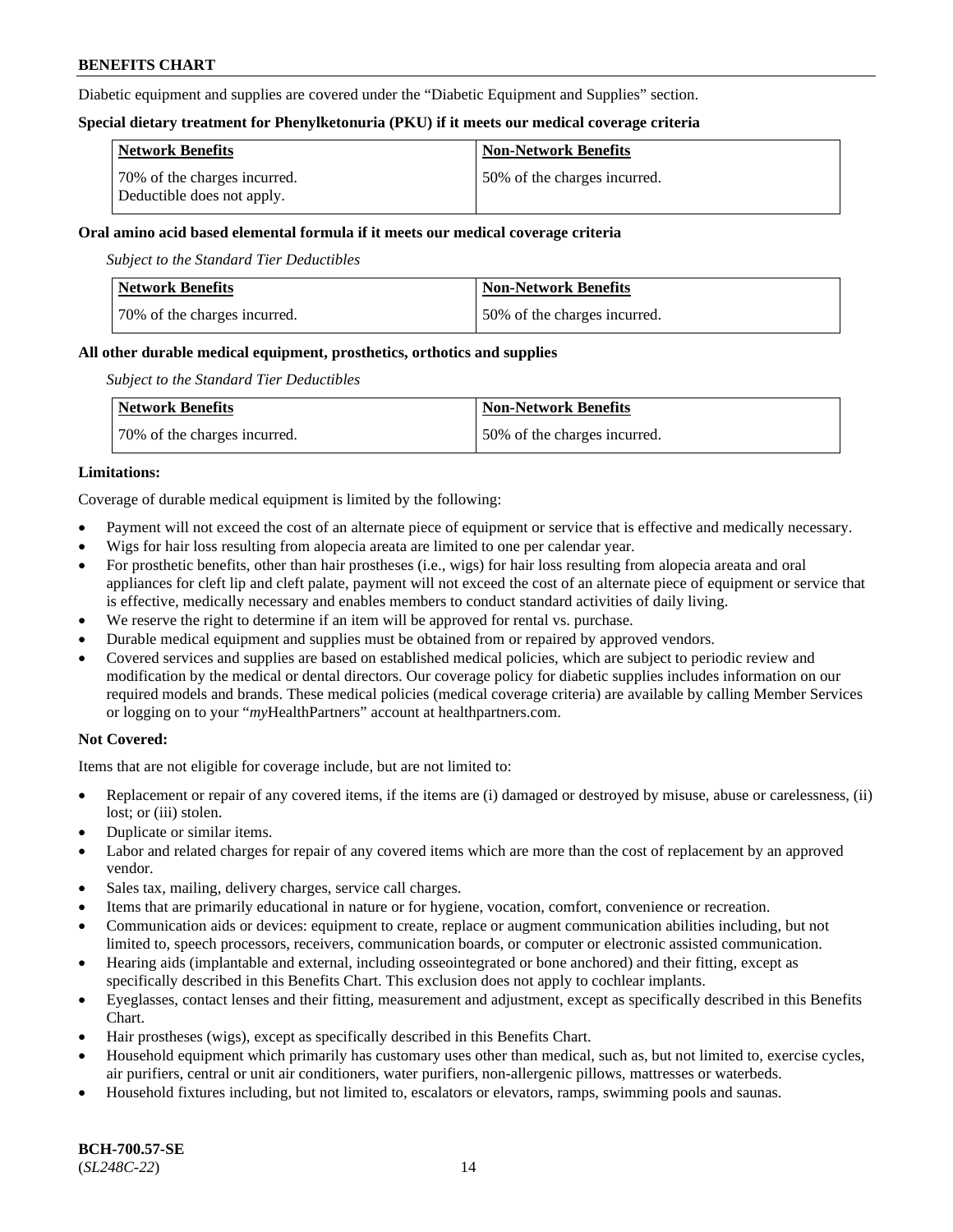- Modifications to the structure of the home including, but not limited to, wiring, plumbing or charges for installation of equipment.
- Vehicle, car or van modifications including, but not limited to, hand brakes, hydraulic lifts and car carrier.
- Rental equipment while owned equipment is being repaired by non-contracted vendors, beyond one month rental of medically necessary equipment.
- Other equipment and supplies, including but not limited to assistive devices, that we determine are not eligible for coverage.
- See "Services Not Covered" in the Group Membership Contract.

### **EMERGENCY AND URGENTLY NEEDED CARE SERVICES**

### **Covered Services:**

We cover services for emergency care and urgently needed care if the services are otherwise eligible for coverage under this Benefits Chart.

**Urgently needed care.** These are services to treat an unforeseen illness or injury, which are required in order to prevent a serious deterioration in your health, and which cannot be delayed until the next available clinic or office hours.

#### **Urgently needed care at clinics**

| <b>Select Tier</b>                                                                                              |                             |
|-----------------------------------------------------------------------------------------------------------------|-----------------------------|
| <b>Network Benefits</b>                                                                                         | <b>Non-Network Benefits</b> |
| 100% of the charges incurred, subject to a member<br>copayment of \$30 per visit.<br>Deductible does not apply. | See Network Benefits.       |

*Standard Tier*

| <b>Network Benefits</b>                                                                                         | <b>Non-Network Benefits</b> |
|-----------------------------------------------------------------------------------------------------------------|-----------------------------|
| 100% of the charges incurred, subject to a member<br>copayment of \$70 per visit.<br>Deductible does not apply. | See Network Benefits.       |

The Non-Network Benefit is paid at the Urgently Needed Care Standard Tier Benefit.

**Emergency care.** These are services to treat: (1) the sudden, unexpected onset of illness or injury which, if left untreated or unattended until the next available clinic or office hours, would result in hospitalization, or (2) a condition requiring professional health services immediately necessary to preserve life or stabilize health. Emergency care includes emergency services as defined in Division BB, Title I, Section 102 of the Consolidated Appropriations Act of 2021. Emergency care also includes an immediate response service available on a 24-hour, seven-day-a-week basis for each child, or person, having a psychiatric crisis, a mental health crisis, or a mental health emergency.

When reviewing claims for coverage of emergency services, our medical director will take into consideration a reasonable layperson's belief that the circumstances required immediate medical care that could not wait until the next working day or next available clinic appointment. Emergency care also includes an immediate response service available on a 24-hour, sevenday-a-week basis for each child, or person, having a psychiatric crisis, a mental health crisis, or a mental health emergency.

### **Emergency care in a hospital emergency room, including professional services of a physician**

*Subject to the Standard Tier Deductibles*

| <b>Network Benefits</b>      | Non-Network Benefits  |
|------------------------------|-----------------------|
| 70% of the charges incurred. | See Network Benefits. |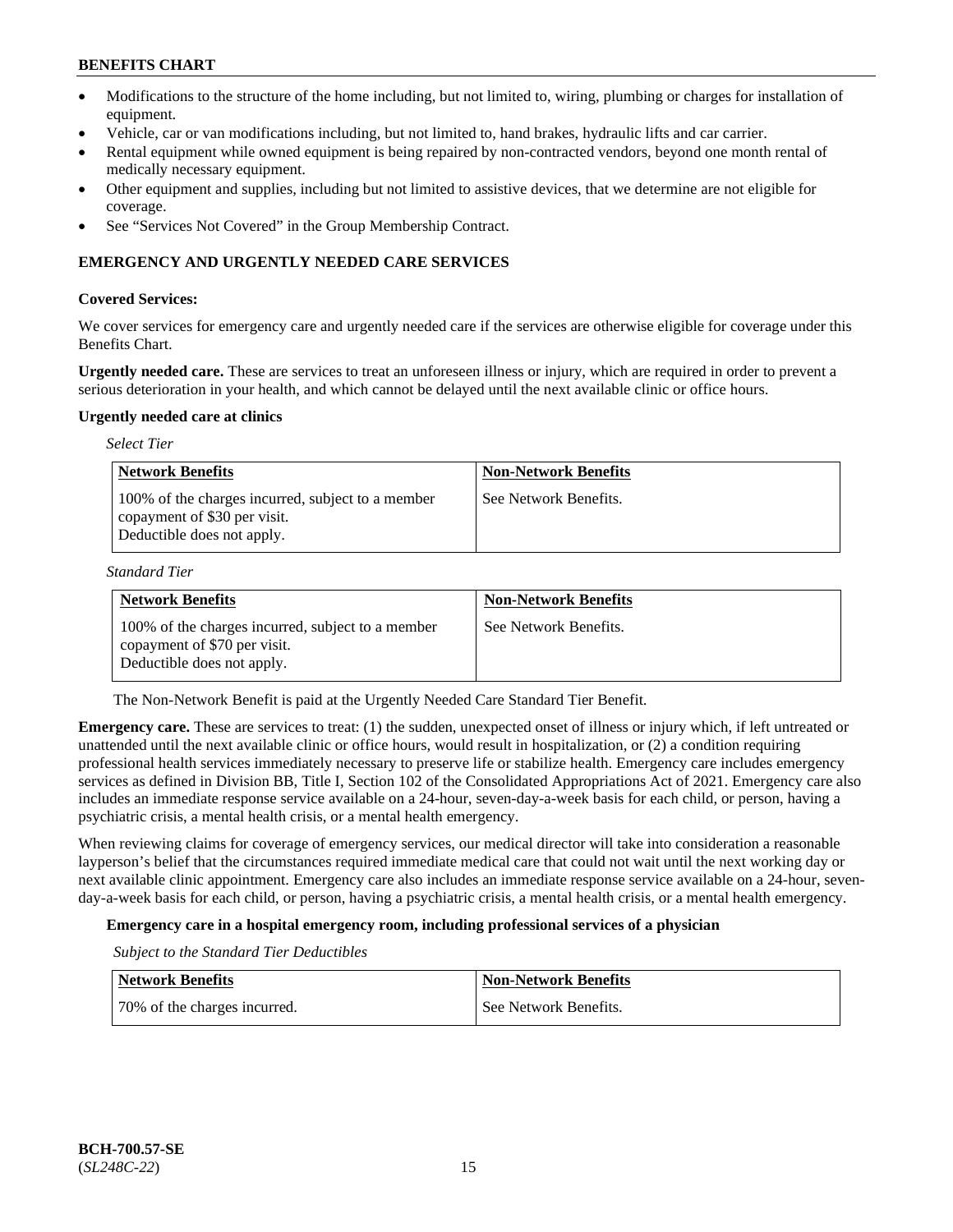### **Inpatient emergency care in a hospital**

*Select Tier - Subject to the Select Tier Deductibles*

| Network Benefits             | Non-Network Benefits  |
|------------------------------|-----------------------|
| 70% of the charges incurred. | See Network Benefits. |

*Standard Tier - Subject to the Standard Tier Deductibles*

| Network Benefits             | <b>Non-Network Benefits</b> |
|------------------------------|-----------------------------|
| 70% of the charges incurred. | See Network Benefits.       |

The Non-Network Benefit is paid at Inpatient Hospital Services Standard Tier.

# **Not Covered:**

See "Services Not Covered" in the Group Membership Contract.

# **GENE THERAPY**

# **Covered Services:**

We cover gene therapy treatment that meets our current medical coverage criteria.

| <b>Network Benefits</b>                                                                                                                                                                                 | <b>Non-Network Benefits</b> |
|---------------------------------------------------------------------------------------------------------------------------------------------------------------------------------------------------------|-----------------------------|
| Coverage level is same as corresponding Network<br>Benefit, depending on type of service provided, such as<br>Office Visits for Illness or Injury, Inpatient or<br><b>Outpatient Hospital Services.</b> | No Coverage.                |

# **Limitations:**

- Gene therapy must be provided by a designated provider.
- Specific types of gene therapy are limited to therapies and conditions specified in our medical coverage criteria.

### **Not Covered:**

• See "Services Not Covered" in the Group Membership Contract.

# **HEALTH EDUCATION**

### **Covered Services:**

We cover education for preventive services and education for the management of chronic health problems (such as diabetes).

| Network Benefits                                            | <b>Non-Network Benefits</b>  |
|-------------------------------------------------------------|------------------------------|
| 100% of the charges incurred.<br>Deductible does not apply. | 50% of the charges incurred. |

### **Not Covered:**

See "Services Not Covered" in the Group Membership Contract.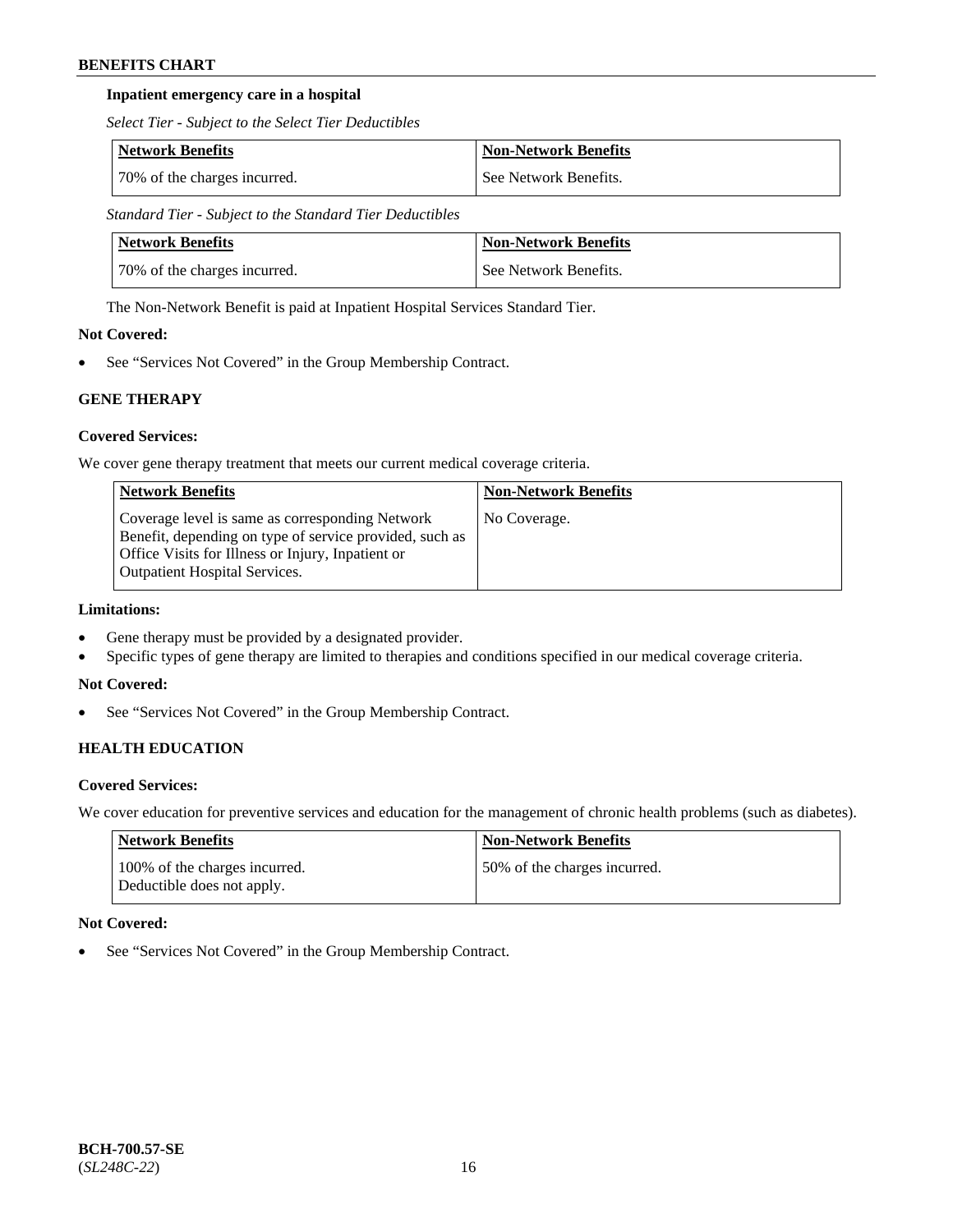# **HOME-BASED COMPREHENSIVE HEALTH RISK ASSESSMENT**

#### **Covered Services:**

If you meet our criteria for coverage, you may qualify for our home-based comprehensive health risk assessment program. The program covers a health assessment with a designated nurse practitioner.

| Network Benefits                                            | <b>Non-Network Benefits</b> |
|-------------------------------------------------------------|-----------------------------|
| 100% of the charges incurred.<br>Deductible does not apply. | No Coverage.                |

### **Not Covered:**

See "Services Not Covered" in the Group Membership Contract.

# **HOME HEALTH SERVICES**

#### **Covered Services:**

We cover skilled nursing services, physical therapy, occupational therapy, speech therapy, respiratory therapy and other therapeutic services, non-routine prenatal and postnatal services, routine postnatal well child visits (as described in the Medical Coverage Criteria), phototherapy services for newborns, home health aide services and other eligible home health services when provided in your home, if you are homebound (i.e., unable to leave home without considerable effort due to a medical condition. Lack of transportation does not constitute homebound status). For phototherapy services for newborns and high risk pre-natal services, supplies and equipment are included.

We cover total parenteral nutrition/intravenous ("TPN/IV") therapy, equipment, supplies and drugs in connection with IV therapy. IV line care kits are covered under Durable Medical Equipment.

You do not need to be homebound to receive total parenteral nutrition/intravenous ("TPN/IV") therapy.

We cover palliative care benefits. Palliative care includes symptom management, education and establishing goals of care. We waive the requirement that you be homebound for a limited number of home visits for palliative care (as shown in the Benefits Chart), if you have a life-threatening, non-curable condition which has a prognosis of survival of two years or less. Additional palliative care visits are eligible under the home health services benefit if you are homebound and meet all other requirements defined in this section.

Home health services are eligible and covered only when:

- medically necessary; and
- provided as rehabilitative care, terminal care or maternity care; and
- ordered by a physician, and included in the written home care plan.

**Physical therapy, occupational therapy, speech therapy, respiratory therapy, home health aide services and palliative care**

#### *Select Tier*

| <b>Network Benefits</b>                                                                                                                                                                                                                                       | <b>Non-Network Benefits</b>  |
|---------------------------------------------------------------------------------------------------------------------------------------------------------------------------------------------------------------------------------------------------------------|------------------------------|
| 100% of the charges incurred, subject to a member<br>copayment of \$30 per visit.<br>Deductible does not apply.                                                                                                                                               | 50% of the charges incurred. |
| If more than one home health visit occurs in a day, a<br>separate copayment applies to each. For example, if an<br>occupational therapist and a physical therapist visit a<br>member in the same day, a separate copayment will be<br>charged for each visit. |                              |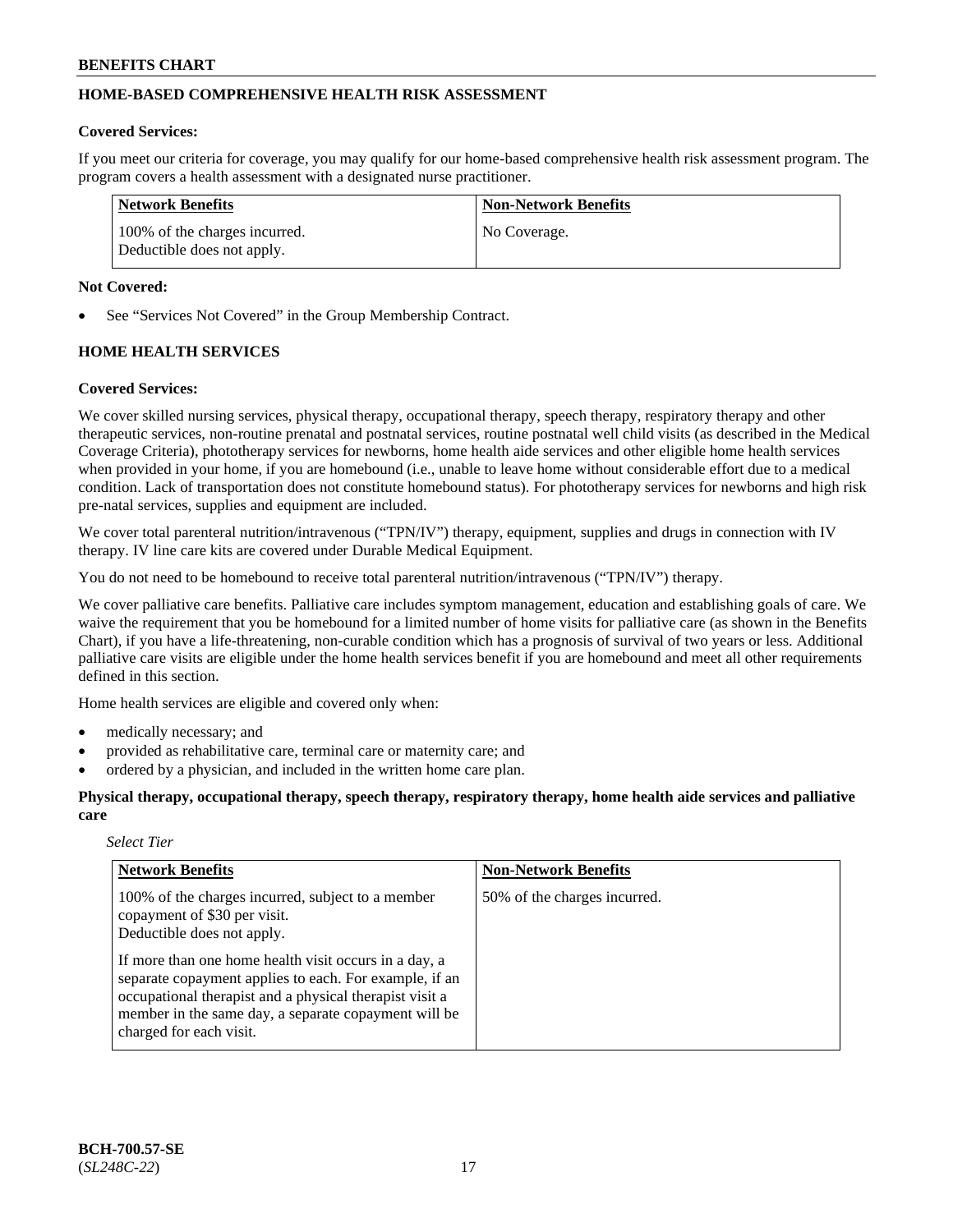| <b>Standard Tier</b> |  |
|----------------------|--|
|----------------------|--|

| <b>Network Benefits</b>                                                                                                                                                                                                                                       | <b>Non-Network Benefits</b>  |
|---------------------------------------------------------------------------------------------------------------------------------------------------------------------------------------------------------------------------------------------------------------|------------------------------|
| 100% of the charges incurred, subject to a member<br>copayment of \$70 per visit.<br>Deductible does not apply.                                                                                                                                               | 50% of the charges incurred. |
| If more than one home health visit occurs in a day, a<br>separate copayment applies to each. For example, if an<br>occupational therapist and a physical therapist visit a<br>member in the same day, a separate copayment will be<br>charged for each visit. |                              |

#### **TPN/IV therapy, skilled nursing services, non-routine prenatal/postnatal services, and phototherapy**

| <b>Network Benefits</b>                                     | <b>Non-Network Benefits</b>   |
|-------------------------------------------------------------|-------------------------------|
| 100% of the charges incurred.<br>Deductible does not apply. | 150% of the charges incurred. |

Each 24-hour visit (or shifts of up to 24-hour visits) equals one visit and counts toward the Maximum visits for all other services shown below. Any visit that lasts less than 24 hours, regardless of the length of the visit, will count as one visit toward the Maximum visits for all other services shown below. All visits must be medically necessary and benefit eligible.

#### **Routine postnatal well child visits**

| Network Benefits                                            | <b>Non-Network Benefits</b>  |
|-------------------------------------------------------------|------------------------------|
| 100% of the charges incurred.<br>Deductible does not apply. | 50% of the charges incurred. |

#### **Maximum visits for palliative care**

If you are eligible to receive palliative care in the home and you are not homebound, there is a maximum of 12 visits per calendar year.

#### **Maximum visits for all other services**

| <b>Network Benefits</b>       | <b>Non-Network Benefits</b>  |
|-------------------------------|------------------------------|
| 120 visits per calendar year. | 60 visits per calendar year. |

Each visit provided under the Network Benefits and Non-Network Benefits counts toward the maximums shown under all Maximum visits sections. The routine postnatal well child visit does not count toward the visit limit.

#### **Limitations:**

- Home health services are not provided as a substitute for a primary caregiver in the home or as relief (respite) for a primary caregiver in the home. We will not reimburse family members or residents in your home for the above services.
- A service shall not be considered a skilled nursing service merely because it is performed by, or under the direct supervision of, a licensed nurse. Where a service (such as tracheotomy suctioning or ventilator monitoring) or like services, can be safely and effectively performed by a non-medical person (or self-administered), without the direct supervision of a licensed nurse, the service shall not be regarded as a skilled nursing service, whether or not a skilled nurse actually provides the service. The unavailability of a competent person to provide a non-skilled service shall not make it a skilled service when a skilled nurse provides it. Only the skilled nursing component of so-called "blended" services (i.e. services which include skilled and non-skilled components) are covered under this Benefits Chart.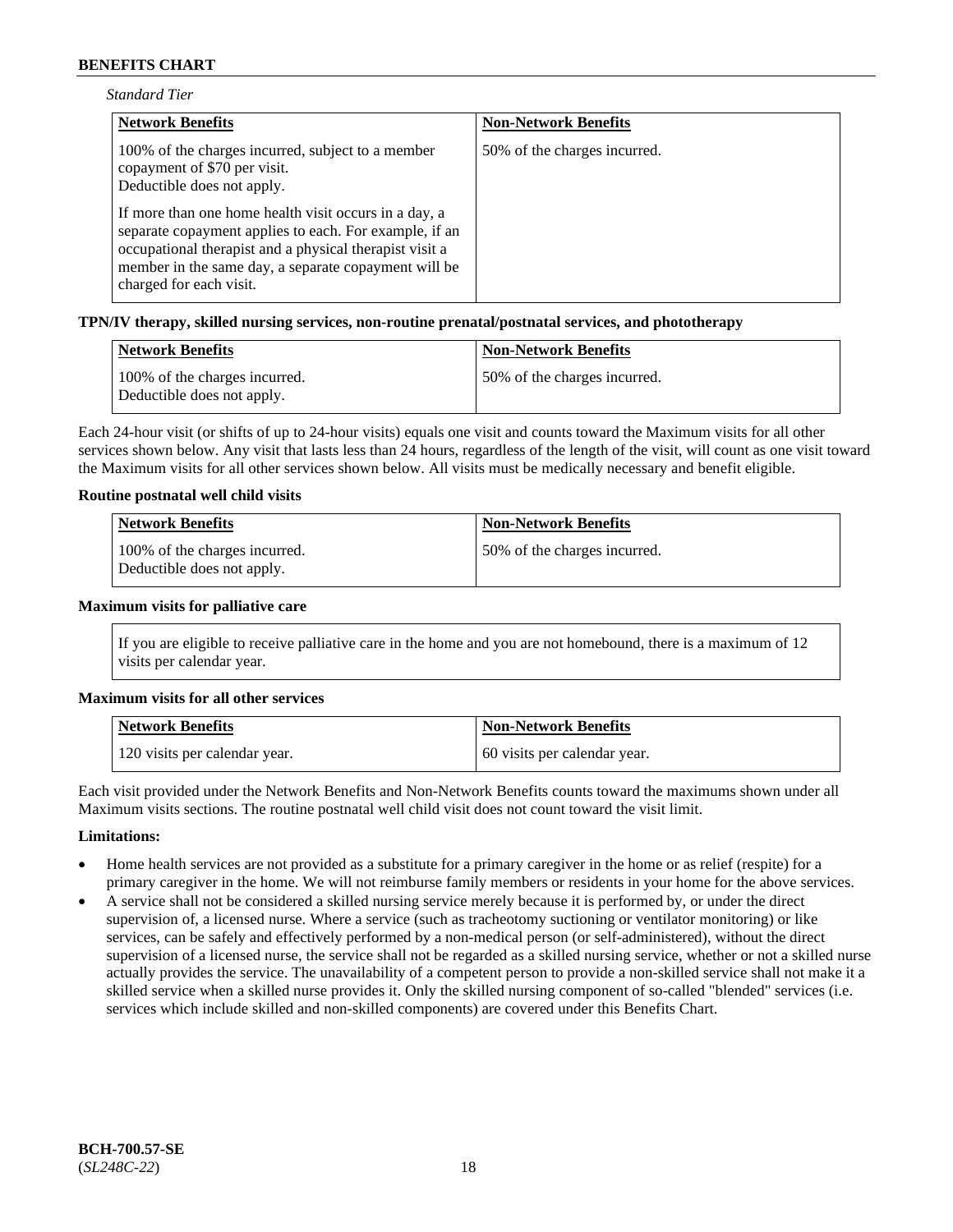## **Not Covered:**

- Financial or legal counseling services.
- Housekeeping or meal services in your home.
- Private duty nursing services. This exclusion does not apply if covered person is also covered under Medical Assistance under 256B.0625, subdivision 7, with the exception of section 256B.0654 subdivision 4.
- Services provided by a family member or enrollee, or a resident in the enrollee's home.
- Vocational rehabilitation and recreational or educational therapy. Recreation therapy is therapy provided solely for the purpose of recreation, including but not limited to: (a) requests for physical therapy or occupational therapy to improve athletic ability, and (b) braces or guards to prevent sports injuries.
- See "Services Not Covered" in the Group Membership Contract.

# **HOME HOSPICE SERVICES**

# **Applicable Definitions:**

**Part-time.** This is up to two hours of service per day, more than two hours is considered continuous care.

**Continuous Care.** This is from two to twelve hours of service per day provided by a registered nurse, licensed practical nurse, or home health aide, during a period of crisis in order to maintain a terminally ill patient at home.

**Appropriate Facility.** This is a nursing home, hospice residence, or other inpatient facility.

**Custodial Care Related to Hospice Services.** This means providing assistance in the activities of daily living and the care needed by a terminally ill patient which can be provided by primary caregiver (i.e., family member or friend) who is responsible for the patient's home care.

# **Covered Services:**

**Home Hospice Program.** We cover the services described below if you are terminally ill and accepted as a home hospice program participant. You must meet the eligibility requirements of the program, and elect to receive services through the home hospice program. The services will be provided in your home, with inpatient care available when medically necessary as described below. If you elect to receive hospice services, you do so in lieu of curative treatment for your terminal illness for the period you are enrolled in the home hospice program.

**Eligibility:** In order to be eligible to be enrolled in the home hospice program, you must: (1) be a terminally ill patient (prognosis of six months or less); (2) have chosen a palliative treatment focus (i.e., emphasizing comfort and supportive services rather than treatment attempting to cure the disease or condition); and (3) continue to meet the terminally ill prognosis as reviewed by our medical director or his or her designee over the course of care. You may withdraw from the home hospice program at any time.

**Eligible Services:** Hospice services include the following services provided in accordance with an approved hospice treatment plan.

- Home Health Services:
	- o Part-time care provided in your home by an interdisciplinary hospice team (which may include a physician, nurse, social worker, and spiritual counselor) and medically necessary home health services are covered.
	- o One or more periods of continuous care in your home or in a setting which provides day care for pain or symptom management, when medically necessary, will be covered.
- Inpatient Services: We cover medically necessary inpatient services.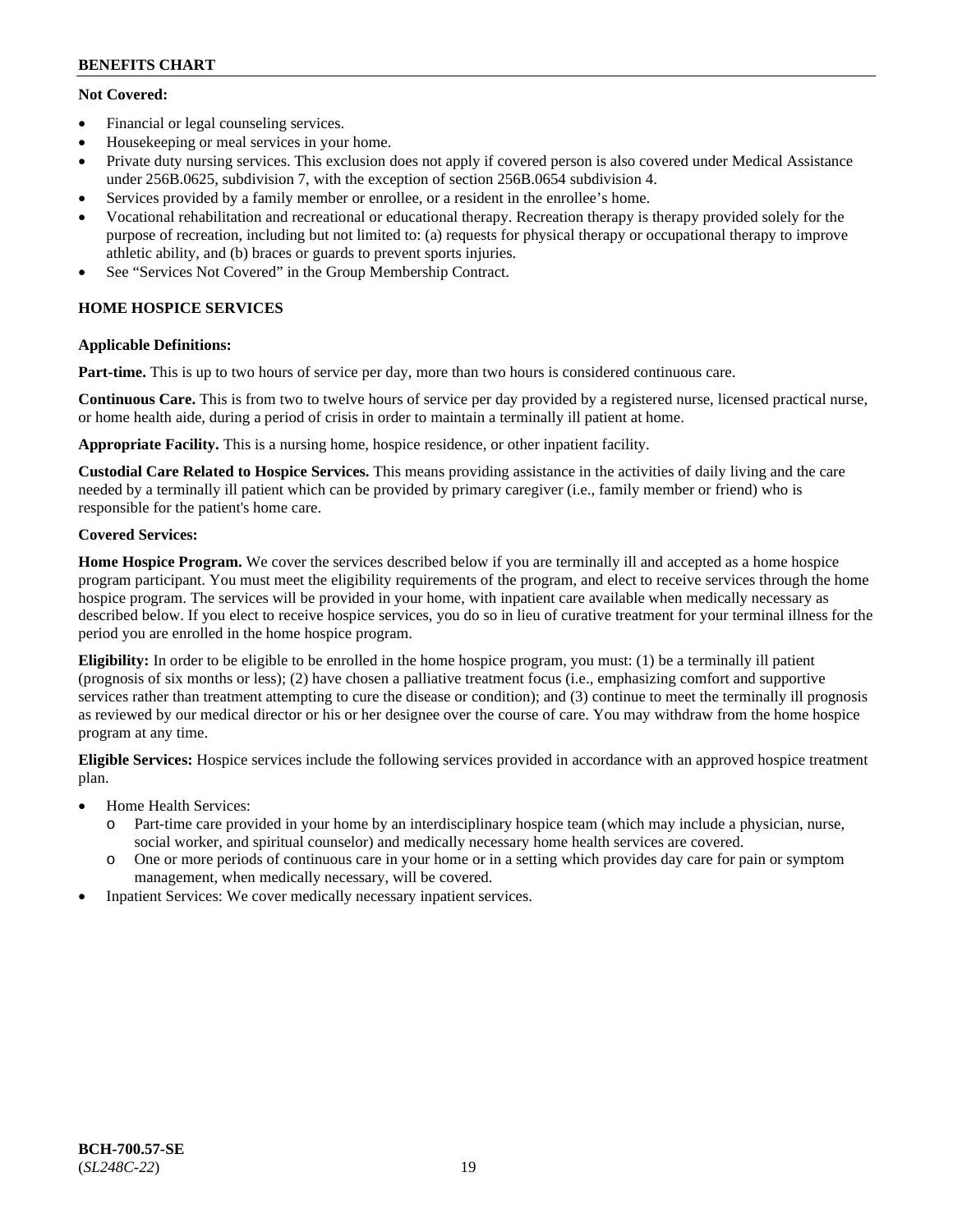- Other Services:
	- Respite care is covered for care in your home or in an appropriate facility, to give your primary caregivers (i.e., family members or friends) rest and/or relief when necessary in order to maintain a terminally ill patient at home.
	- o Medically necessary medications for pain and symptom management.
	- o Semi-electric hospital beds and other durable medical equipment are covered.
	- Emergency and non-emergency care is covered.

| Network Benefits                                           | Non-Network Benefits         |
|------------------------------------------------------------|------------------------------|
| 70% of the charges incurred.<br>Deductible does not apply. | 50% of the charges incurred. |

Respite care is limited to 5 days per episode, and respite care and continuous care combined are limited to 30 days.

### **Not Covered:**

- Financial or legal counseling services.
- Housekeeping or meal services in your home.
- Custodial or maintenance care related to hospice services, whether provided in the home or in a nursing home.
- Any service not specifically described as covered services under this home hospice services benefits.
- Any services provided by members of your family or residents in your home.
- See "Services Not Covered" in the Group Membership Contract.

# **HOSPITAL AND SKILLED NURSING FACILITY SERVICES**

#### **Covered Services:**

We cover services as described below.

### **Medical or surgical hospital services**

**Inpatient hospital services:** We cover the following medical or surgical services, for the treatment of acute illness or injury, which require the level of care only provided in an acute care facility. These services must be authorized by a physician.

Inpatient hospital services include: room and board; the use of operating or maternity delivery rooms; intensive care facilities; newborn nursery facilities; general nursing care, anesthesia, laboratory and diagnostic imaging services, radiation therapy, physical therapy, prescription drugs or other medications administered during treatment, blood and blood products (unless replaced), and blood derivatives, and other diagnostic or treatment related hospital services; physician and other professional medical and surgical services provided while in the hospital, including gender confirmation surgery that meets medical coverage criteria.

We cover up to 120 hours of services provided by a private duty nurse or personal care assistant who has provided home care services to a ventilator-dependent patient, solely for the purpose of assuring adequate training of the hospital staff to communicate with that patient.

Services for items for personal convenience, such as television rental, are not covered.

We cover, following a vaginal delivery, a minimum of 48 hours of inpatient care for the mother and newborn child. We cover, following a caesarean section delivery, a minimum of 96 hours of inpatient care for the mother and newborn child. If the duration of inpatient care is less than these minimums, we also cover a minimum of one home visit by a registered nurse for post-delivery care, within four days of discharge of the mother and newborn child. Services provided by the registered nurse include, but are not limited to, parent education, assistance and training in breast and bottle feeding, and conducting any necessary and appropriate clinical tests. We shall not provide any compensation or other non-medical remuneration to encourage a mother and newborn to leave inpatient care before the duration minimums specified.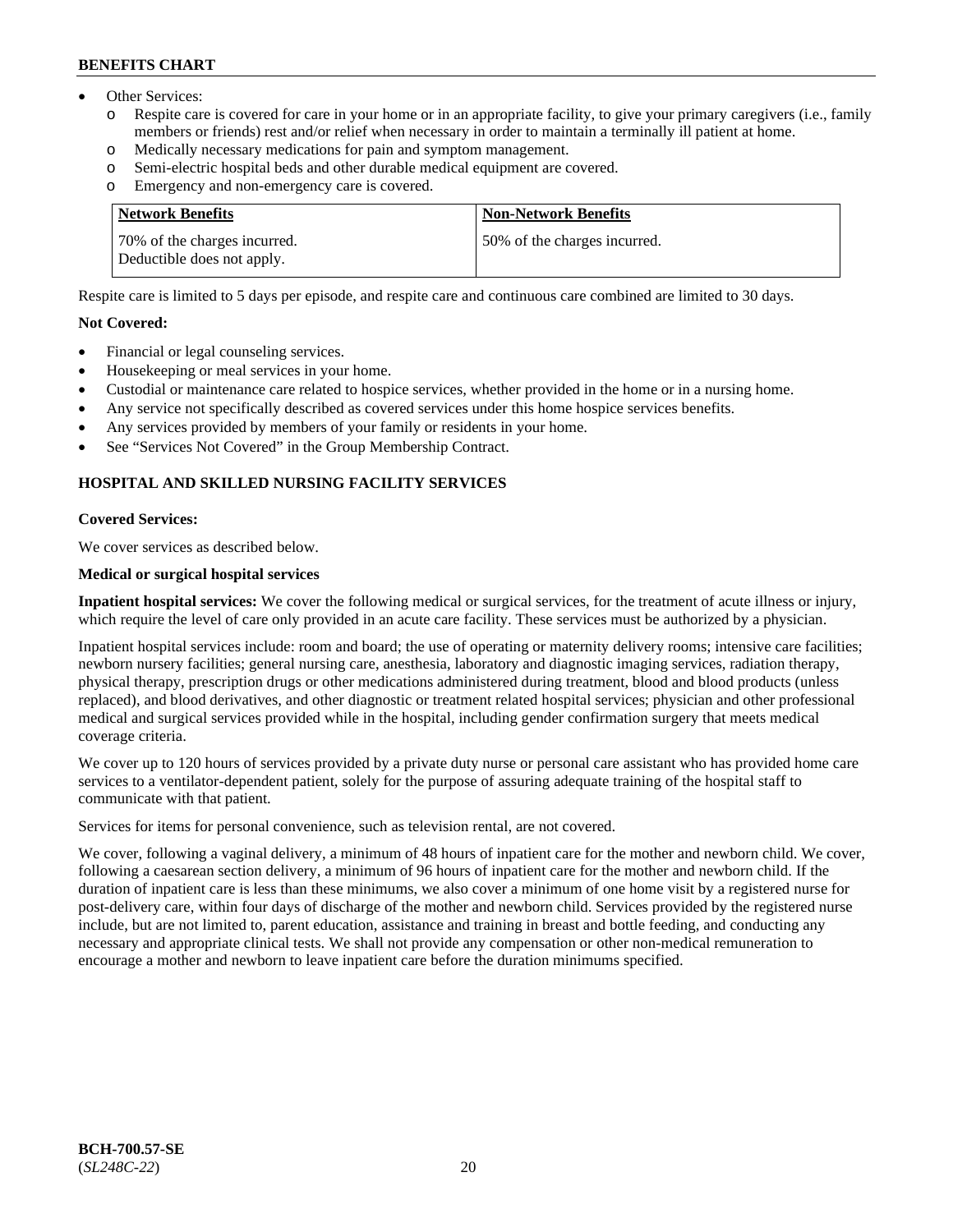Group health plans and health insurance issuers generally may not, under Federal law, restrict benefits for any hospital length of stay in connection with childbirth for the mother of newborn child to less than 48 hours following a vaginal delivery, or less than 96 hours following a caesarean section. However, Federal law generally does not prohibit the mother's or newborn's attending provider, after consulting with the mother, from discharging the mother or her newborn earlier than 48 hours (or 96 hours as applicable). In any case plans and issuers may not, under Federal law, require that a provider obtain authorization from the plan or the insurance issuer for prescribing a length of stay not in excess of 48 hours (or 96 hours).

*Select Tier - Subject to the Select Tier Deductibles*

| <b>Network Benefits</b>      | <b>Non-Network Benefits</b>  |
|------------------------------|------------------------------|
| 70% of the charges incurred. | 50% of the charges incurred. |

*Standard Tier - Subject to the Standard Tier Deductibles*

| <b>Network Benefits</b>       | <b>Non-Network Benefits</b>  |
|-------------------------------|------------------------------|
| 170% of the charges incurred. | 50% of the charges incurred. |

Each member's admission or confinement, including that of a newborn child, is separate and distinct from the admission or confinement of any other member.

**Outpatient hospital, ambulatory care or surgical facility services:** We cover the following medical and surgical services, for diagnosis or treatment of illness or injury on an outpatient basis. These services must be authorized by a physician.

Outpatient services include: use of operating rooms, maternity delivery rooms or other outpatient departments, rooms or facilities; and the following outpatient services: general nursing care, anesthesia, laboratory and diagnostic imaging services, radiation therapy, physical therapy, drugs administered during treatment, blood and blood products (unless replaced), and blood derivatives, and other diagnostic or treatment related outpatient services; physician and other professional medical and surgical services provided while an outpatient, including gender confirmation surgery that meets medical coverage criteria.

For Network Benefits, non-emergent, scheduled outpatient Magnetic Resonance Imaging (MRI) and Computed Tomography (CT) must be provided at a designated facility. Your physician and facility will obtain or verify authorization for these services with HealthPartners, as needed.

To see the benefit level for diagnostic imaging services, laboratory services and physical therapy, see benefits under Diagnostic Imaging Services, Laboratory Services and Physical Therapy in this Benefits Chart.

*Select Tier - Subject to the Select Tier Deductibles*

| Network Benefits             | <b>Non-Network Benefits</b>  |
|------------------------------|------------------------------|
| 70% of the charges incurred. | 50% of the charges incurred. |

*Standard Tier - Subject to the Standard Tier Deductibles*

| Network Benefits             | <b>Non-Network Benefits</b>   |
|------------------------------|-------------------------------|
| 70% of the charges incurred. | 150% of the charges incurred. |

### **Skilled nursing facility care**

We cover room and board, daily skilled nursing and related ancillary services for post-acute treatment and rehabilitative care of illness or injury that meets medical coverage criteria.

*Subject to the Standard Tier Deductibles*

| Network Benefits                              | <b>Non-Network Benefits</b>                   |
|-----------------------------------------------|-----------------------------------------------|
| 70% of the charges incurred.                  | 50% of the charges incurred.                  |
| Limited to 120 day maximum per calendar year. | Limited to 120 day maximum per calendar year. |

Each day of services provided under the Network Benefits and Non-Network Benefits combined, counts toward the maximums shown above.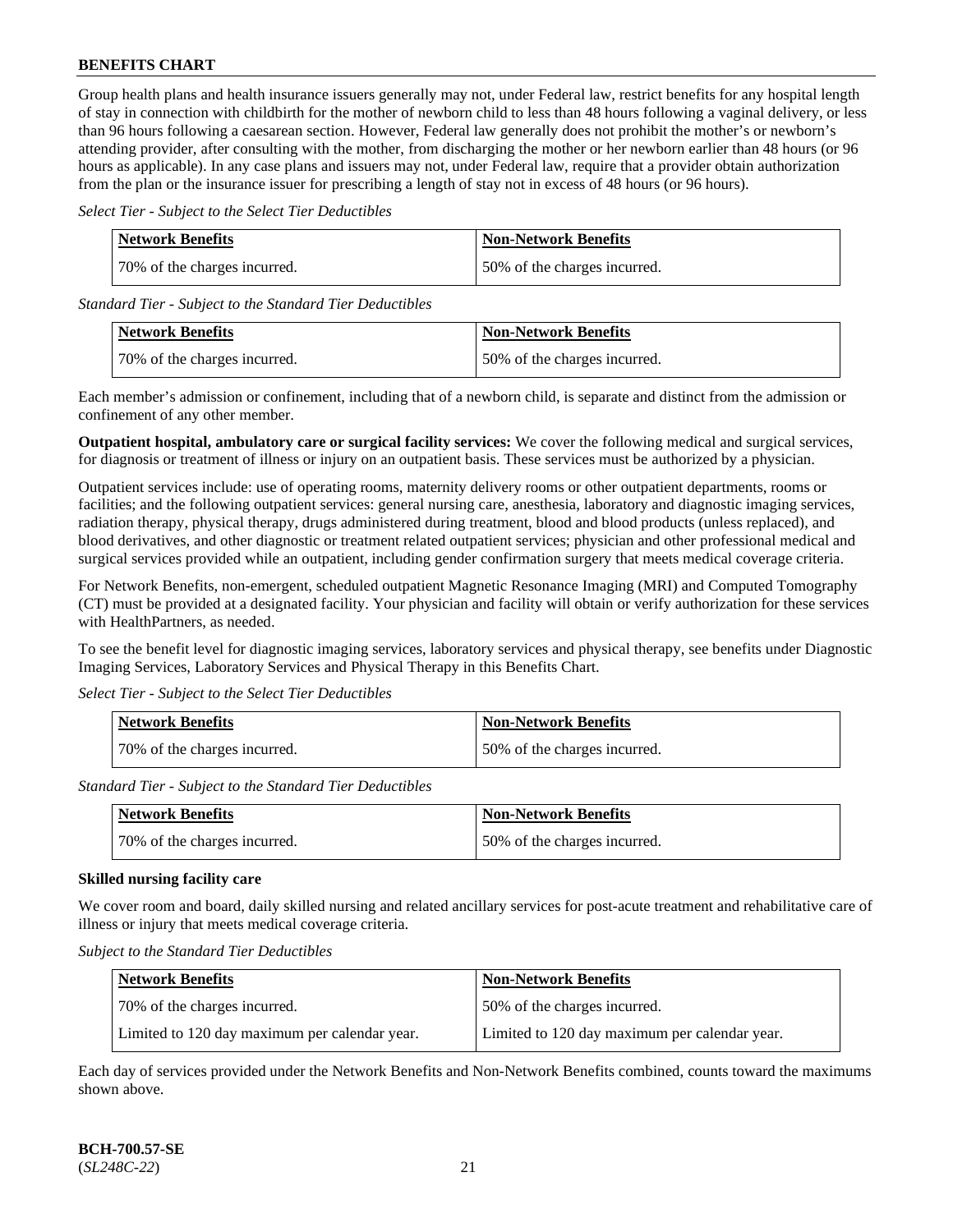### **Not Covered:**

- Services for items for personal convenience, such as television rental.
- See "Services Not Covered" in the Group Membership Contract.

# **INFERTILITY DIAGNOSIS**

### **Covered Services:**

We cover the diagnosis of infertility. These services include diagnostic procedures and tests provided in connection with an infertility evaluation, office visits and consultations to diagnose infertility.

*Select Tier - Subject to the Select Tier Deductibles*

| <b>Network Benefits</b>       | <b>Non-Network Benefits</b> |
|-------------------------------|-----------------------------|
| 170% of the charges incurred. | See Network Benefits.       |

*Standard Tier - Subject to the Standard Tier Deductibles*

| <b>Network Benefits</b>      | <b>Non-Network Benefits</b> |
|------------------------------|-----------------------------|
| 70% of the charges incurred. | See Network Benefits.       |

The Non-Network benefit is paid at Infertility Services Standard Tier.

Coverage is limited to office visits and consultations to diagnose infertility. Treatment is not covered.

### **Not Covered:**

- Infertility/fertility treatment, including but not limited to, office visits, laboratory services and diagnostic imaging services and fertility drugs; reversal of sterilization; and sperm, ova or embryo acquisition, retrieval or storage; however, we do cover office visits and consultations to diagnose infertility.
- Services related to the establishment of surrogate pregnancy and fees for a surrogate. However, pregnancy and maternity services are covered for a member under this Benefits Chart, including a surrogate pregnancy.
- See "Services Not Covered" in the Group Membership Contract.

# **LABORATORY SERVICES**

#### **Covered Services:**

We cover laboratory tests when ordered by a provider and provided in a clinic or outpatient hospital facility.

To see the benefit level for inpatient hospital or skilled nursing facility services, see benefits under Inpatient Hospital and Skilled Nursing Facility Services in this Benefits Chart.

**Prostate-specific antigen (PSA) testing.** We cover prostate cancer screening for men 40 years of age or over who are symptomatic or in a high-risk category and for all men 50 years of age or older.

| <b>Network Benefits</b>                                     | <b>Non-Network Benefits</b>  |
|-------------------------------------------------------------|------------------------------|
| 100% of the charges incurred.<br>Deductible does not apply. | 50% of the charges incurred. |

#### **All other laboratory services**

#### **Services for illness or injury**

| Network Benefits                                            | <b>Non-Network Benefits</b>  |
|-------------------------------------------------------------|------------------------------|
| 100% of the charges incurred.<br>Deductible does not apply. | 50% of the charges incurred. |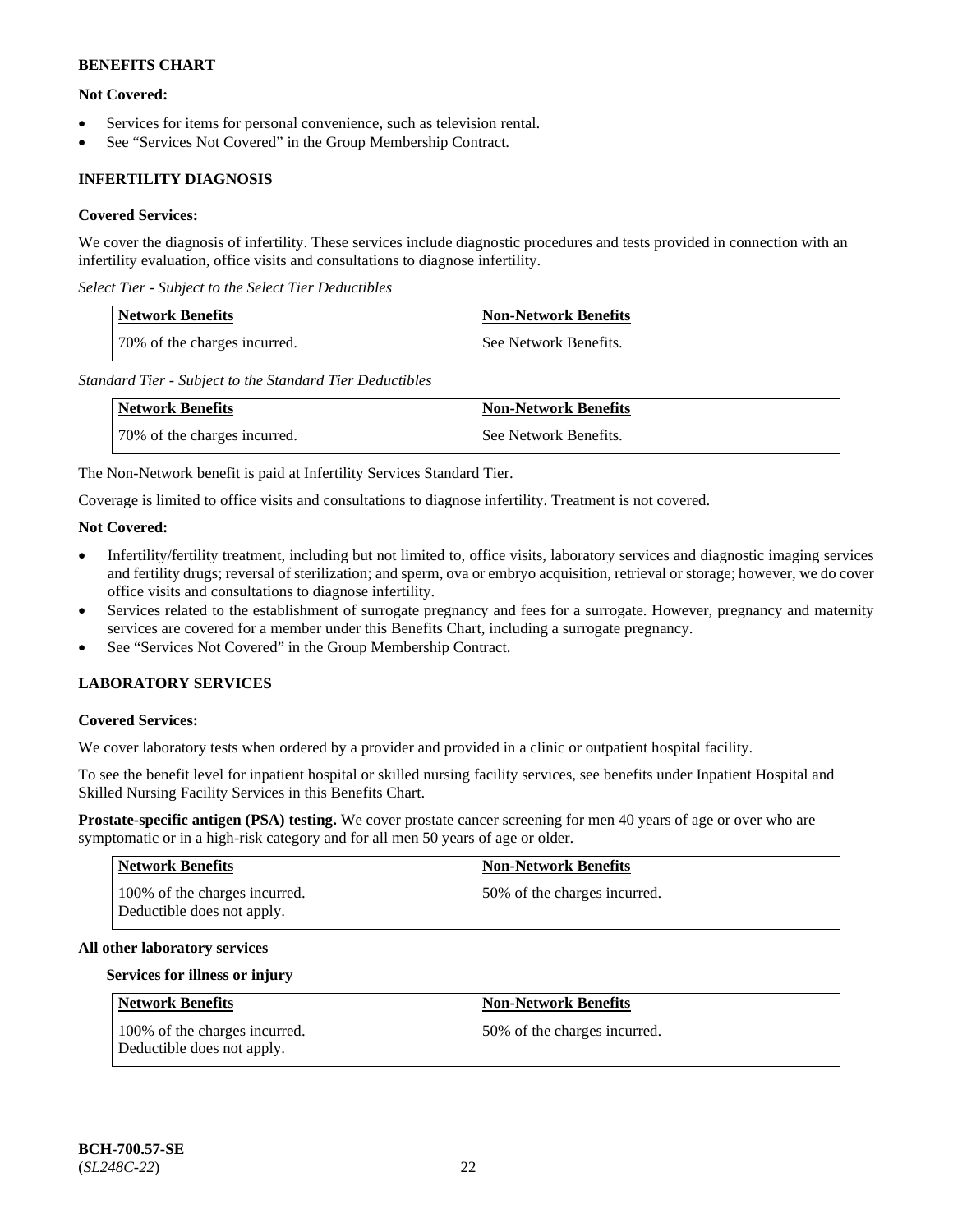### **Preventive services**

Laboratory services associated with preventive services are covered at the benefit level shown in the "Preventive Services" section of this Benefits Chart.

# **Not Covered:**

• See "Services Not Covered" in the Group Membership Contract.

# **LYME DISEASE SERVICES**

#### **Covered Services:**

We cover services for the treatment of Lyme disease.

| <b>Network Benefits</b>                                | <b>Non-Network Benefits</b>                                  |
|--------------------------------------------------------|--------------------------------------------------------------|
| Coverage level is same as corresponding Network        | Coverage level is same as corresponding Non-Network          |
| Benefit, depending on type of service provided such as | Benefit, depending on type of service provided, such as      |
| Office Visits for Illness or Injury, Inpatient or      | Office Visits for Illness or Injury, Inpatient or Outpatient |
| <b>Outpatient Hospital Services.</b>                   | <b>Hospital Services.</b>                                    |

#### **Not Covered:**

• See "Services Not Covered" in the Group Membership Contract.

# **MASTECTOMY RECONSTRUCTION BENEFIT**

### **Covered Services:**

We cover reconstruction of the breast on which the mastectomy has been performed; surgery and reconstruction of the other breast to produce symmetrical appearance, and prostheses and physical complications of all stages of mastectomy, including lymphedemas.

| <b>Network Benefits</b>                                 | <b>Non-Network Benefits</b>                             |
|---------------------------------------------------------|---------------------------------------------------------|
| Coverage level is same as corresponding Network         | Coverage level is same as corresponding Non-Network     |
| Benefit, depending on type of service provided, such as | Benefit, depending on type of service provided, such as |
| Office Visits for Illness or Injury, Inpatient or       | Office Visits for Illness or Injury, Inpatient or       |
| <b>Outpatient Hospital Services.</b>                    | Outpatient Hospital Services.                           |

#### **Not Covered:**

• See "Services Not Covered" in the Group Membership Contract.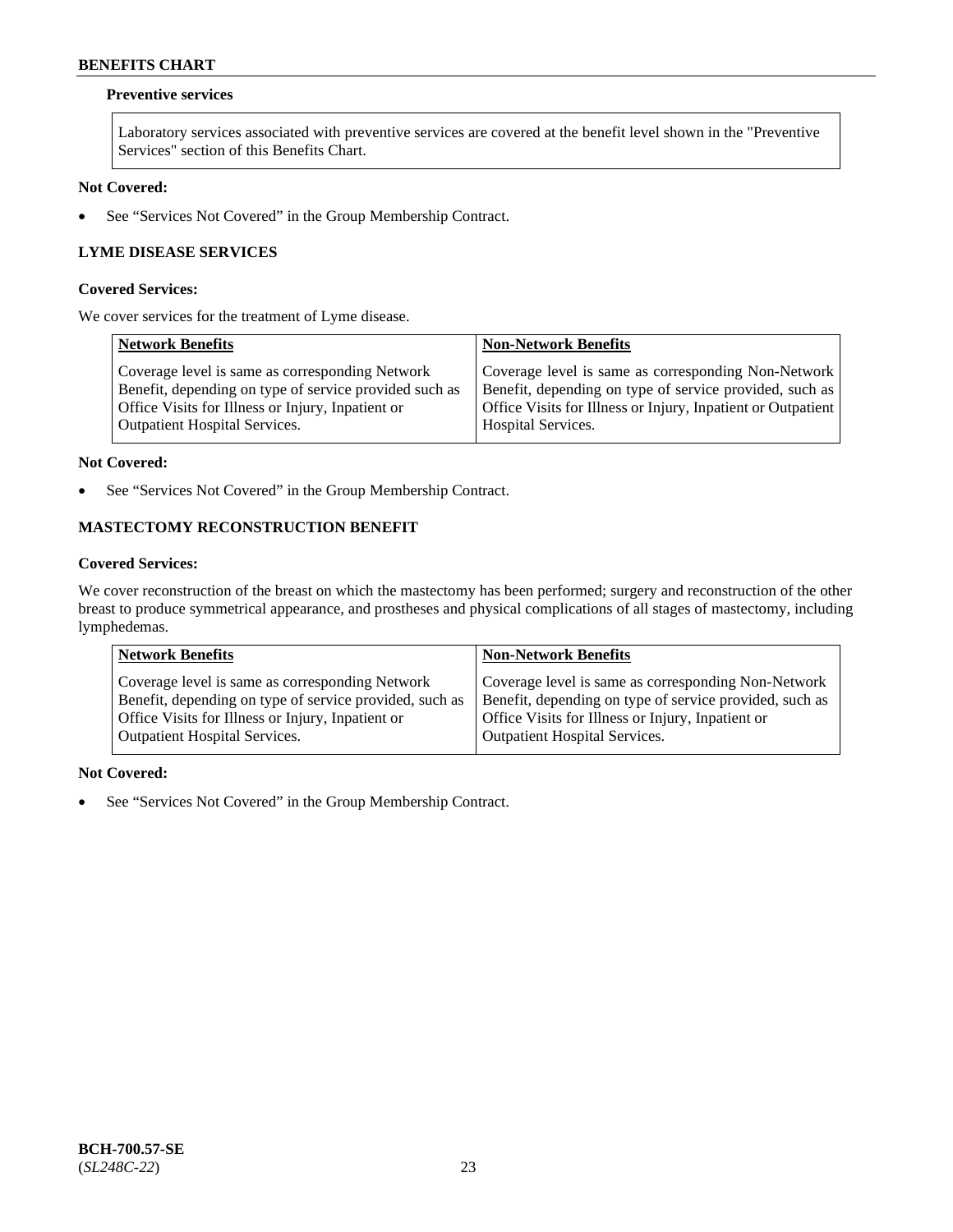# **MEDICATION THERAPY DISEASE MANAGEMENT PROGRAM**

#### **Covered Services:**

If you meet our criteria for coverage, you may qualify for our Medication Therapy Disease Management Program.

The program covers consultations with a designated pharmacist.

Covered services are based on established medical policies, which are subject to periodic review and modification by the medical directors. These medical policies (medical coverage criteria) are available online at [healthpartners.com](https://www.healthpartners.com/hp/index.html) or by calling Member Services.

| Network Benefits                                            | <b>Non-Network Benefits</b> |
|-------------------------------------------------------------|-----------------------------|
| 100% of the charges incurred.<br>Deductible does not apply. | No Coverage.                |

#### **Not Covered:**

See "Services Not Covered" in the Group Membership Contract.

# **OFFICE VISITS FOR ILLNESS OR INJURY**

#### **Covered Services:**

We cover the following when medically necessary: professional medical and surgical services and related supplies, including biofeedback, of physicians and other health care providers; blood and blood products (unless replaced) and blood derivatives.

We cover diagnosis and treatment of illness or injury to the eyes. Where contact or eyeglass lenses are prescribed as medically necessary for the post-operative treatment of cataracts or for the treatment of aphakia, acute or chronic corneal pathology, or keratoconous, we cover the initial evaluation, lenses and fitting. Members must pay for lens replacement beyond the initial pair.

We also provide coverage for the initial physical evaluation of a child if it is ordered by a Minnesota juvenile court.

Services received via video, e-visit or telephone are covered under the "Telehealth/Telemedicine Services" section.

#### **Office Visits**

| <b>Select Tier</b> |  |
|--------------------|--|
|--------------------|--|

| Network Benefits                                                                                                | <b>Non-Network Benefits</b>  |
|-----------------------------------------------------------------------------------------------------------------|------------------------------|
| 100% of the charges incurred, subject to a member<br>copayment of \$30 per visit.<br>Deductible does not apply. | 50% of the charges incurred. |

*Standard Tier*

| <b>Network Benefits</b>                                                                                         | <b>Non-Network Benefits</b>  |
|-----------------------------------------------------------------------------------------------------------------|------------------------------|
| 100% of the charges incurred, subject to a member<br>copayment of \$70 per visit.<br>Deductible does not apply. | 50% of the charges incurred. |

#### **Convenience clinics**

| <b>Network Benefits</b>                                                                                         | <b>Non-Network Benefits</b>  |
|-----------------------------------------------------------------------------------------------------------------|------------------------------|
| 100% of the charges incurred, subject to a member<br>copayment of \$15 per visit.<br>Deductible does not apply. | 50% of the charges incurred. |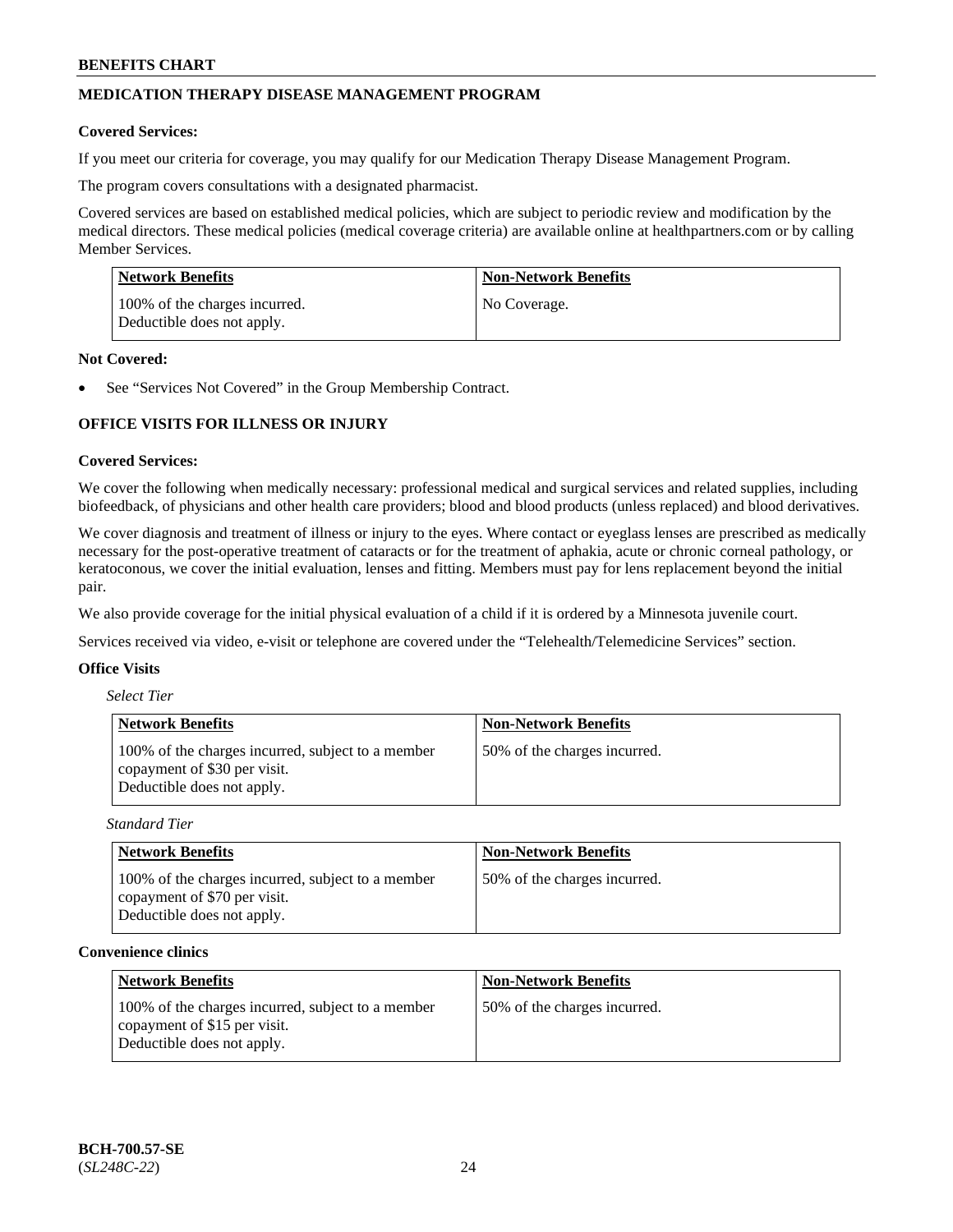### **Injections administered in a physician's office, other than immunizations**

### **Allergy injections**

| <b>Network Benefits</b>                                                                                                  | <b>Non-Network Benefits</b>  |
|--------------------------------------------------------------------------------------------------------------------------|------------------------------|
| 100% of the charges incurred, subject to a member<br>copayment of \$2 per date of service.<br>Deductible does not apply. | 50% of the charges incurred. |

#### **All other injections**

| <b>Network Benefits</b>                                                                                                  | <b>Non-Network Benefits</b>  |
|--------------------------------------------------------------------------------------------------------------------------|------------------------------|
| 100% of the charges incurred, subject to a member<br>copayment of \$2 per date of service.<br>Deductible does not apply. | 50% of the charges incurred. |

### **Not Covered:**

- Court ordered treatment, except as described in this Benefits Chart under "Mental Health Services" and "Office Visits for Illness or Injury" or as otherwise required by law.
- See "Services Not Covered" in the Group Membership Contract.

### **PEDIATRIC AUTOIMMUNE NEUROPSYCHIATRIC DISORDERS ASSOCIATED WITH STREPTOCOCCAL INFECTIONS (PANDAS) AND PEDIATRIC ACUTE-ONSET NEUROPSYCHIATRIC SYNDROME (PANS) TREATMENT**

# **Definitions:**

**Pediatric acute-onset neuropsychiatric syndrome.** This means a class of acute-onset obsessive compulsive or tic disorders or other behavioral changes presenting in children and adolescents that are not otherwise explained by another known neurologic or medical disorder.

**Pediatric autoimmune neuropsychiatric disorders associated with streptococcal infections.** This means a condition in which a streptococcal infection in a child or adolescent causes the abrupt onset of clinically significant obsessions, compulsions, tics, or other neuropsychiatric symptoms or behavioral changes, or a relapsing and remitting course of symptom severity.

### **Covered Services:**

We cover treatment for pediatric autoimmune neuropsychiatric disorders associated with streptococcal infections (PANDAS) and for treatment for pediatric acute-onset neuropsychiatric syndrome (PANS). Treatments that must be covered under this section must be recommended by the member's licensed health care professional and include but are not limited to antibiotics, medication and behavioral therapies to manage neuropsychiatric symptoms, plasma exchange, and immunoglobulin.

| <b>Network Benefits</b>                                                                                                                                                                          | <b>Non-Network Benefits</b>                                                                                                                                                                                 |
|--------------------------------------------------------------------------------------------------------------------------------------------------------------------------------------------------|-------------------------------------------------------------------------------------------------------------------------------------------------------------------------------------------------------------|
| Coverage level is same as corresponding Network<br>Benefit, depending on type of service provided, such as<br>Office Visits for Illness or Injury, Inpatient or<br>Outpatient Hospital Services. | Coverage level is same as corresponding Non-Network<br>Benefit, depending on type of service provided, such as<br>Office Visits for Illness or Injury, Inpatient or<br><b>Outpatient Hospital Services.</b> |
|                                                                                                                                                                                                  |                                                                                                                                                                                                             |

### **Not Covered:**

See "Services Not Covered" in the Group Membership Contract.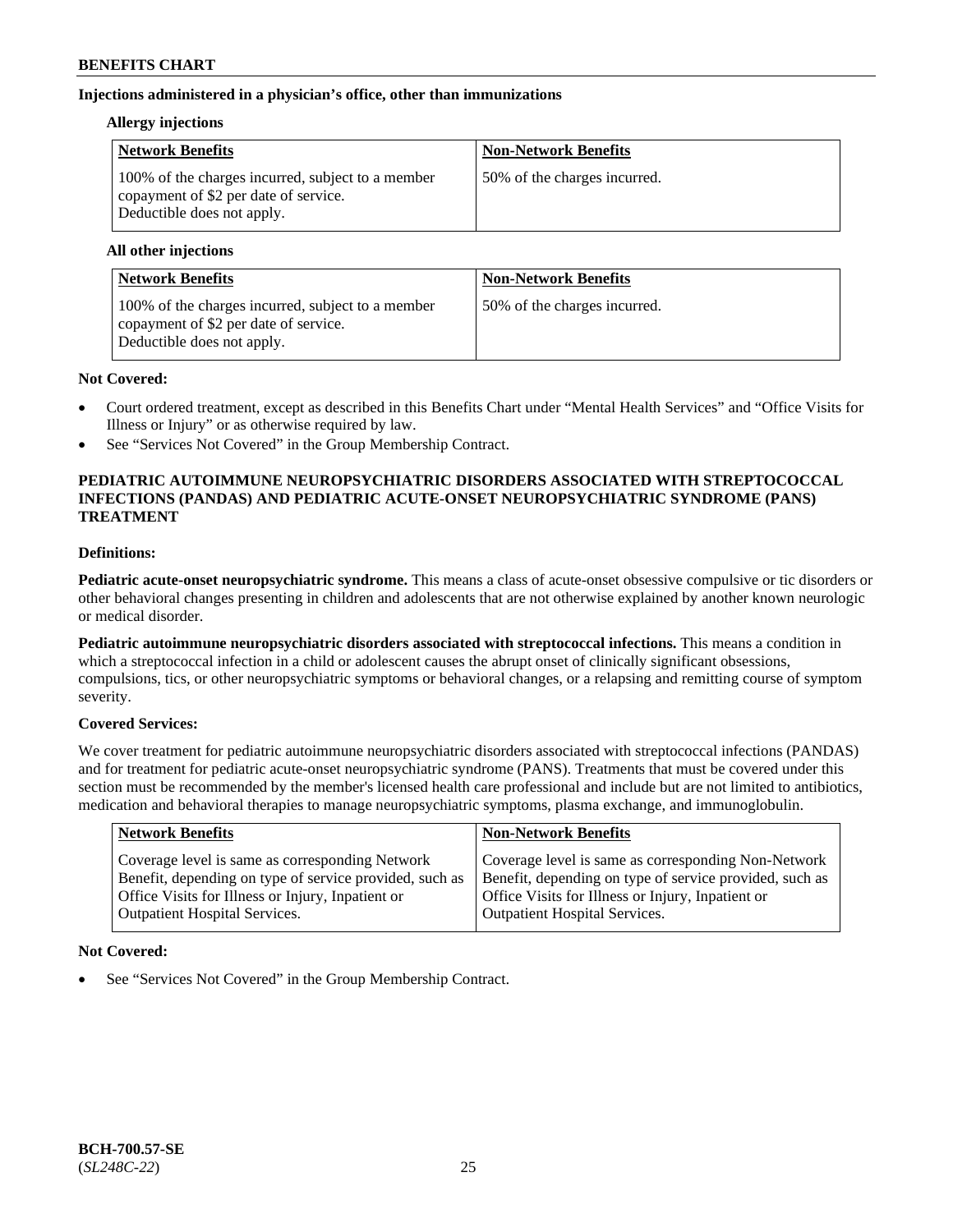# **PEDIATRIC EYEWEAR**

# **Covered Services:**

We cover pediatric eyewear for children.

Routine eye exams are covered under the "Preventive Services" section.

*Subject to the Standard Tier Deductibles*

| <b>Network Benefits</b>      | <b>Non-Network Benefits</b> |
|------------------------------|-----------------------------|
| 70% of the charges incurred. | No Coverage.                |

# **Limitations:**

- Coverage under this provision will continue until the end of the month in which the child turns age 19.
- Limited to one of the following per calendar year:
- o one pair of eyeglasses including one set of prescription lenses, frames from our designated eyewear collection, and antiscratch coating; or
	- o one pair of non-disposable contact lenses; or
	- o a one-year supply of disposable contact lenses
- Contact lens fittings are limited to two per calendar year.

# **Not Covered:**

- Frames that are not included in our designated eyewear collection. However, one pair of lenses will be covered if a member chooses frames outside the designated eyewear collection.
- More than one pair of lenses or frames or non-disposable contacts per calendar year, regardless of the reason. This includes replacement of eyeglasses or contact lenses due to loss, breakage, theft, or change in prescription.
- Safety glasses or goggles for sports or vocational reasons.
- Upgrades including, but not limited to, UV protection and no-line multifocal lenses.
- See "Services Not Covered" in the Group Membership Contract.

# **PHYSICAL THERAPY, OCCUPATIONAL THERAPY AND SPEECH THERAPY**

# **Covered Services:**

We cover the following physical therapy, occupational therapy and speech therapy services:

- rehabilitative care to correct the effects of illness or injury;
- habilitative care rendered for congenital, developmental or medical conditions which have significantly limited the successful initiation of normal speech and normal motor development.

Massage therapy which is performed in conjunction with other treatment/modalities by a physical occupational therapist, is part of a prescribed treatment plan and is not billed separately is covered.

We cover services provided in a clinic. We also cover physical therapy provided in an outpatient hospital facility. To see the benefit level for inpatient hospital or skilled nursing facility services, see benefits under Inpatient Hospital and Skilled Nursing Facility Services.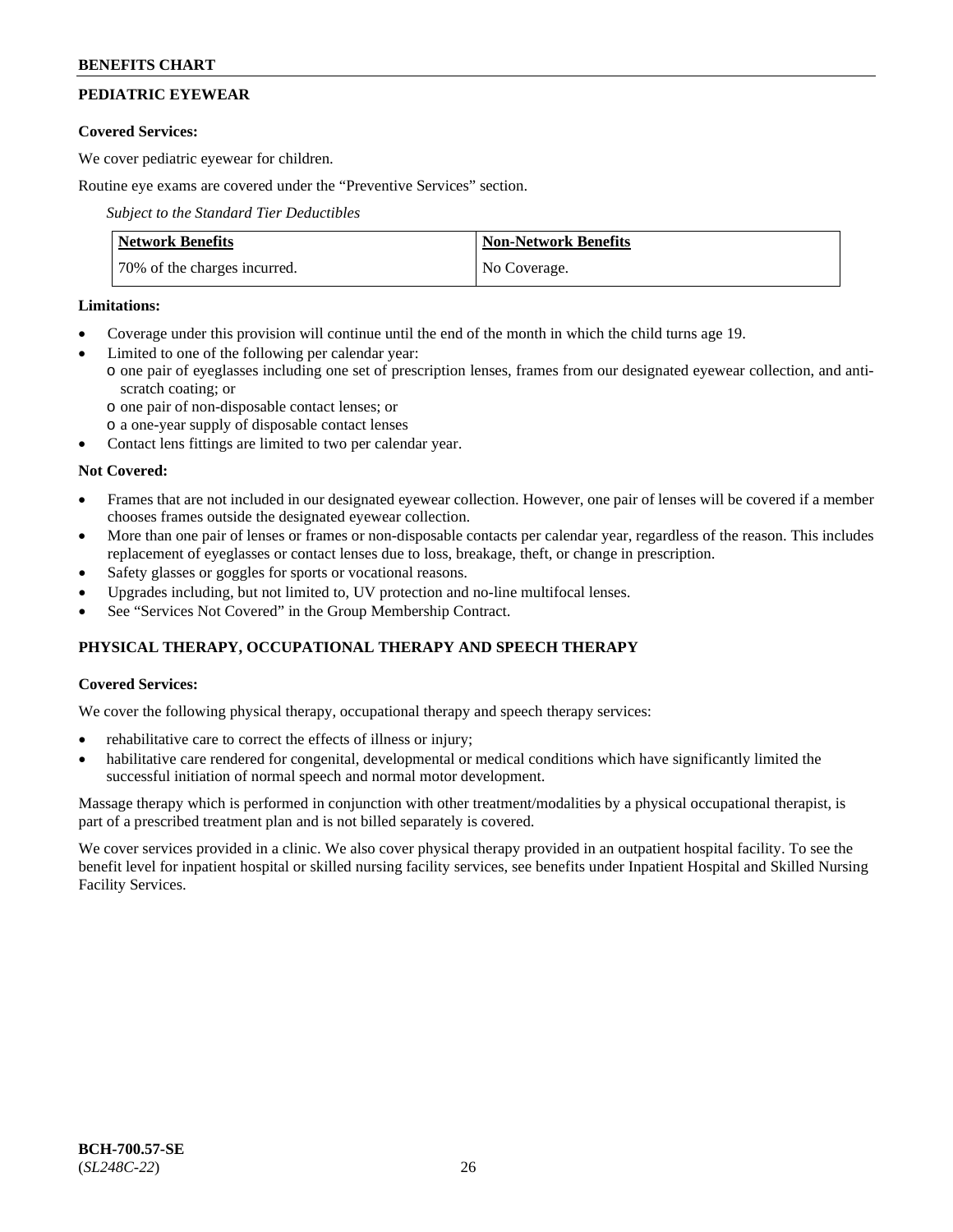### **Rehabilitative care**

*Select Tier*

| <b>Network Benefits</b>                                                                                         | <b>Non-Network Benefits</b>  |
|-----------------------------------------------------------------------------------------------------------------|------------------------------|
| 100% of the charges incurred, subject to a member<br>copayment of \$30 per visit.<br>Deductible does not apply. | 50% of the charges incurred. |

*Standard Tier*

| <b>Network Benefits</b>                                                                                         | <b>Non-Network Benefits</b>                                                               |
|-----------------------------------------------------------------------------------------------------------------|-------------------------------------------------------------------------------------------|
| 100% of the charges incurred, subject to a member<br>copayment of \$70 per visit.<br>Deductible does not apply. | 50% of the charges incurred.                                                              |
|                                                                                                                 | <b>Non-Network Benefits</b>                                                               |
|                                                                                                                 | Physical and Occupational Therapy combined are<br>limited to 20 visits per calendar year. |
|                                                                                                                 | Speech Therapy is limited to 20 visits per calendar year.                                 |

# **Habilitative care**

*Select Tier*

| <b>Network Benefits</b>                                                                                         | <b>Non-Network Benefits</b>  |
|-----------------------------------------------------------------------------------------------------------------|------------------------------|
| 100% of the charges incurred, subject to a member<br>copayment of \$30 per visit.<br>Deductible does not apply. | 50% of the charges incurred. |

### *Standard Tier*

| <b>Network Benefits</b>                                                                                         | <b>Non-Network Benefits</b>                                                               |
|-----------------------------------------------------------------------------------------------------------------|-------------------------------------------------------------------------------------------|
| 100% of the charges incurred, subject to a member<br>copayment of \$70 per visit.<br>Deductible does not apply. | 50% of the charges incurred.                                                              |
|                                                                                                                 | <b>Non-Network Benefits</b>                                                               |
|                                                                                                                 | Physical and Occupational Therapy combined are<br>limited to 20 visits per calendar year. |
|                                                                                                                 | Speech Therapy is limited to 20 visits per calendar year.                                 |

#### **Not Covered:**

- Massage therapy for the purpose of comfort or convenience of the member.
- See "Services Not Covered" in the Group Membership Contract.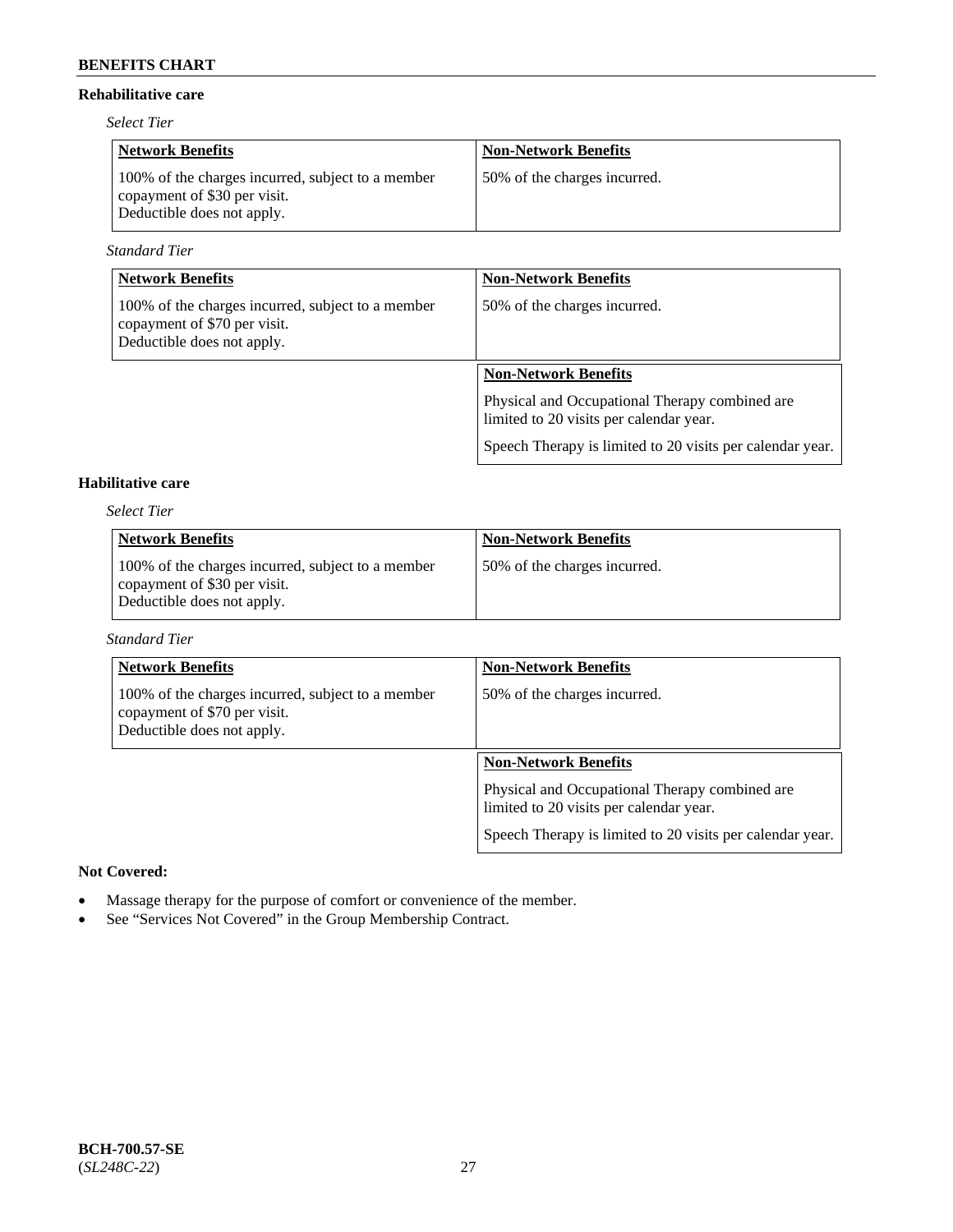# **PORT WINE STAIN REMOVAL SERVICES**

#### **Covered Services:**

We cover port wine stain removal services.

| <b>Network Benefits</b>                                | <b>Non-Network Benefits</b>                                  |
|--------------------------------------------------------|--------------------------------------------------------------|
| Coverage level is same as corresponding Network        | Coverage level is same as corresponding Non-Network          |
| Benefit, depending on type of service provided such as | Benefit, depending on type of service provided, such as      |
| Office Visits for Illness or Injury, Inpatient or      | Office Visits for Illness or Injury, Inpatient or Outpatient |
| <b>Outpatient Hospital Services.</b>                   | Hospital Services.                                           |

#### **Not Covered:**

See "Services Not Covered" in the Group Membership Contract.

### **PRE-DIABETES DISEASE MANAGEMENT PROGRAM**

#### **Covered Services:**

If you meet our criteria for coverage, you may qualify for the Pre-diabetes Disease Management Program through Omada Health. The program covers group health coaching which focuses on weight loss, exercise, behavior modification and health education at select locations determined by the plan.

| <b>Network Benefits</b>                                     | <b>Non-Network Benefits</b> |
|-------------------------------------------------------------|-----------------------------|
| 100% of the charges incurred.<br>Deductible does not apply. | Not applicable.             |

#### **Not Covered:**

See "Services Not Covered" in the Group Membership Contract.

### **PRESCRIPTION DRUG SERVICES**

### **Covered Services:**

We cover prescription drugs and medications that can be self-administered or are administered in a physician's office. We cover off-label use of formulary drugs to treat cancer if the drug is recognized for the treatment of cancer in any authoritative compendia used by the Medicare program.

We cover orally administered anticancer drugs at the applicable benefit level under outpatient drugs below. We are in compliance with Minnesota Statute 62A.3075 because we do not cover orally administered anticancer drugs under our specialty drug benefit.

We will refill a prescription for eye drops covered under this Benefits Chart if the member requests a refill and original prescription specified that additional quantities would be needed, providing the refill request does not exceed the quantities needed, and the following conditions are met:

- If the member requests a 30-day refill supply, the request must be made between 21 and 30 days of the later of (a) the original date that the prescription was distributed to the member or (b) the date that the most recent refill was distributed to the member; or
- If the member requests a 90-day refill supply, the request must be made between 75 and 90 days of the later of (a) the original date that the prescription was distributed to the member or (b) the date that the most recent refill was distributed to the member.

A licensed pharmacist may prescribe and dispense self-administered hormonal contraceptives, nicotine replacement medications, and opiate antagonists for the treatment of an acute opiate overdose in accordance with section 151.37, subdivision 14, 15, or 16, under the same terms of coverage that would apply had the prescription drug been prescribed by a licensed physician, physician assistant, or advanced practice nurse practitioner. If the plan excludes coverage for selfadministered hormonal contraceptives, they will not be covered under this provision.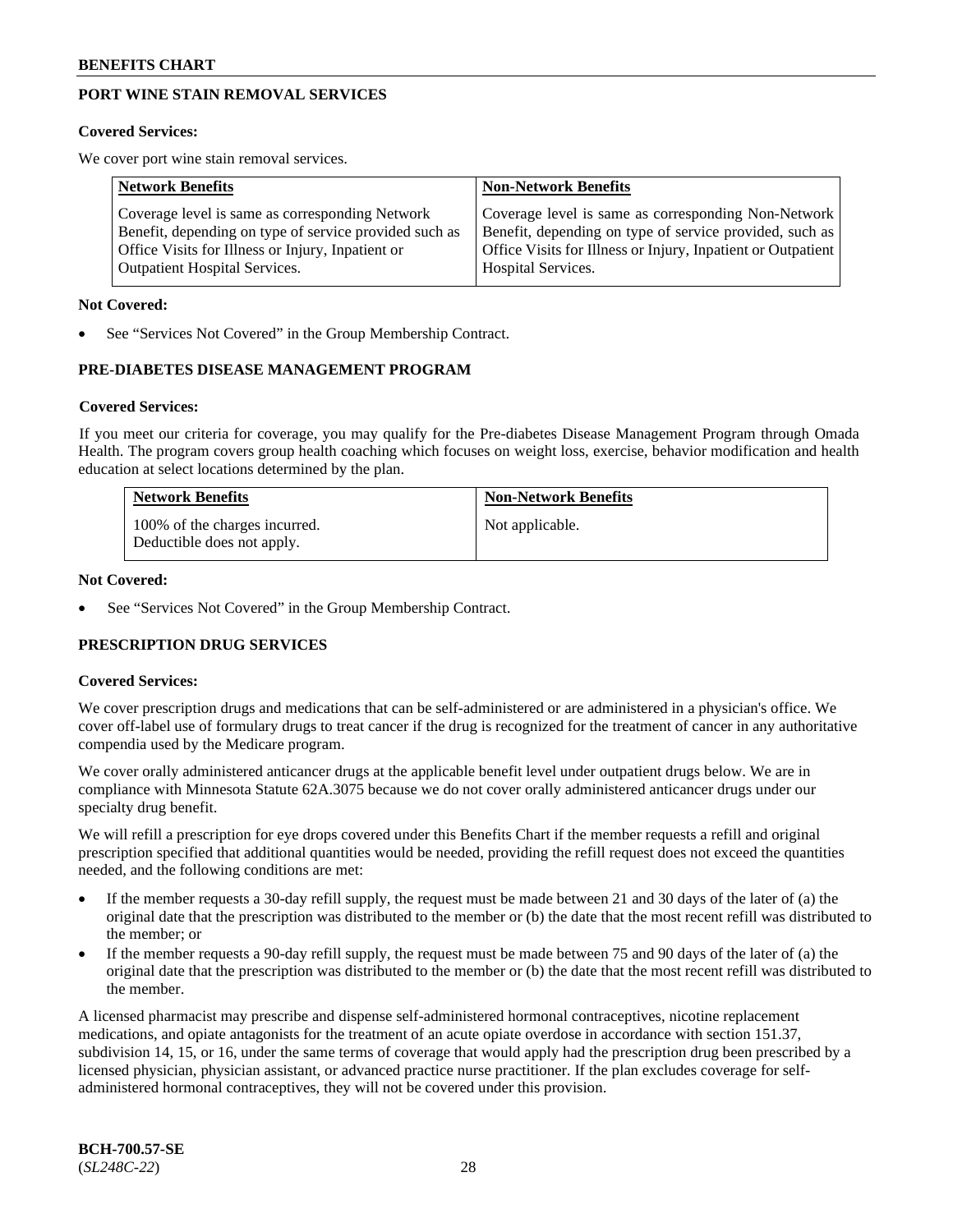**For Network Benefits, drugs and medications must be obtained at a Network Pharmacy.**

**If a member copayment is required, you must pay one member copayment for each 31-day supply, or portion thereof, unless otherwise indicated below.**

#### **Outpatient drugs (except as specified below)**

| <b>Network Benefits</b>                                                                                          | <b>Non-Network Benefits</b>  |
|------------------------------------------------------------------------------------------------------------------|------------------------------|
| 100% of the charges incurred, subject to a member<br>copayment of \$5 for generic low cost formulary<br>drugs.   | 50% of the charges incurred. |
| 100% of the charges incurred, subject to a member<br>copayment of \$25 for generic high cost formulary<br>drugs. |                              |
| 100% of the charges incurred, subject to a member<br>copayment of \$60 for brand name formulary drugs.           |                              |
| In no event will your cost for a formulary insulin drug<br>exceed \$25.                                          |                              |
| Non-formulary drugs are covered at 100% of the<br>charges incurred, subject to a member copayment of<br>\$150.   |                              |
| Deductible does not apply.                                                                                       |                              |

**Cost-Sharing Limits for Insulin:** We are required to limit your cost-sharing on prescription insulin to no more than the net price of the prescription insulin drug. This requirement applies at the point of sale, including deductible payments and the costsharing amounts charged once the deductible is met.

**Cost-sharing.** This means a deductible payment, copayment, or coinsurance amount that you must pay for covered prescription insulin in accordance with the terms and conditions of this health plan.

**Net price.** This means our cost for prescription insulin, including any rebates or discounts received by or accrued directly or indirectly to us from a drug manufacturer or pharmacy benefit manager.

### **Mail order drugs**

| <b>Network Benefits</b>                                                                                                                                                                                                                               | <b>Non-Network Benefits</b>                                                                                                |
|-------------------------------------------------------------------------------------------------------------------------------------------------------------------------------------------------------------------------------------------------------|----------------------------------------------------------------------------------------------------------------------------|
| For your convenience, you may also get up to a 93-day<br>supply of outpatient prescription drugs that can be self-<br>administered through the designated mail order service.<br>Specialty Drugs are not available through the mail order<br>service. | See Network Mail Order Drugs benefit.<br>Mail order drugs are only available through the<br>designated mail order service. |

### **Specialty Drugs that are self-administered**

| <b>Network Benefits</b>                                                                                                                    | <b>Non-Network Benefits</b> |
|--------------------------------------------------------------------------------------------------------------------------------------------|-----------------------------|
| 80% of the charges incurred.<br>Deductible does not apply.                                                                                 | No Coverage.                |
| For Network Benefits, specialty drugs are limited to<br>drugs on the specialty drug list and must be obtained<br>from a designated vendor. |                             |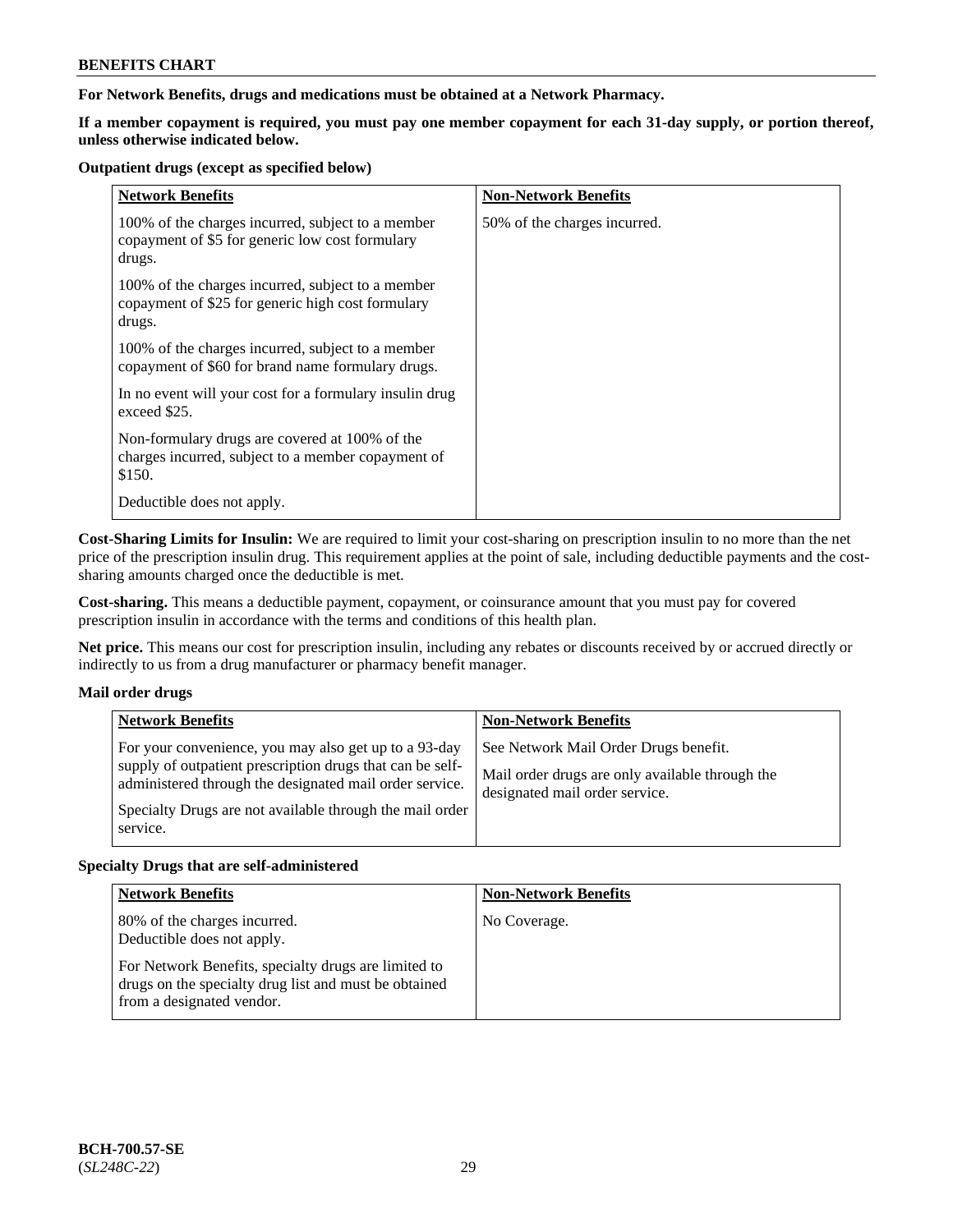# **Drugs for the treatment of growth deficiency**

| <b>Network Benefits</b>                                                                                                                            | <b>Non-Network Benefits</b>  |
|----------------------------------------------------------------------------------------------------------------------------------------------------|------------------------------|
| 70% of the charges incurred.<br>Deductible does not apply.                                                                                         | 50% of the charges incurred. |
| For Network Benefits, growth deficiency drugs are<br>limited to drugs on the specialty drug list and must be<br>obtained from a designated vendor. |                              |

**Tobacco cessation drugs are covered for all FDA – approved tobacco cessation drugs for a minimum of 90 days**

| <b>Network Benefits</b>                                     | <b>Non-Network Benefits</b>  |
|-------------------------------------------------------------|------------------------------|
| 100% of the charges incurred.<br>Deductible does not apply. | 50% of the charges incurred. |

#### **Contraceptive drugs**

| <b>Network Benefits</b>                                                                                                                                        | <b>Non-Network Benefits</b>  |
|----------------------------------------------------------------------------------------------------------------------------------------------------------------|------------------------------|
| 100% of the charges incurred for formulary drugs.<br>Deductible does not apply.                                                                                | 50% of the charges incurred. |
| If a physician requests that a non-formulary<br>contraceptive drug be dispensed as written the drug will<br>be covered at 100%, not subject to the deductible. |                              |

**ACA preventive medications.** We cover preventive medications currently recommended by USPSTF with an A or B rating if they are prescribed by your medical provider and they are listed on our Commercial ACA Preventive Drug List. Preventive medications are subject to periodic review and modification. Changes would be effective in accordance with the federal rules and reflected in our current medical coverage criteria for preventive care services.

| <b>Network Benefits</b>                                     | <b>Non-Network Benefits</b>  |
|-------------------------------------------------------------|------------------------------|
| 100% of the charges incurred.<br>Deductible does not apply. | 50% of the charges incurred. |

### **Limitations:**

- Certain drugs may require prior authorization as indicated on the formulary. HealthPartners may require prior authorization for the drug and also the site where the drug will be provided. Certain drugs are subject to our utilization review process and quantity limits, as indicated on our formulary.
- Certain non-formulary drugs require prior authorization. In addition, certain drugs may be subject to any quantity limits applied as part of our trial program. The trial drug program applies to new prescriptions for certain drugs which have high toxicity, low tolerance, high costs and/or high potential for waste. Trial drugs are indicated on the formulary and/or the Specialty Drug List. Your first fill of a trial drug may be limited to less than a month supply. If the drug is well tolerated and effective, you will receive the remainder of your first month supply.
- If a member requests a brand name drug when there is a generic equivalent, the brand name drug will be covered up to the charge that would apply to the generic drug, minus any required copayment. If a physician requests that a brand name drug be dispensed as written, the drug will be paid at the non-formulary benefit.
- We may require members to try over-the-counter (OTC) drug alternatives before approving more costly formulary prescription drugs.
- Unless otherwise specified in the "Prescription Drug Services" section, you may receive up to a 31-day supply per prescription.
- A 93-day supply will be covered and dispensed only at pharmacies that participate in our extended day supply program
- New prescriptions to treat certain chronic conditions are limited to a 31-day supply.
- No more than a 31-day supply of Specialty Drugs will be covered and dispensed at a time, unless it's a manufacturer supplied drug that cannot be split that supplies the member with more than a 31-day supply.
- The member copayment for a drug will not exceed the cost of the drug.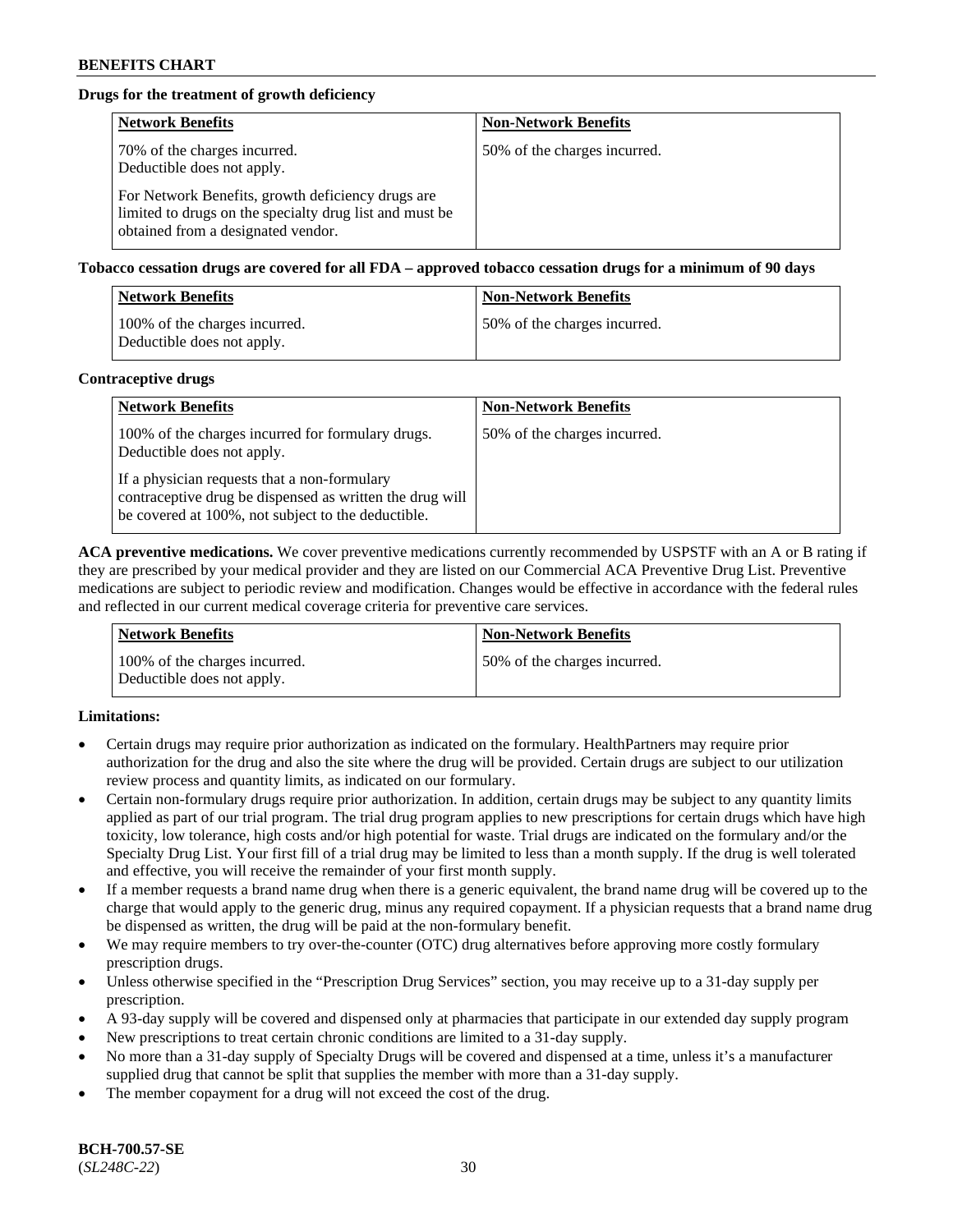# **Not Covered:**

- Replacement of prescription drugs, medications, equipment and supplies due to loss, damage or theft.
- Nonprescription (over the counter) drugs or medications, including, but not limited to, vitamins, supplements, homeopathic remedies, and non-FDA approved drugs unless listed on the formulary and prescribed by a physician or legally authorized health care provider under applicable state and federal law. We cover off-label use of drugs to treat cancer as specified in the "Prescription Drug Services" section of this Benefits Chart. This exclusion does not include over-the-counter contraceptives for women as allowed under the Affordable Care Act when the member obtains a prescription for the item. In addition, if the member obtains a prescription, this exclusion does not include aspirin to prevent cardiovascular disease for men and women of certain ages; folic acid supplements for women who may become pregnant; fluoride chemoprevention supplements for children without fluoride in their water source; and iron supplements for children ages 6-12 months who are at risk of anemia.
- Drugs on the Excluded Drug List. The Excluded Drug List includes select drugs within a therapy class that are not eligible for coverage. This includes drugs that may be excluded for certain indications. However, you may request coverage for a drug on the Excluded Drug List by requesting an exception to the formulary under the formulary exception process described in the definition of formulary in this Benefits Chart. The Excluded Drug List is available at [healthpartners.com](http://www.healthpartners.com/)
- Drugs that are newly approved by the FDA until they are reviewed and approved by HealthPartners Pharmacy and Therapeutics Committee. However, you may request coverage for a drug that is newly approved by the FDA by requesting an exception to the formulary under the formulary exception process described in the definition of formulary in the Benefits Chart.
- All drugs used for sexual dysfunction.
- Fertilty drugs.
- Medical cannabis.
- Medical devices approved by the FDA will not be covered under the "Prescription Drug Services" section unless they are on our formulary. Covered medical devices are generally submitted and reimbursed under your medical benefits.
- See "Services Not Covered" in the Group Membership Contract.

# **PREVENTIVE SERVICES**

### **Applicable Definitions:**

**Routine Preventive Services** are routine healthcare services that include screenings, check-ups and counseling to prevent illness, disease or other health problems before symptoms occur.

**Diagnostic Services** are services to help a provider understand your symptoms, diagnose illness and decide what treatment may be needed. They may be the same services that are listed as preventive services, but they are being used as diagnostic services. Your provider will determine if these services are preventive or diagnostic. These services are not preventive if received as part of a visit to diagnose, manage or maintain an acute or chronic medical condition, illness or injury. When that occurs, unless otherwise indicated below, standard deductibles, copayments or coinsurance apply.

### **Covered Services:**

We cover preventive services that meet any of the requirements under the Affordable Care Act (ACA) shown in the bulleted items below. These preventive services are covered at 100% under the network benefits with no deductible, copayments or coinsurance. (If a preventive service is not required by the ACA and it is covered at a lower benefit level or if a group qualifies for an exemption or accommodation for certain benefits under the ACA, it will be specified below). Preventive benefits mandated under the ACA are subject to periodic review and modification. Changes would be effective in accordance with the federal rules. Preventive services mandated by the ACA include:

- Evidence-based items or services that have in effect a rating of A or B in the current recommendations of the United States Preventive Services Task Force with respect to the individual;
- Immunizations for routine use in children, adolescents, and adults that have in effect a recommendation from the Advisory Committee on Immunization Practices of the Centers for Disease Control and Prevention with respect to the individual;
- With respect to infants, children, and adolescents, evidence-informed preventive care and screenings provided for in comprehensive guidelines supported by the Health Resources and Services Administration; and
- With respect to women, preventive care and screenings provided for in comprehensive guidelines supported by the Health Resources and Services Administration.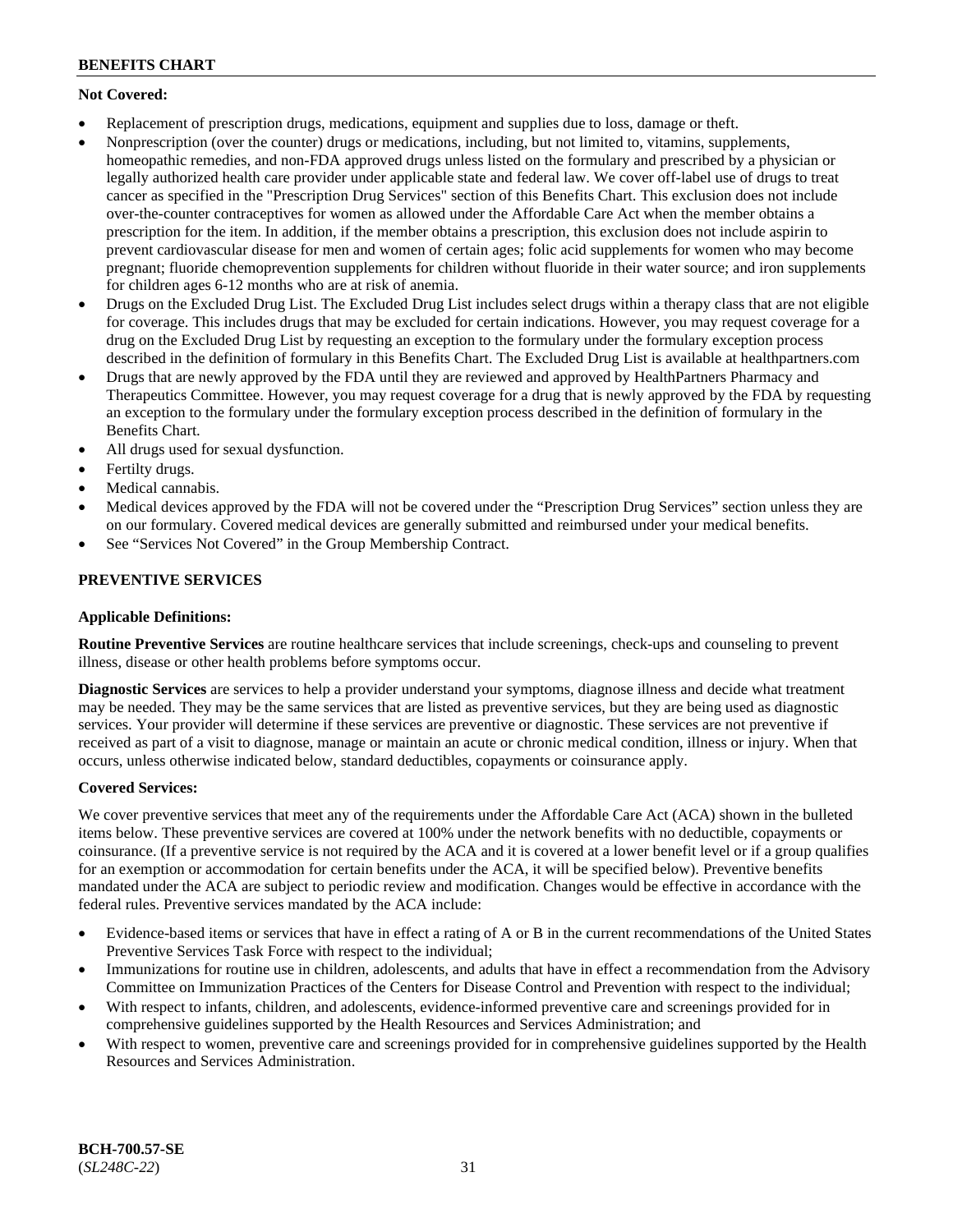Covered services are based on established medical policies, which are subject to periodic review and modification by the medical or dental directors. These medical policies (medical coverage criteria) are available by calling Member Services, or logging on to your "*my*HealthPartners" account at [healthpartners.com.](http://www.healthpartners.com/)

A complete list of preventive care services recommended under the U.S. Preventive Task Force (USPSTF) is available online at [uspreventiveservicestaskforce.org/Page/Name/uspstf-a-and-b-recommendations.](https://www.uspreventiveservicestaskforce.org/Page/Name/uspstf-a-and-b-recommendations-by-date/)

HHS: [healthcare.gov/coverage/preventive-care-benefits](https://www.healthcare.gov/coverage/preventive-care-benefits/)

CDC: [cdc.gov/vaccines/schedules/index.html](https://www.cdc.gov/vaccines/schedules/index.html)

### **ACA and state mandated preventive services are covered as follows:**

**Routine health exams and periodic health assessments.** A physician or health care provider will counsel you as to how often health assessments are needed based on age, sex and health status. This includes screening for tobacco use, at least two tobacco cessation attempts per year (for those who use tobacco products), all FDA approved tobacco cessation medications including over-the-counter drugs (as shown in the "Prescription Drug Services" Section) and at least four counseling sessions of at least ten minutes each for tobacco cessation.

| Network Benefits                                            | <b>Non-Network Benefits</b>  |
|-------------------------------------------------------------|------------------------------|
| 100% of the charges incurred.<br>Deductible does not apply. | 50% of the charges incurred. |

**Child health supervision services**. This includes pediatric preventive services, such as fluoride chemoprevention for children without fluoride in their water source, newborn screenings, appropriate immunizations, developmental assessments and laboratory services appropriate to the age of the child from birth to 72 months, and appropriate immunizations until the end of the month in which the child turns 19, as defined by the Standards of Child Health Care issued by the American Academy of Pediatrics. We cover at least five child health supervision visits from birth to 12 months, three child health supervision visits from 12 months to 24 months, once a year from 24 months to 72 months.

| Network Benefits                                            | <b>Non-Network Benefits</b>  |
|-------------------------------------------------------------|------------------------------|
| 100% of the charges incurred.<br>Deductible does not apply. | 50% of the charges incurred. |

**Routine prenatal care and exams.** This includes the comprehensive package of medical and psychosocial support provided throughout a pregnancy, including risk assessment, serial surveillance, prenatal education, and use of specialized skills and technology when needed, as defined by Standards for Obstetric-Gynecologic Services issued by the American College of Obstetricians and Gynecologists.

| <b>Network Benefits</b>                                     | <b>Non-Network Benefits</b>   |
|-------------------------------------------------------------|-------------------------------|
| 100% of the charges incurred.<br>Deductible does not apply. | 150% of the charges incurred. |

**Routine postnatal care.** This includes health exams, assessments, education and counseling relating to the period immediately after childbirth

| <b>Network Benefits</b>                                     | <b>Non-Network Benefits</b>  |
|-------------------------------------------------------------|------------------------------|
| 100% of the charges incurred.<br>Deductible does not apply. | 50% of the charges incurred. |

**Routine screening procedures for cancer.** This includes colorectal screening, digital rectal examinations, or other cancer screenings recommended by the USPSTF with an A or B rating. Women's preventive health services below describes additional routine screening procedures for cancer.

| <b>Network Benefits</b>                                     | <b>Non-Network Benefits</b>  |
|-------------------------------------------------------------|------------------------------|
| 100% of the charges incurred.<br>Deductible does not apply. | 50% of the charges incurred. |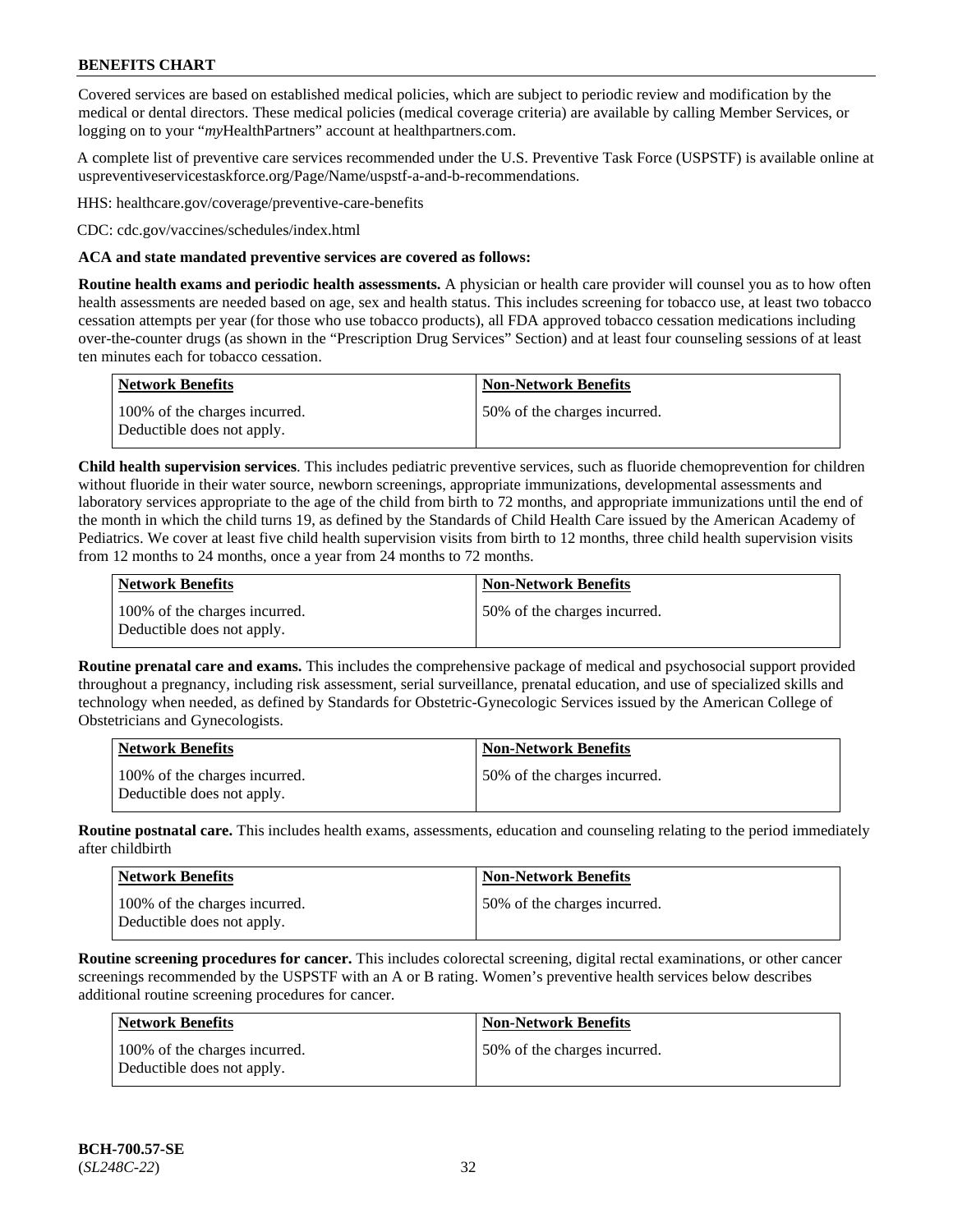**Professional voluntary family planning services.** This includes services to prevent or delay a pregnancy, including counseling and education. Services must be provided by a licensed provider.

| <b>Network Benefits</b>                                     | <b>Non-Network Benefits</b> |
|-------------------------------------------------------------|-----------------------------|
| 100% of the charges incurred.<br>Deductible does not apply. | See Network Benefits.       |

### **Adult immunizations**

| <b>Network Benefits</b>                                     | <b>Non-Network Benefits</b>   |
|-------------------------------------------------------------|-------------------------------|
| 100% of the charges incurred.<br>Deductible does not apply. | 150% of the charges incurred. |

**Women's preventive services.**This includes mammograms\*, screenings for cervical cancer (pap smears), breast pumps, human papillomavirus (HPV) testing; counseling for sexually transmitted infections, counseling and screening for human immunodeficiency virus (HIV), and all FDA approved contraceptive methods as prescribed by a doctor, sterilization procedures, education and counseling (see the "Prescription Drug Services" section for coverage of oral contraceptive drugs). For women whose family history is associated with an increased risk for BRCA1 or BRCA2 gene mutations, we cover genetic counseling and BRCA screening without cost sharing, if appropriate and as determined by a physician

**\***Preventive mammogram screening includes digital breast tomosynthesis (3D mammograms) for members at risk for breast cancer.

"At risk for breast cancer" means: (1) having a family history with one or more first- or second-degree relatives with breast cancer; (2) testing positive for BRCA1 or BRCA2 mutations; (3) having heterogeneously dense breasts or extremely dense breasts based on the Breast Imaging Reporting and Data System established by the American College of Radiology; or (4) having a previous diagnosis of breast cancer.

| Network Benefits                                            | <b>Non-Network Benefits</b>  |
|-------------------------------------------------------------|------------------------------|
| 100% of the charges incurred.<br>Deductible does not apply. | 50% of the charges incurred. |

**Obesity screening and management.** We cover obesity screening and counseling for all ages during a routine preventive care exam. If you are age 18 or older and have a body mass index of 30 or more, we also cover intensive obesity management to help you lose weight. Your primary care doctor can coordinate these services.

| <b>Network Benefits</b>                                     | <b>Non-Network Benefits</b>   |
|-------------------------------------------------------------|-------------------------------|
| 100% of the charges incurred.<br>Deductible does not apply. | 150% of the charges incurred. |

**In addition to any ACA or state mandated preventive services referenced above, we cover the following eligible services:**

### **Routine eye and hearing exams**

| Network Benefits                                            | <b>Non-Network Benefits</b>  |
|-------------------------------------------------------------|------------------------------|
| 100% of the charges incurred.<br>Deductible does not apply. | 50% of the charges incurred. |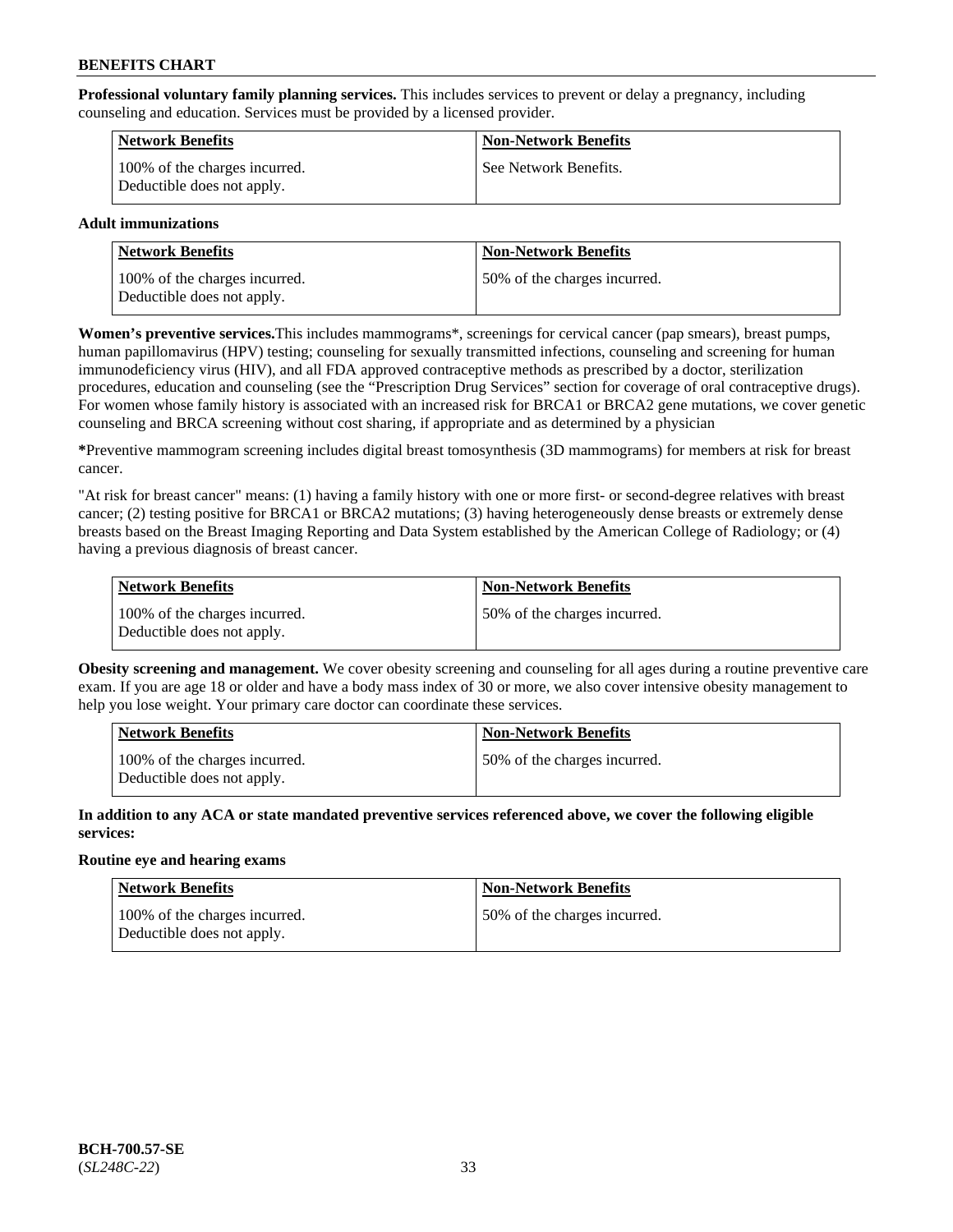**Ovarian cancer surveillance tests for women who are at risk.** "At risk for ovarian cancer" means (1) having a family history that includes any of the following: one or more first-degree or second-degree relatives with ovarian cancer, clusters of female relatives with breast cancer or nonpolyposis colorectal cancer; or (2) testing positive for BRCA1 or BRCA2 mutations. "Surveillance tests for ovarian cancer" means annual screening using: CA-125 serum tumor marker testing, transvaginal ultrasound, pelvic examination or other proven ovarian cancer screening tests currently being evaluated by the federal Food and Drug Administration or by the National Cancer Institute.

| Coverage level is same as corresponding Network                                                                                                                                                                                             | <b>Network Benefits</b>                              | <b>Non-Network Benefits</b>                                                                                    |
|---------------------------------------------------------------------------------------------------------------------------------------------------------------------------------------------------------------------------------------------|------------------------------------------------------|----------------------------------------------------------------------------------------------------------------|
| as Diagnostic Imaging Services, Laboratory Services<br>Diagnostic Imaging Services, Laboratory Services<br>Office Visits for Illness or Injury or Preventive<br>Office Visits for Illness or Injury or Preventive<br>Services.<br>Services. | Benefit, depending on type of service provided, such | Coverage level is same as corresponding Non-Network<br>Benefit, depending on type of service provided, such as |

#### **Limitations:**

• Services are not preventive if received as part of a visit to diagnose, manage or maintain an acute or chronic medical condition, illness or injury. When that occurs, unless otherwise indicated above, standard deductibles, copayments or coinsurance apply.

#### **Not Covered:**

See "Services Not Covered" in the Group Membership Contract.

# **SPECIFIED NON-NETWORK SERVICES**

# **Covered Services:**

We cover the following services when you elect to receive them from a non-network provider, at the same level of coverage we provide when you elect to receive the services from a network provider:

- Voluntary family planning of the conception and bearing of children.
- The provider visit(s) and test(s) necessary to make a diagnosis of infertility.
- Testing and treatment of sexually transmitted diseases (other than HIV).
- Testing for AIDS or other HIV-related conditions.

| <b>Network Benefits</b>                                                                                                                            | <b>Non-Network Benefits</b>                    |
|----------------------------------------------------------------------------------------------------------------------------------------------------|------------------------------------------------|
| Coverage level is same as corresponding Network<br>Benefit, depending on type of service provided, such as<br>Office Visits for Illness or Injury. | See Network Benefits for the services covered. |

#### **Not Covered:**

See "Services Not Covered" in the Group Membership Contract.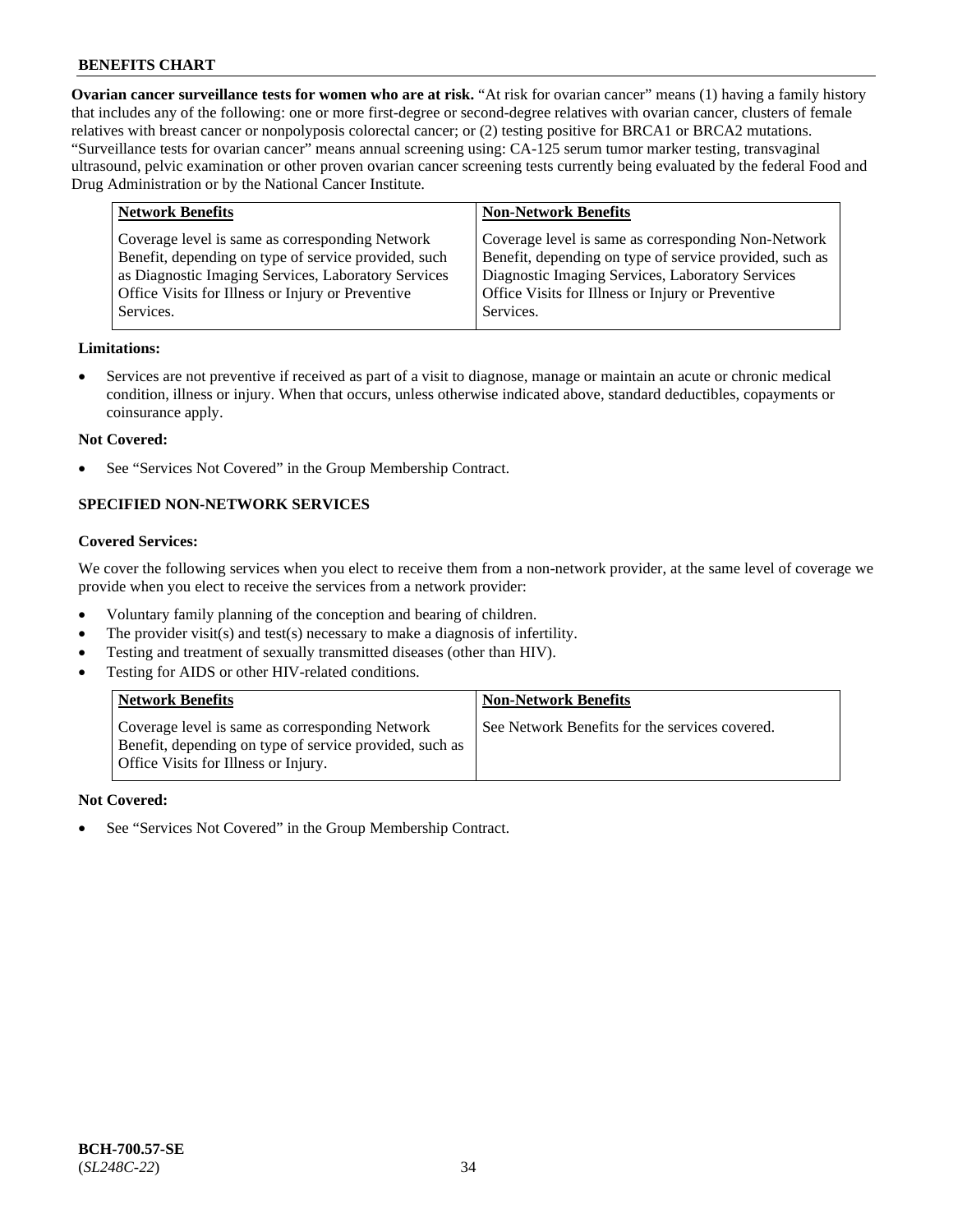# **TELEHEALTH/TELEMEDICINE SERVICES**

#### **Definitions:**

**Telehealth, Telemedicine, or Virtual Care.** This is a means of communication between a health care professional and a patient. This includes the use of secure electronic information, imaging, and communication technologies, including:

- interactive audio or audio-video
- interactive audio with store-and-forward technology
- chat-based and email-based systems
- physician-to-physician consultation
- patient education
- data transmission
- data interpretation
- digital diagnostics (algorithm-enabled diagnostic support)
- digital therapeutics (the use of personal health devices and sensors, either alone or in combination with conventional drug therapies, for disease prevention and management)

#### Services can be delivered:

Synchronously: the patient and health care professional are engaging with one another at the same time; or Asynchronously: the patient and health care professional engage with each other at different points in time.

**Telephone Visits.** Live, synchronous, interactive encounters over the telephone between a patient and a healthcare provider.

**E-visit or chat-based visits.** Asynchronous online or mobile app encounters to discuss a patient's personal health information, vital signs, and other physiologic data or diagnostic images. The healthcare provider reviews and delivers a consultation, diagnosis, prescription or treatment plan after reviewing the patient's visit information.

**Virtuwell<sup>®</sup>**. This is an online service for you to receive a diagnosis and treatment for certain conditions, such as a cold, flu, ear pain and sinus infections. You may access the Virtuwell website at [virtuwell.com.](https://www.virtuwell.com/)

**Video Visits.** Live, synchronous, interactive encounters using secure web-based video between a patient and a healthcare provider.

#### **Covered Services:**

The Plan covers the following methods of receiving care for services that would be eligible under the Plan if the service were provided in person.

#### **Scheduled telephone visits**

### *Select Tier*

| <b>Network Benefits</b>                                                                                         | <b>Non-Network Benefits</b>  |
|-----------------------------------------------------------------------------------------------------------------|------------------------------|
| 100% of the charges incurred, subject to a member<br>copayment of \$15 per visit.<br>Deductible does not apply. | 50% of the charges incurred. |

*Standard Tier*

| <b>Network Benefits</b>                                                                                         | <b>Non-Network Benefits</b>  |
|-----------------------------------------------------------------------------------------------------------------|------------------------------|
| 100% of the charges incurred, subject to a member<br>copayment of \$35 per visit.<br>Deductible does not apply. | 50% of the charges incurred. |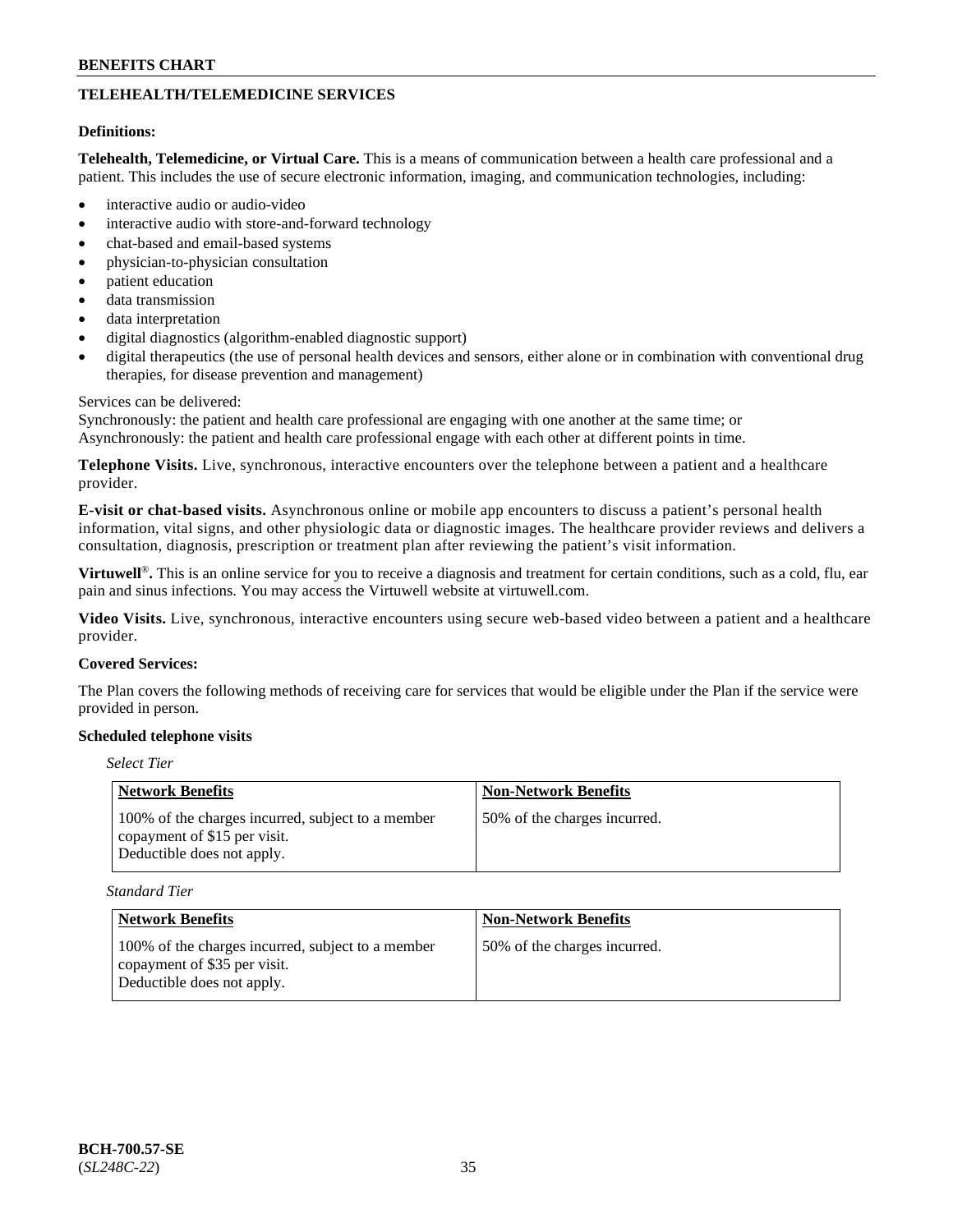### **E-visits**

### **Access to online care through Virtuwell at [virtuwell.com](https://www.virtuwell.com/)**

| <b>Network Benefits</b>                                     | <b>Non-Network Benefits</b> |
|-------------------------------------------------------------|-----------------------------|
| 100% of the charges incurred.<br>Deductible does not apply. | Not Applicable.             |

### **All other E-visits**

*Select Tier*

| <b>Network Benefits</b>                                                                                         | <b>Non-Network Benefits</b>  |
|-----------------------------------------------------------------------------------------------------------------|------------------------------|
| 100% of the charges incurred, subject to a member<br>copayment of \$15 per visit.<br>Deductible does not apply. | 50% of the charges incurred. |

*Standard Tier*

| <b>Network Benefits</b>                                                                                         | <b>Non-Network Benefits</b>  |
|-----------------------------------------------------------------------------------------------------------------|------------------------------|
| 100% of the charges incurred, subject to a member<br>copayment of \$35 per visit.<br>Deductible does not apply. | 50% of the charges incurred. |

#### **Video visits**

| <b>Network Benefits</b>                                | <b>Non-Network Benefits</b>                            |
|--------------------------------------------------------|--------------------------------------------------------|
| Coverage level is same as corresponding Network        | Coverage level is same as corresponding Non-Network    |
| Benefit, depending upon type of service provided, such | Benefit, depending upon type of service provided, such |
| as Office Visits for Illness or Injury.                | as Office Visits for Illness or Injury.                |

### **Not Covered:**

See "Services Not Covered" in the Group Membership Contract.

# **TRANSPLANT SERVICES**

### **Applicable Definitions:**

**Autologous.** This is when the source of cells is from the individual's own marrow or stem cells.

**Allogeneic.** This is when the source of cells is from a related or unrelated donor's marrow or stem cells.

**Autologous Bone Marrow Transplant.** This is when the bone marrow is harvested from the individual and stored. The patient undergoes treatment which includes tumor ablation with high-dose chemotherapy and/or radiation. The bone marrow is reinfused (transplanted).

**Allogeneic Bone Marrow Transplant.** This is when the bone marrow is harvested from the related or unrelated donor and stored. The patient undergoes treatment which includes tumor ablation with high-dose chemotherapy and/or radiation. The bone marrow is reinfused (transplanted).

**Autologous/Allogeneic Stem Cell Support.** This is a treatment process that includes stem cell harvest from either bone marrow or peripheral blood, tumor ablation with high-dose chemotherapy and/or radiation, stem cell reinfusion, and related care. Autologous/allogeneic bone marrow transplantation and high dose chemotherapy with peripheral stem cell rescue/support are considered to be autologous/allogeneic stem cell support.

**Designated Transplant Center.** This is any health care provider, group or association of health care providers designated by us to provide services, supplies or drugs for specified transplants for our members.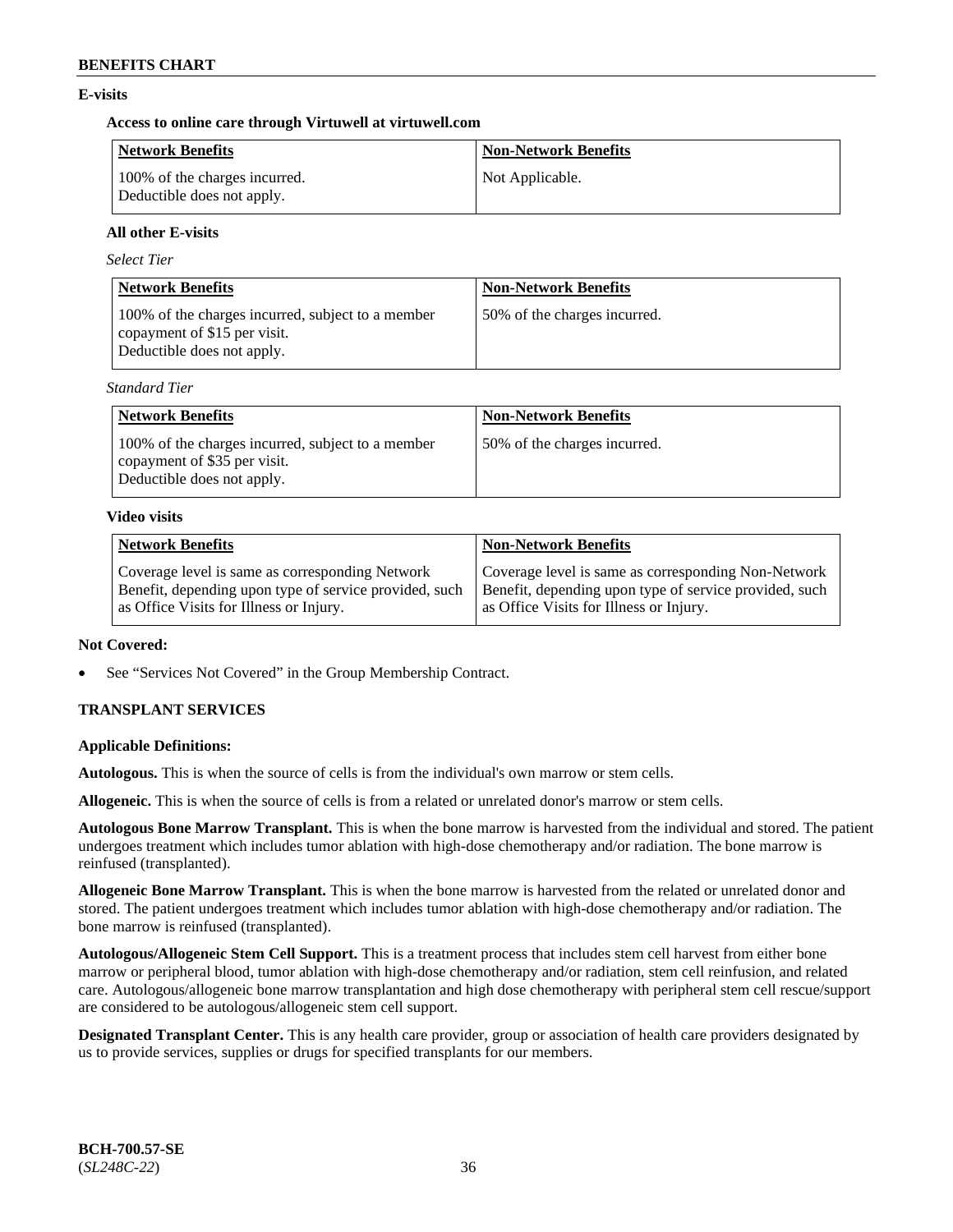**Transplant Services.** This is transplantation (including retransplants) of the human organs or tissue listed below, including all related post-surgical treatment and drugs and multiple transplants for a related cause. Transplant services do not include other organ or tissue transplants or surgical implantation of mechanical devices functioning as a human organ, except surgical implantation of an FDA approved Ventricular Assist Device (VAD) or total artificial heart, functioning as a temporary bridge to heart transplantation.

Prior authorization is required prior to consultation to support coordination of care and benefits.

### **Covered Services:**

We cover eligible transplant services (as defined above) while you are covered under this Benefits Chart. Transplants that will be considered for coverage are limited to the following:

- Kidney transplants for end-stage disease.
- Cornea transplants for end-stage disease.
- Heart transplants for end-stage disease.
- Lung transplants or heart/lung transplants for: (1) primary pulmonary hypertension; (2) Eisenmenger's syndrome; (3) endstage pulmonary fibrosis; (4) alpha 1 antitrypsin disease; (5) cystic fibrosis; and (6) emphysema.
- Liver transplants for: (1) biliary atresia in children; (2) primary biliary cirrhosis; (3) post-acute viral infection (including hepatitis A, hepatitis B antigen e negative and hepatitis C) causing acute atrophy or post-necrotic cirrhosis; (4) primary sclerosing cholangitis; (5) alcoholic cirrhosis; and (6) hepatocellular carcinoma.
- Allogeneic bone marrow transplants or peripheral stem cell support associated with high dose chemotherapy for: (1) acute myelogenous leukemia; (2) acute lymphocytic leukemia; (3) chronic myelogenous leukemia; (4) severe combined immunodeficiency disease; (5) Wiskott-Aldrich syndrome; (6) aplastic anemia; (7) sickle cell anemia; (8) non-relapsed or relapsed non-Hodgkin's lymphoma; (9) multiple myeloma; and (10) testicular cancer.
- Autologous bone marrow transplants or peripheral stem cell support associated with high-dose chemotherapy for: (1) acute leukemias; (2) non-Hodgkin's lymphoma; (3) Hodgkin's disease; (4) Burkitt's lymphoma; (5) neuroblastoma; (6) multiple myeloma; (7) chronic myelogenous leukemia; and (8) non-relapsed non-Hodgkin's lymphoma.
- Pancreas transplants for simultaneous pancreas-kidney transplants for diabetes, pancreas after kidney, living related segmental simultaneous pancreas kidney transplantation and pancreas transplant alone.

For Network Benefits, charges for transplant services must be incurred at a designated transplant center.

The transplant-related treatment provided, including expenses incurred for directly related donor services, shall be subject to and in accordance with the provisions, limitations, maximum and other terms of this Benefits Chart.

Medical and hospital expenses of the donor are covered only when the recipient is a member and the transplant and directly related donor expenses have been prior authorized for coverage. Treatment of medical complications that may occur to the donor are not covered. Donors are not considered members, and are therefore not eligible for the rights afforded to members under the Contract.

The list of eligible transplant services and coverage determinations are based on established medical policies, which are subject to periodic review and modifications by the medical director*.*

*Subject to the Standard Tier Deductibles*

| <b>Network Benefits</b>      | <b>Non-Network Benefits</b>  |
|------------------------------|------------------------------|
| 70% of the charges incurred. | 50% of the charges incurred. |